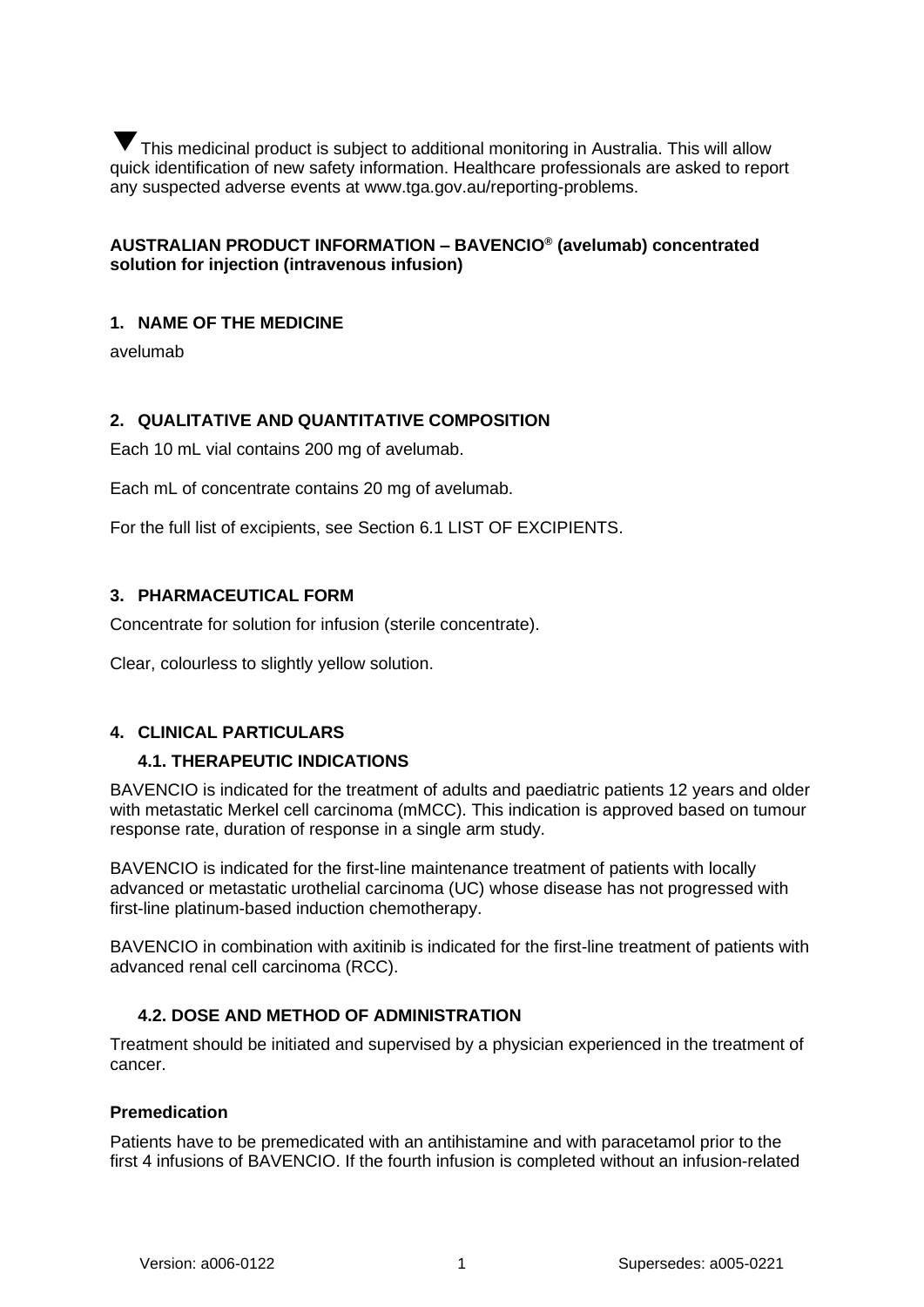reaction, premedication for subsequent doses should be administered at the discretion of the physician.

#### **Dosage**

#### Merkel cell carcinoma

The recommended dose of BAVENCIO as monotherapy is either 10 mg/kg body weight or 800 mg administered intravenously over 60 minutes every 2 weeks until disease progression or unacceptable toxicity.

#### Urothelial carcinoma

The recommended dose of BAVENCIO as monotherapy is 800 mg administered intravenously over 60 minutes every 2 weeks until disease progression or unacceptable toxicity.

### Renal cell carcinoma

The recommended dose of BAVENCIO in combination with axitinib is 800 mg administered intravenously over 60 minutes every 2 weeks and axitinib 5 mg orally taken twice daily (12 hours apart) with or without food until disease progression or unacceptable toxicity.

#### **Treatment modifications**

Dose escalation or reduction is not recommended. Dosing delay or discontinuation may be required based on individual safety and tolerability.

Detailed guidelines for the management of immune-related adverse reactions are described in Section [4.4.](#page-4-0)

| Table 1: Recommended treatment modifications of BAVENCIO for the management |
|-----------------------------------------------------------------------------|
| of adverse reactions                                                        |

| <b>Adverse Reaction</b> | <b>Severity</b>                           | <b>Treatment modification</b>  |
|-------------------------|-------------------------------------------|--------------------------------|
| Infusion-related        | Grade 1 infusion-related reaction         | Reduce infusion rate by 50%    |
| reactions               | Grade 2 infusion-related reaction         | Withhold until adverse         |
|                         |                                           | reactions recover to Grade 0-  |
|                         |                                           | 1; restart infusion with a 50% |
|                         |                                           | slower rate                    |
|                         | Grade 3 or Grade 4 infusion-related       | Permanently discontinue        |
|                         | reaction                                  |                                |
| Pneumonitis             | Grade 2 pneumonitis                       | Withhold until adverse         |
|                         |                                           | reactions recover to Grade 0-1 |
|                         | Grade 3 or Grade 4 pneumonitis or         | Permanently discontinue        |
|                         | recurrent Grade 2 pneumonitis             |                                |
| Hepatitis               | Aspartate aminotransferase (AST) or       | Withhold until adverse         |
|                         | alanine aminotransferase (ALT) greater    | reactions recover to Grade 0-1 |
|                         | than 3 and up to 5 times upper limit of   |                                |
|                         | normal (ULN) or total bilirubin greater   |                                |
|                         | than 1.5 and up to 3 times ULN            |                                |
|                         | AST or ALT greater than 5 times ULN or    | Permanently discontinue        |
|                         | total bilirubin greater than 3 times ULN  |                                |
| Colitis                 | Grade 2 or Grade 3 colitis or diarrhoea   | Withhold until adverse         |
|                         |                                           | reactions recover to Grade 0-1 |
|                         | Grade 4 colitis or diarrhoea or recurrent | Permanently discontinue        |
|                         | Grade 3 colitis                           |                                |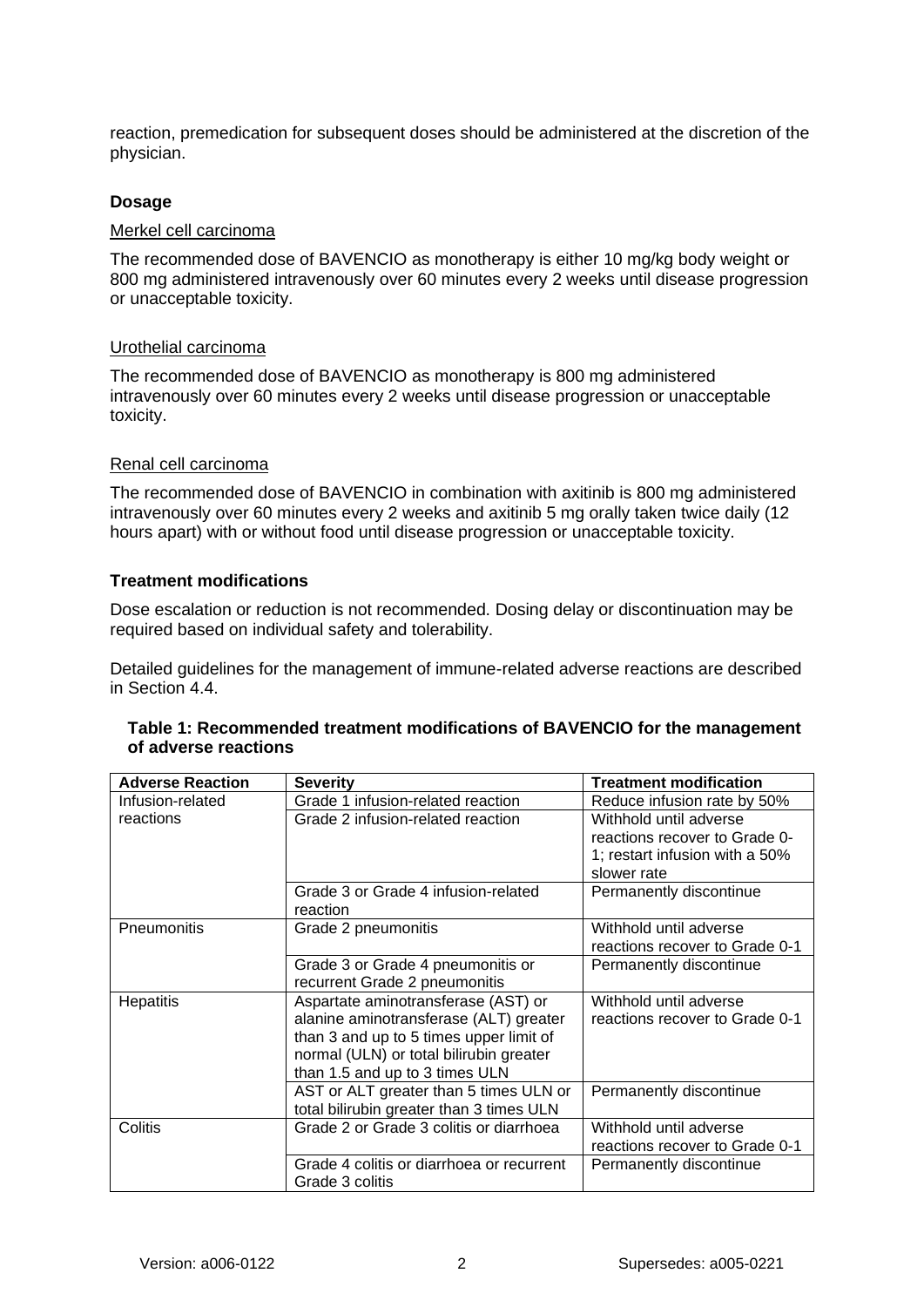| <b>Adverse Reaction</b> | <b>Severity</b>                                   | <b>Treatment modification</b>  |
|-------------------------|---------------------------------------------------|--------------------------------|
| Pancreatitis            | Suspected pancreatitis                            | Withhold                       |
|                         | Confirmed pancreatitis                            | Permanently discontinue        |
| Myocarditis             | Suspected myocarditis                             | Withhold                       |
|                         | Confirmed myocarditis                             | Permanently discontinue        |
| Endocrinopathies        | Grade 3 or Grade 4 endocrinopathies               | Withhold until adverse         |
| (hypothyroidism,        |                                                   | reactions recover to Grade 0-1 |
| hyperthyroidism,        |                                                   |                                |
| adrenal insufficiency,  |                                                   |                                |
| hyperglycaemia)         |                                                   |                                |
| Nephritis and renal     | Serum creatinine more than 1.5 and up             | Withhold until adverse         |
| dysfunction             | to 6 times ULN                                    | reactions recover to Grade 0-1 |
|                         | Serum creatinine more than 6 times<br><b>ULN</b>  | Permanently discontinue        |
| Other immune-related    | For any of the following:                         | Withhold until adverse         |
| adverse reactions       | Grade 2 or Grade 3 clinical signs or<br>$\bullet$ | reactions recover to Grade 0-1 |
| (including myositis,    | symptoms of an immune-related                     |                                |
| hypopituitarism,        | adverse reaction not described                    |                                |
| uveitis, myasthenia     | above.                                            |                                |
| gravis/myasthenic       | For any of the following:                         | Permanently discontinue        |
| syndrome, Guillain-     | Life threatening or Grade 4 adverse<br>$\bullet$  |                                |
| Barré syndrome)         | reaction (excluding                               |                                |
|                         | endocrinopathies controlled with                  |                                |
|                         | hormone replacement therapy)                      |                                |
|                         | Recurrent Grade 3 immune-related<br>$\bullet$     |                                |
|                         | adverse reaction                                  |                                |
|                         | Requirement for 10 mg per day or<br>٠             |                                |
|                         | greater prednisone or equivalent for              |                                |
|                         | more than 12 weeks                                |                                |
|                         | Persistent Grade 2 or Grade 3<br>$\bullet$        |                                |
|                         | immune-mediated adverse reactions                 |                                |
|                         | lasting 12 weeks or longer                        |                                |

Note: toxicity grades are in accordance with National Cancer Institute Common Terminology Criteria for Adverse Events Version 4.0 (NCI-CTCAE v4.03)

## Treatment modifications when BAVENCIO is used in combination with axitinib

If ALT or AST ≥ 3 times ULN but < 5 times ULN or total bilirubin ≥ 1.5 times ULN but < 3 times ULN, both BAVENCIO and axitinib should be withheld until these adverse reactions recover to Grades 0-1. If persistent (greater than 5 days), corticosteroid therapy with prednisone or equivalent followed by a taper should be considered. Rechallenge with BAVENCIO or axitinib or sequential rechallenge with both BAVENCIO and axitinib after recovery should be considered.

Dose reduction according to the axitinib Product Information should be considered if rechallenging with axitinib.

If ALT or AST ≥ 5 times ULN or > 3 times ULN with concurrent total bilirubin ≥ 2 times ULN or total bilirubin ≥ 3 times ULN, both BAVENCIO and axitinib should be permanently discontinued and corticosteroid therapy should be considered.

## **Special populations**

### Renal impairment

No dose adjustment is needed for patients with mild or moderate renal impairment. There are insufficient data in patients with severe renal impairment for dosing recommendations.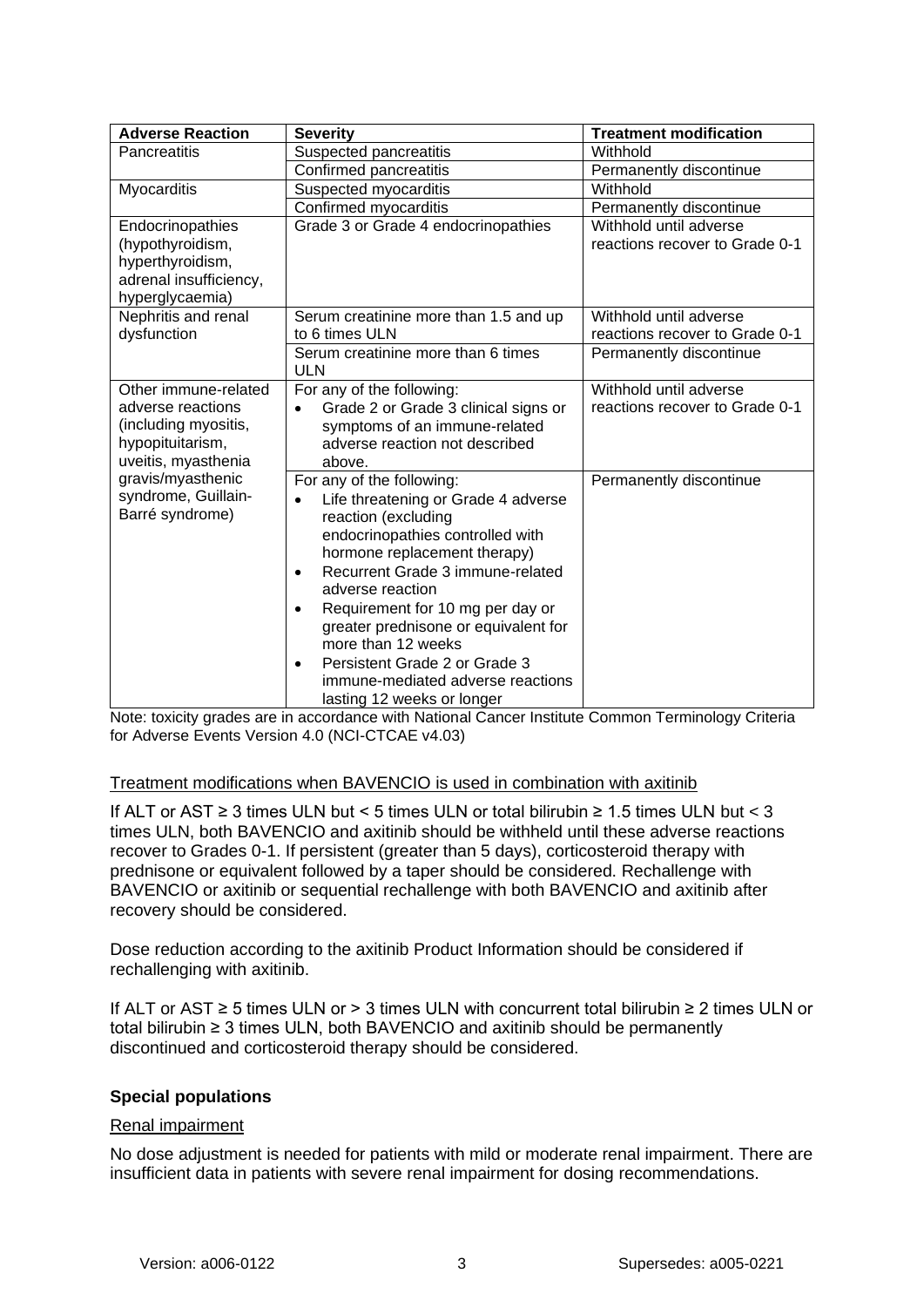### Hepatic impairment

No dose adjustment is needed for patients with mild hepatic impairment. There are insufficient data in patients with moderate or severe hepatic impairment for dosing recommendations.

## **Administration**

BAVENCIO is administered over 60 minutes as an intravenous infusion using a sterile, nonpyrogenic, low-protein binding 0.2 µm in-line or add-on filter.

BAVENCIO has to be diluted with either 0.9% or 0.45% sodium chloride solution prior to infusion.

BAVENCIO infusion must not be administered as an intravenous push or bolus injection.

### **Compatibilities**

BAVENCIO is compatible with either 0.9% or 0.45% sodium chloride solution.

BAVENCIO is compatible with polypropylene, and ethylene vinyl acetate infusion bags, glass bottles, polyvinyl chloride infusion sets and in-line filters with polyethersulfone membranes with pore sizes of 0.2 µm.

BAVENCIO must not be mixed with other medicinal products except those mentioned above.

### Handling instructions

An aseptic technique for the preparation of the solution for infusion has to be used.

The vial should be visually inspected for particulate matter and discolouration. BAVENCIO is a clear, colourless to slightly yellow solution. If the solution is cloudy, discoloured, or contains particulate matter, the vial has to be discarded.

An infusion bag of appropriate size (preferable 250 mL) containing either 0.9% or 0.45% sodium chloride solution should be used. The required volume of BAVENCIO should be withdrawn from the vial(s) and transferred to the infusion bag. Any partially used or empty vials have to be discarded.

The diluted solution should be mixed by gently inverting the bag in order to avoid foaming or excessive shearing of the solution.

The solution should be inspected to ensure it is clear, colourless, and free of visible particles. The diluted solution should be used immediately once prepared.

Do not co-administer other drugs through the same intravenous line.

Administer the infusion as described above.

After administration of BAVENCIO, the line should be flushed with either 0.9% or 0.45% sodium chloride solution.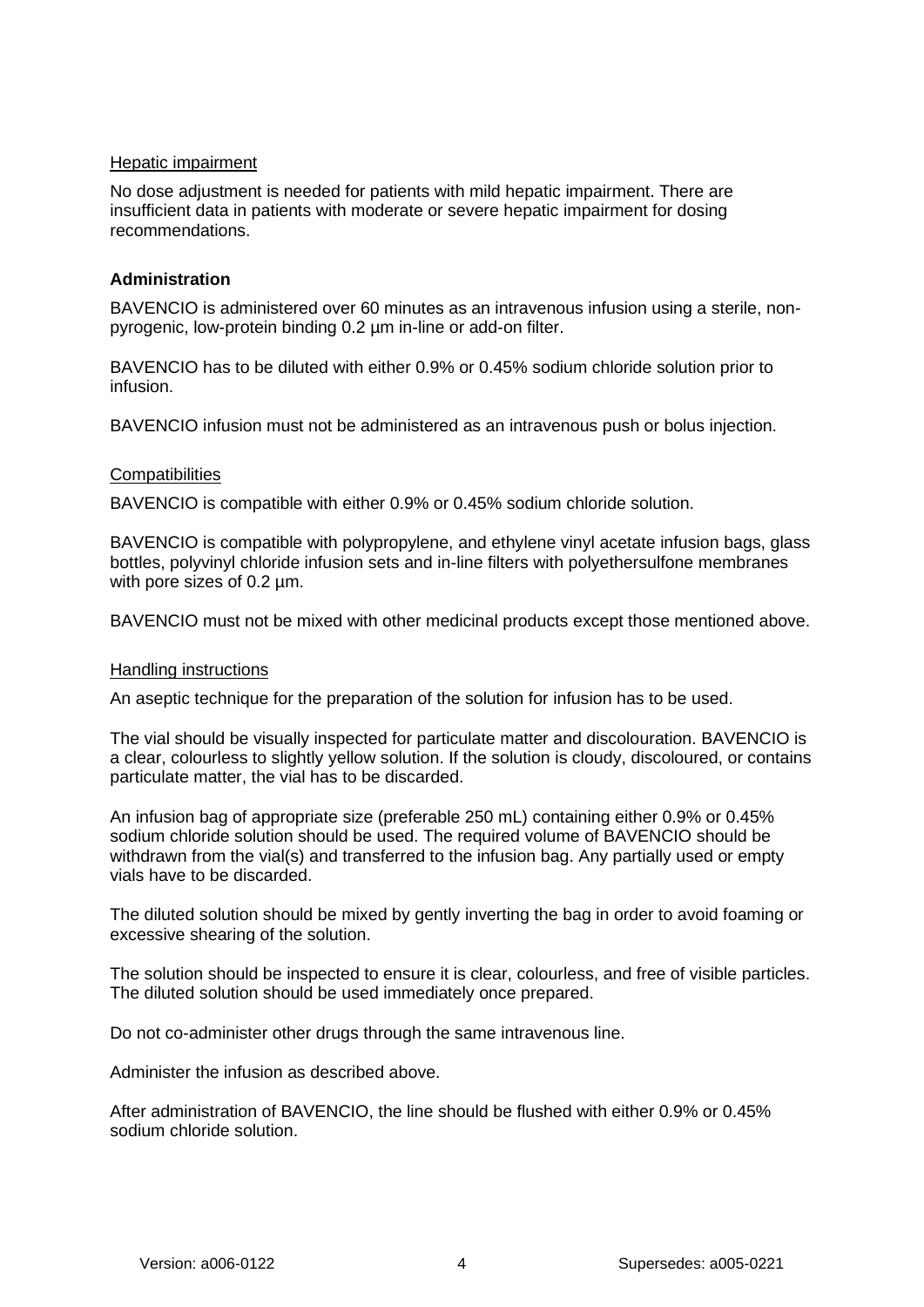## **4.3. CONTRAINDICATIONS**

Hypersensitivity to the active substance or to any of the excipients.

# <span id="page-4-0"></span>**4.4. SPECIAL WARNINGS AND PRECAUTIONS FOR USE**

### **Infusion-related reactions**

Infusion-related reactions, which might be severe, have been reported in patients receiving avelumab, see Section [4.8](#page-10-0) [ADVERSE EFFECTS \(UNDESIRABLE EFFECTS\).](#page-10-0)

Patients should be monitored for signs and symptoms of infusion-related reactions including pyrexia, chills, flushing, hypotension, dyspnoea, wheezing, back pain, abdominal pain, and urticaria.

For Grade 3 or Grade 4 infusion-related reactions, the infusion should be stopped and avelumab should be permanently discontinued.

For Grade 1 infusion-related reactions, the infusion rate should be slowed by 50% for the current infusion. For patients with Grade 2 infusion-related reactions, the infusion should be temporarily discontinued until Grade 1 or resolved, then the infusion will restart with a 50% slower infusion rate, see Section [4.2](#page-0-0) [DOSE AND METHOD OF ADMINISTRATION.](#page-0-0)

In case of recurrence of Grade 1 or Grade 2 infusion-related reaction, the patient may continue to receive avelumab under close monitoring, after appropriate infusion rate modification and premedication with paracetamol and antihistamine, see Section [4.2](#page-0-0) [DOSE](#page-0-0)  [AND METHOD OF ADMINISTRATION.](#page-0-0)

## **Immune-related adverse reactions**

Most immune-related adverse reactions occurring during treatment with avelumab as a single agent or in combination with axitinib were reversible and managed with temporary or permanent discontinuation of avelumab, administration of corticosteroids and/or supportive care. Immune-related adverse reactions have also occurred after the last dose of avelumab.

For suspected immune-related adverse reactions, adequate evaluation should be performed to confirm aetiology or exclude other causes. Based on the severity of the adverse reaction, avelumab should be withheld and corticosteroids administered. If corticosteroids are used to treat an adverse reaction, a taper of at least 1 month duration should be initiated upon improvement. In patients, whose immune-related adverse reactions could not be controlled with corticosteroid use, administration of other systemic immunosuppressants may be considered.

## **Immune-related pneumonitis**

Immune-related pneumonitis including fatal outcome has been reported in patients receiving avelumab, see Section [4.8](#page-10-0) [ADVERSE EFFECTS \(UNDESIRABLE EFFECTS\).](#page-10-0)

Patients should be monitored for signs and symptoms of pneumonitis and causes other than immune-related pneumonitis should be ruled out. Suspected pneumonitis should be confirmed with radiographic imaging.

Corticosteroids should be administered for Grade ≥ 2 events (initial dose of 1 - 2 mg/kg/day prednisone or equivalent, followed by a corticosteroid taper).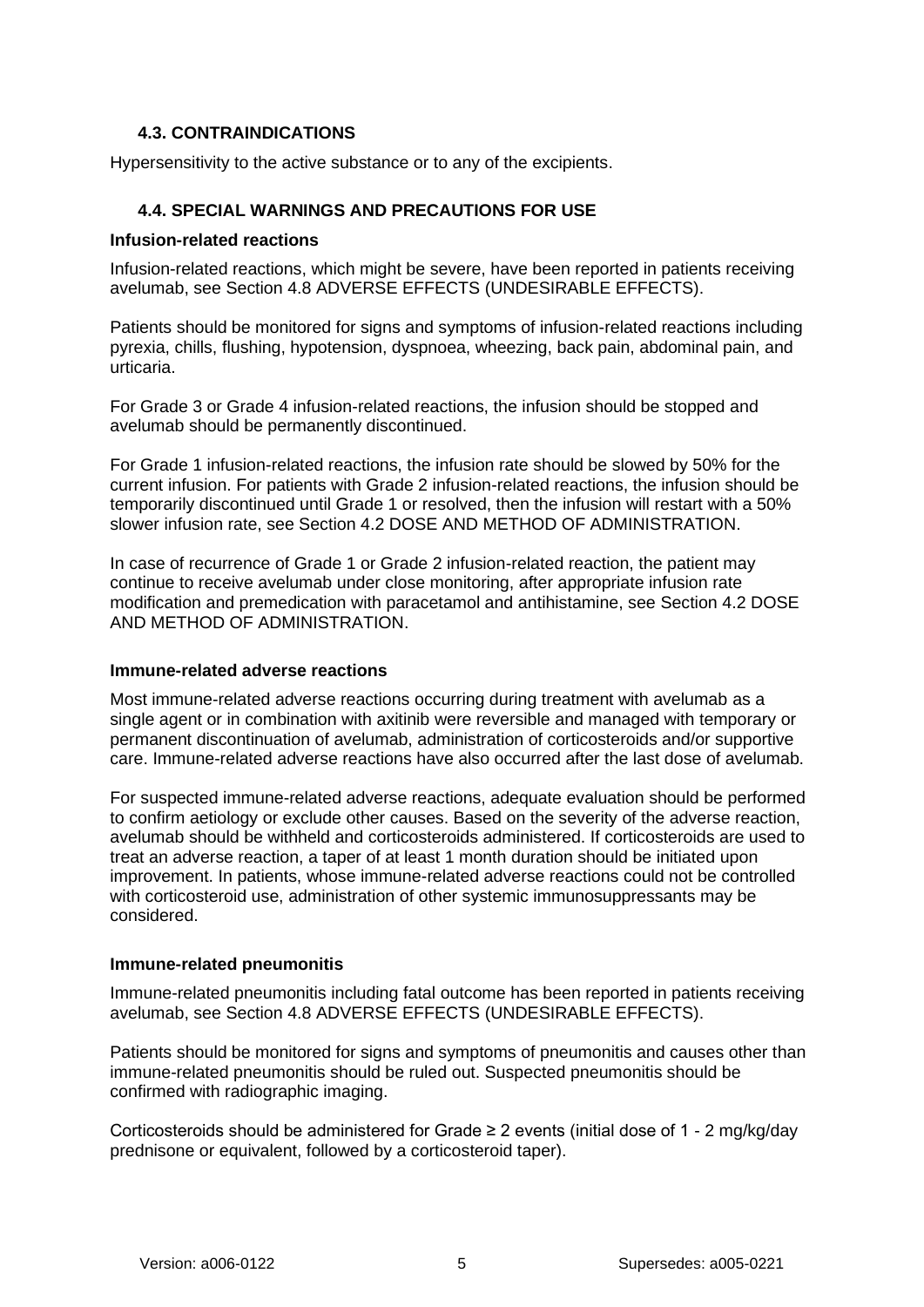Avelumab should be withheld for Grade 2 immune-related pneumonitis until resolution, and permanently discontinued for Grade 3 or Grade 4 or recurrent Grade 2 immune-related pneumonitis, see Section [4.2](#page-0-0) [DOSE AND METHOD OF ADMINISTRATION.](#page-0-0)

#### **Immune-related hepatitis**

Immune-related hepatitis including fatal outcome has been reported in patients receiving avelumab, see Section [4.8](#page-10-0) [ADVERSE EFFECTS \(UNDESIRABLE EFFECTS\).](#page-10-0)

Patients should be monitored for changes in liver function and symptoms of immune-related hepatitis. Causes other than immune-related hepatitis should be ruled out. Corticosteroids should be administered for Grade ≥2 events (initial dose 1 - 2 mg/kg/day prednisone or equivalent, followed by a corticosteroid taper).

Avelumab should be withheld for Grade 2 immune-related hepatitis until resolution and permanently discontinued for Grade 3 or Grade 4 immune-related hepatitis, see Section [4.2](#page-0-0) [DOSE AND METHOD OF ADMINISTRATION.](#page-0-0)

### **Hepatotoxicity (in combination with axitinib)**

Hepatotoxicity occurred in patients treated with avelumab in combination with axitinib with higher than expected frequencies of Grade 3 and Grade 4 ALT and AST elevation compared to avelumab alone.

Patients should be more frequently monitored for changes in liver function and symptoms as compared to when avelumab is used as monotherapy.

Avelumab should be withheld for Grade 2 hepatotoxicity until resolution and permanently discontinued for Grade 3 or Grade 4 hepatotoxicity. Corticosteroids should be considered for Grade ≥ 2 events.

### **Immune-related colitis**

Immune-related colitis has been reported in patients receiving avelumab, see Section [4.8](#page-10-0) [ADVERSE EFFECTS \(UNDESIRABLE EFFECTS\).](#page-10-0)

Patients should be monitored for signs and symptoms of immune-related colitis and causes other than immune-related colitis should be ruled out. Corticosteroids should be administered for Grade ≥ 2 events (initial dose of 1 - 2 mg/kg/day prednisone or equivalent followed by a corticosteroid taper).

Avelumab should be withheld for Grade 2 or Grade 3 immune-related colitis until resolution, and permanently discontinued for Grade 4 or recurrent Grade 3 immune-related colitis, see Section [4.2](#page-0-0) [DOSE AND METHOD OF ADMINISTRATION.](#page-0-0)

### **Immune-related pancreatitis**

Immune-related pancreatitis including fatal outcome has been reported in patients receiving avelumab, see Section [4.8](#page-10-0) [ADVERSE EFFECTS \(UNDESIRABLE EFFECTS\).](#page-10-0)

Patients should be monitored for signs and symptoms of immune-related pancreatitis. In symptomatic patients, obtain gastroenterology consultation and laboratory investigations (including imaging) to ensure the initiation of appropriate measures at an early stage.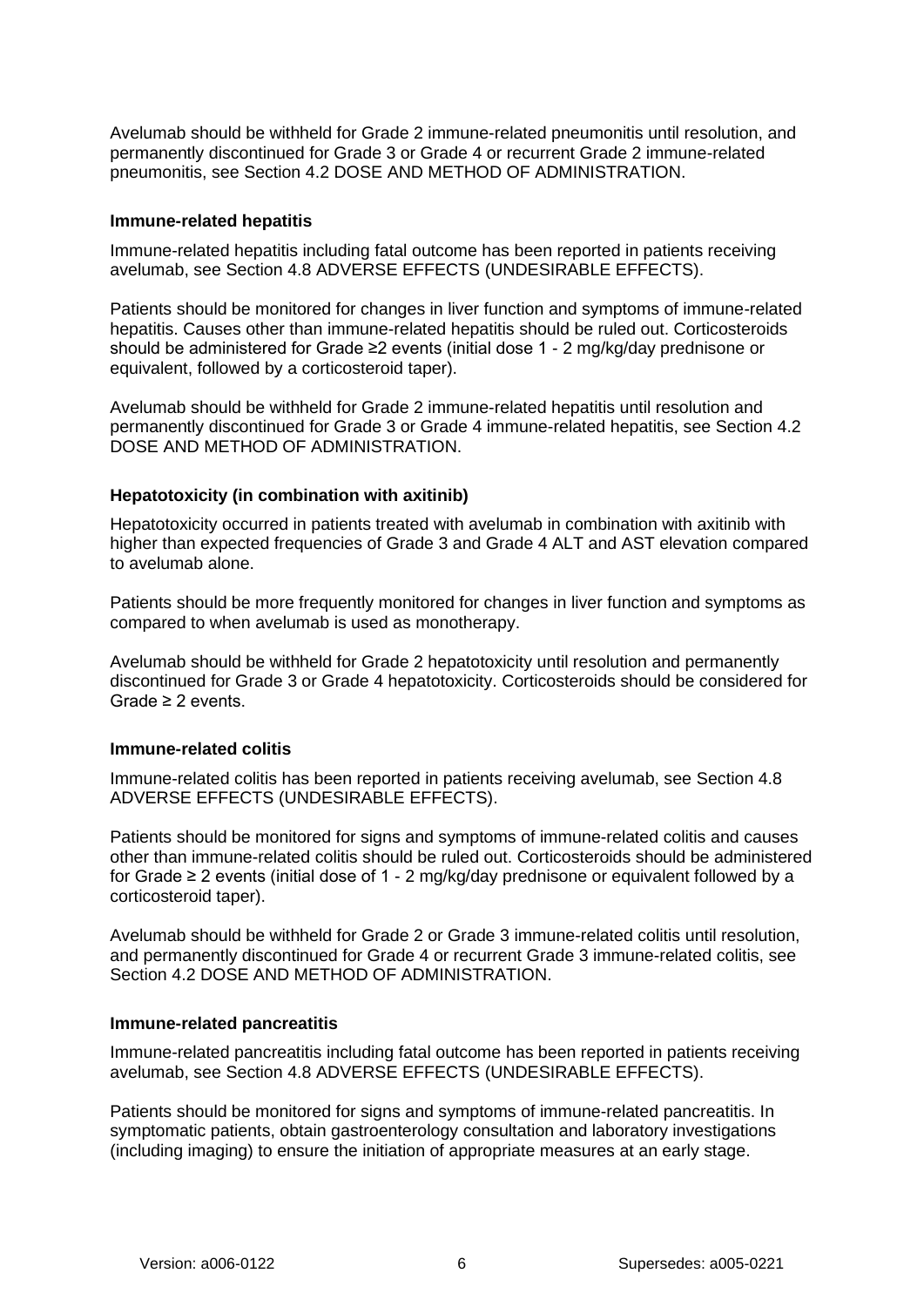Corticosteroids should be administered for immune-related pancreatitis (initial dose of 1 to 2 mg/kg/day prednisone or equivalent followed by a corticosteroid taper).

Avelumab should be withheld in the event of suspected immune-related pancreatitis. Avelumab should be permanently discontinued if immune-related pancreatitis is confirmed, see Section [4.2](#page-0-0) [DOSE AND METHOD OF ADMINISTRATION.](#page-0-0)

#### **Immune-related myocarditis**

Immune-related myocarditis including fatal outcome has been reported in patients receiving avelumab, see Section [4.8](#page-10-0) [ADVERSE EFFECTS \(UNDESIRABLE EFFECTS\).](#page-10-0)

Patients should be monitored for signs and symptoms of immune-related myocarditis. In symptomatic patients, obtain cardiologic consultation and laboratory investigations to ensure the initiation of appropriate measures at an early stage. Corticosteroids should be administered for immune-related myocarditis (initial dose of 1 to 2 mg/kg/day prednisone or equivalent followed by a corticosteroid taper). If no improvement within 24 hours on corticosteroids, additional immunosuppression (e.g., mycophenolate, infliximab, antithymocyte globulin) should be considered.

Avelumab should be withheld in the event of suspected immune-related myocarditis. Avelumab should be permanently discontinued if immune-related myocarditis is confirmed, see Section [4.2](#page-0-0) [DOSE AND METHOD OF ADMINISTRATION.](#page-0-0)

#### **Immune-related endocrinopathies**

Immune-related thyroid disorders and immune-related adrenal insufficiency, and Type 1 diabetes mellitus have been reported in patients receiving avelumab, see Section [4.8](#page-10-0) ADVERSE EFFECTS [\(UNDESIRABLE EFFECTS\).](#page-10-0) Patients should be monitored for clinical signs and symptoms of endocrinopathies. Avelumab should be withheld for Grade 3 or Grade 4 endocrinopathies until resolution.

#### Thyroid disorders (hypothyroidism/hyperthyroidism)

Thyroid disorders can occur at any time during treatment. Patients should be monitored for changes in thyroid function (at the start of treatment, periodically during treatment, and as indicated based on clinical evaluation) and for clinical signs and symptoms of thyroid disorders. Hypothyroidism should be managed with replacement therapy and hyperthyroidism with anti-thyroid drug as needed.

For suspected immune-related adverse reactions, ensure adequate evaluation to confirm aetiology or to rule out other causes. Based on the severity of the adverse reaction, avelumab should be withheld and corticosteroids to be administered. Avelumab should be resumed when the immune-related adverse reaction remains at Grade 1 or less following corticosteroid taper. Avelumab should be permanently discontinued for any Grade 3 immunerelated adverse reaction that recurs and for Grade 4 immune-related adverse reaction, see Section [4.2](#page-0-0) [DOSE AND METHOD OF ADMINISTRATION.](#page-0-0)

#### Adrenal insufficiency

Patients should be monitored for signs and symptoms of adrenal insufficiency during and after treatment. Corticosteroids should be administered (1 - 2 mg/kg/day prednisone i.v. or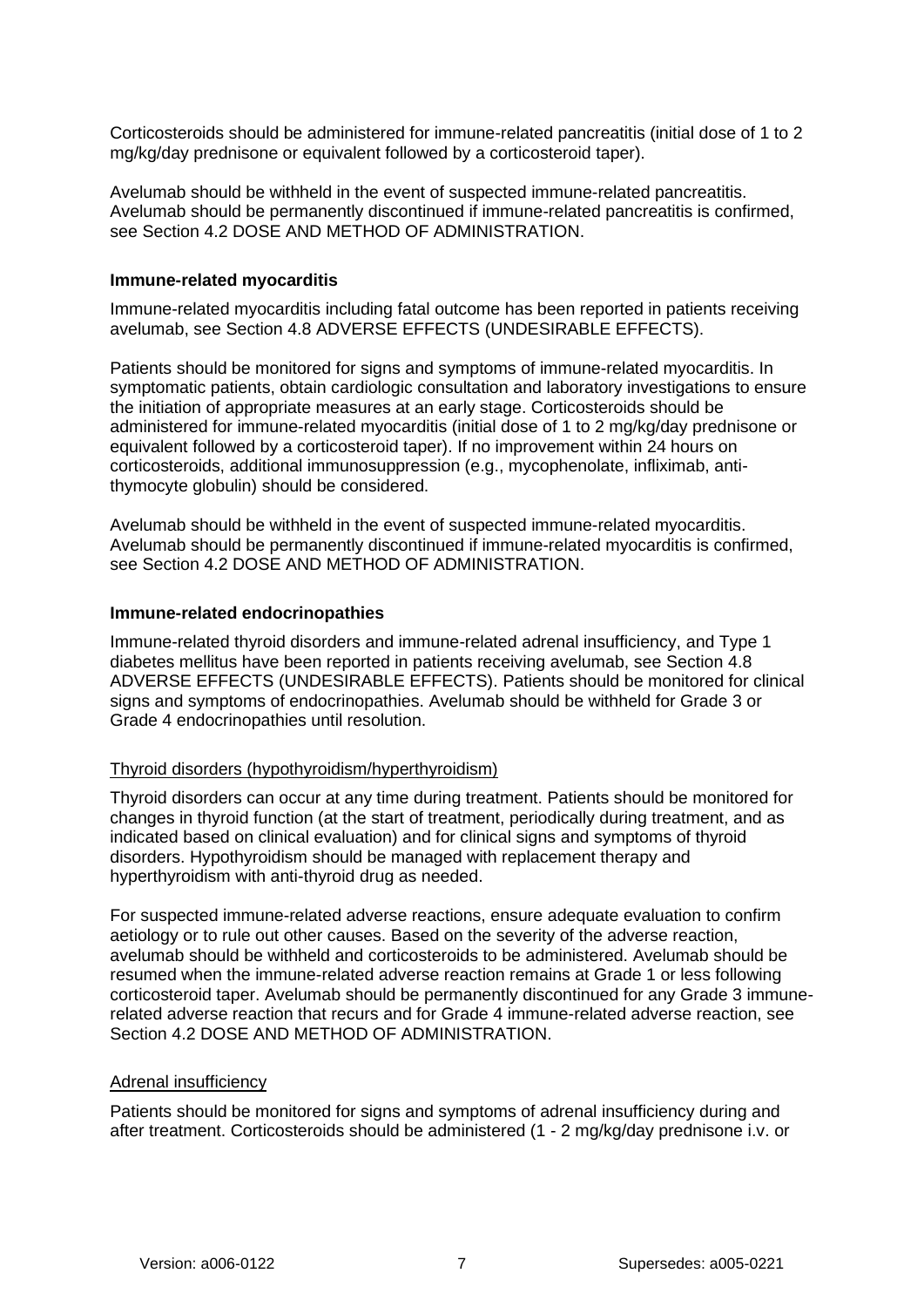oral equivalent) for Grade ≥ 3 adrenal insufficiency followed by a taper until a dose of less than or equal to 10 mg/day has been reached.

Avelumab should be withheld for Grade 3 or Grade 4 symptomatic adrenal insufficiency, see Section [4.2](#page-0-0) [DOSE AND METHOD OF ADMINISTRATION.](#page-0-0)

#### Type 1 diabetes mellitus

Avelumab can cause Type 1 diabetes mellitus, including diabetic ketoacidosis, see Section [4.8](#page-10-0) [ADVERSE EFFECTS \(UNDESIRABLE EFFECTS\).](#page-10-0)

Patients should be monitored for hyperglycaemia or other signs and symptoms of diabetes. Initiate treatment with insulin for Type 1 diabetes mellitus. Avelumab should be withheld and anti-hyperglycaemics or insulin in patients with Grade ≥ 3 hyperglycaemia should be administered. Treatment with avelumab should be resumed when metabolic control is achieved on insulin replacement therapy or anti-hyperglycaemics.

#### **Immune-related nephritis and renal dysfunction**

Avelumab can cause immune-related nephritis, see Section [4.8](#page-10-0) [ADVERSE EFFECTS](#page-10-0)  [\(UNDESIRABLE EFFECTS\).](#page-10-0)

Patients should be monitored for elevated serum creatinine prior to and periodically during treatment. Corticosteroids (initial dose of 1 to 2 mg/kg/day prednisone or equivalent followed by a corticosteroid taper) should be administered for Grade ≥ 2 nephritis. Avelumab should be withheld for Grade 2 or Grade 3 nephritis until resolution to ≤ Grade 1 and permanently discontinued for Grade 4 nephritis.

### **Major Adverse Cardiovascular Events (MACE)**

BAVENCIO in combination with axitinib can cause severe and fatal cardiovascular events. Consider baseline and periodic evaluations of left ventricular ejection fraction. Monitor for signs and symptoms of cardiovascular events. Discontinue BAVENCIO and axitinib for Grade 3-4 cardiovascular events.

MACE occurred in 7% of patients with advanced RCC treated with BAVENCIO in combination with axitinib compared to 3.4% treated with sunitinib in JAVELIN Renal 101. These events included death due to cardiac events (1.4%), Grade 3-4 myocardial infarction (2.8%), and Grade 3-4 congestive heart failure (1.8%). Median time to onset of MACE was 4.2 months (range: 2 days to 24.5 months).

#### **Other adverse reactions**

Other clinically important immune-related adverse reactions were reported in less than 1% of patients: myositis, hypopituitarism, uveitis, myasthenia gravis/myasthenic syndrome and Guillain-Barré syndrome, see Section [4.8](#page-10-0) [ADVERSE EFFECTS \(UNDESIRABLE](#page-10-0)  [EFFECTS\).](#page-10-0)

For suspected immune-related adverse reactions, ensure adequate evaluation to confirm aetiology or to rule out other causes. Based on the severity of the adverse reaction, avelumab should be withheld and corticosteroids to be administered. Avelumab should be resumed when the immune-related adverse reaction remains at Grade 1 or less following corticosteroid taper.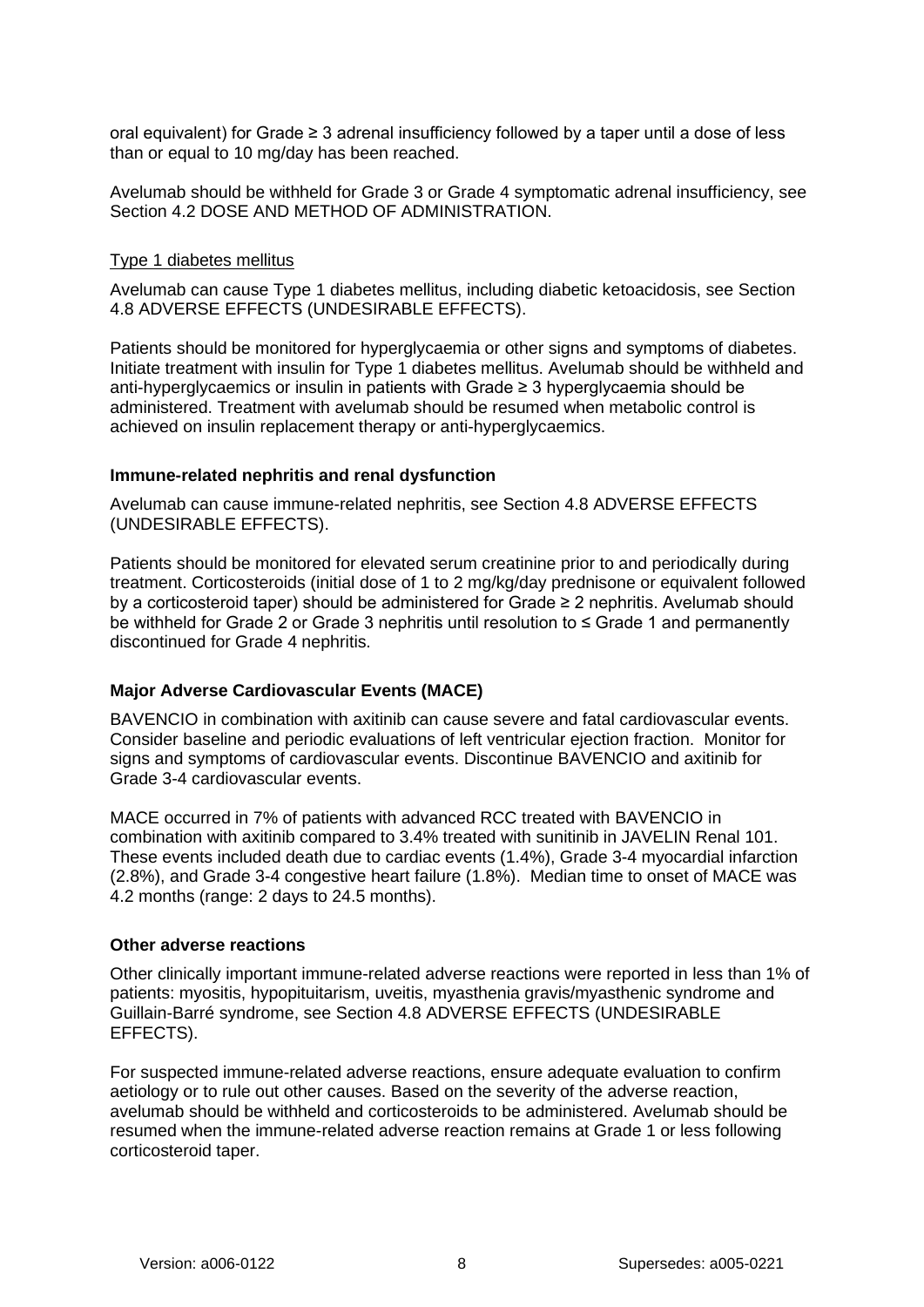Avelumab should be permanently discontinued for any other Grade 3 immune-related adverse reactions that recur and for any Grade 4 treatment-related adverse reactions except for endocrinopathies controlled with hormone replacement, see Section [4.2](#page-0-0) [DOSE AND](#page-0-0)  [METHOD OF ADMINISTRATION.](#page-0-0)

### **Patients excluded from clinical studies**

Patients with the following conditions were excluded from clinical trials: active central nervous system (CNS) metastasis or treated within 2 months; active or a history of autoimmune disease; a history of other malignancies within the last 5 years except basal or squamous cell carcinoma of the skin or cervical carcinoma in situ; organ transplant; conditions requiring therapeutic immune suppression or active infection with HIV, or hepatitis B or C.

### **Paediatric Use**

### Merkel cell carcinoma

The safety and efficacy of BAVENCIO have been established in paediatric patients age 12 years and older. Use of BAVENCIO in this age group is supported by evidence from adequate and well-controlled studies of BAVENCIO in adults with additional population pharmacokinetic data demonstrating that age and body weight had no clinically meaningful effect on the steady state exposure of avelumab, that drug exposure is generally similar between adults and paediatric patients age 12 years and older for monoclonal antibodies, and that the course of MCC is sufficiently similar in adults and paediatric patients to allow extrapolation of data in adults to paediatric patients. The recommended dose in paediatric patients 12 years of age or greater is the same as that in adults.

The safety and efficacy of BAVENCIO in children less than 12 years of age have not been established.

### Urothelial carcinoma

The safety and efficacy of BAVENCIO in children and adolescents below 18 years of age have not been established.

#### Renal cell carcinoma

The safety and efficacy of BAVENCIO in combination with axitinib in children and adolescents below 18 years of age have not been established.

### **Use in the Elderly**

#### Merkel cell carcinoma

Clinical studies of BAVENCIO in MCC did not include sufficient numbers of patients aged 65 and over to determine whether they respond differently from younger patients.

### Urothelial carcinoma

Of the 350 patients randomised to BAVENCIO 10 mg/kg plus BSC in the JAVELIN Bladder 100 trial, 63% were 65 years or older and 24% were 75 years or older. No overall differences in safety or efficacy were reported between elderly patients and younger patients.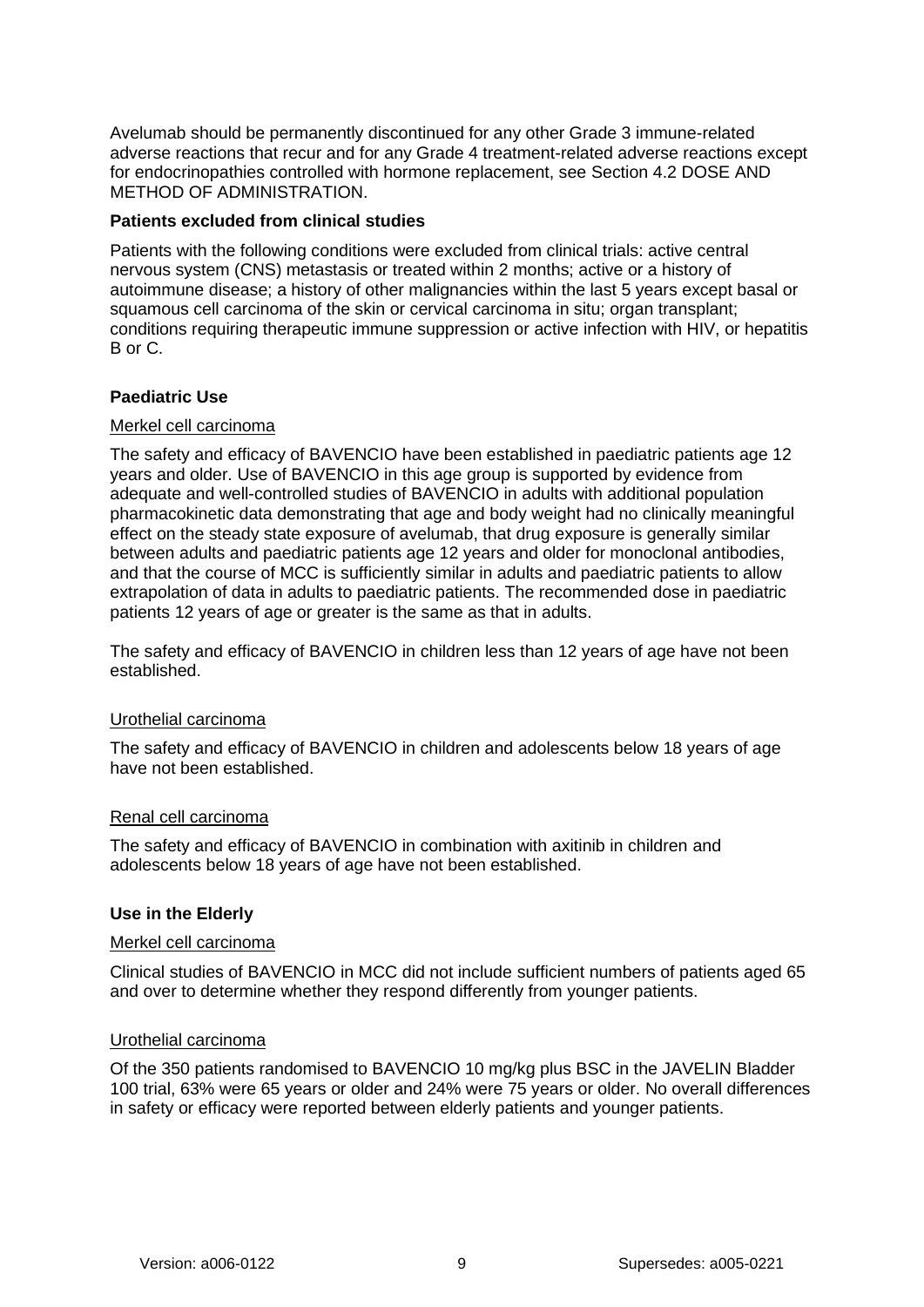### Renal cell carcinoma

Of the 434 patients who received BAVENCIO 10 mg/kg administered in combination with axitinib 5 mg twice daily in the JAVELIN Renal 101 trial, 38% were 65 years or older and 8% were 75 years or older. No overall difference in safety or efficacy were reported between elderly patients and younger patients.

### **Immunosuppressed/Organ Transplant Patients**

Efficacy and safety have not been studied in immunosuppressed patients or in patients with a history of organ transplantation.

## **Effects on laboratory tests**

No data available.

## **4.5. INTERACTIONS WITH OTHER MEDICINES AND OTHER FORMS OF INTERACTIONS**

No interaction studies have been conducted with avelumab in humans.

Avelumab is primarily metabolised through catabolic pathways. Therefore, it is not expected that avelumab will have drug-drug interactions with other medicinal products.

# **4.6. FERTILITY, PREGNANCY AND LACTATION**

### **Effects on Fertility**

The effect of avelumab on male and female fertility is unknown.

Although studies to evaluate the effect of avelumab on fertility have not been conducted, there were no notable effects in the male and female reproductive organs in monkeys following IV administration at up to 140 mg/kg weekly for 3 months (yielding 25 times the serum AUC in patients at the recommended clinical dose of 10 mg/kg or 800 mg every two weeks).

## **Use in Pregnancy (Category D)**

There are no or limited data from the use of avelumab in pregnant women.

Animal reproduction studies have not been conducted with avelumab. However, in murine models of pregnancy, blockade of PD-L1 signalling has been shown to disrupt tolerance to the foetus and to result in an increased foetal loss. These results indicate a potential risk, based on its mechanism of action, that administration of avelumab during pregnancy could cause foetal harm, including increased rates of abortion or stillbirth.

Human IgG1 immunoglobulins are known to cross the placental barrier. Therefore, avelumab has the potential to be transmitted from the mother to the developing foetus. It is not recommended to use avelumab during pregnancy unless the clinical condition of the woman requires treatment with avelumab.

Women of childbearing potential should be advised to avoid becoming pregnant while receiving avelumab and should use effective contraception during treatment with avelumab and for at least 1 month after the last dose of avelumab.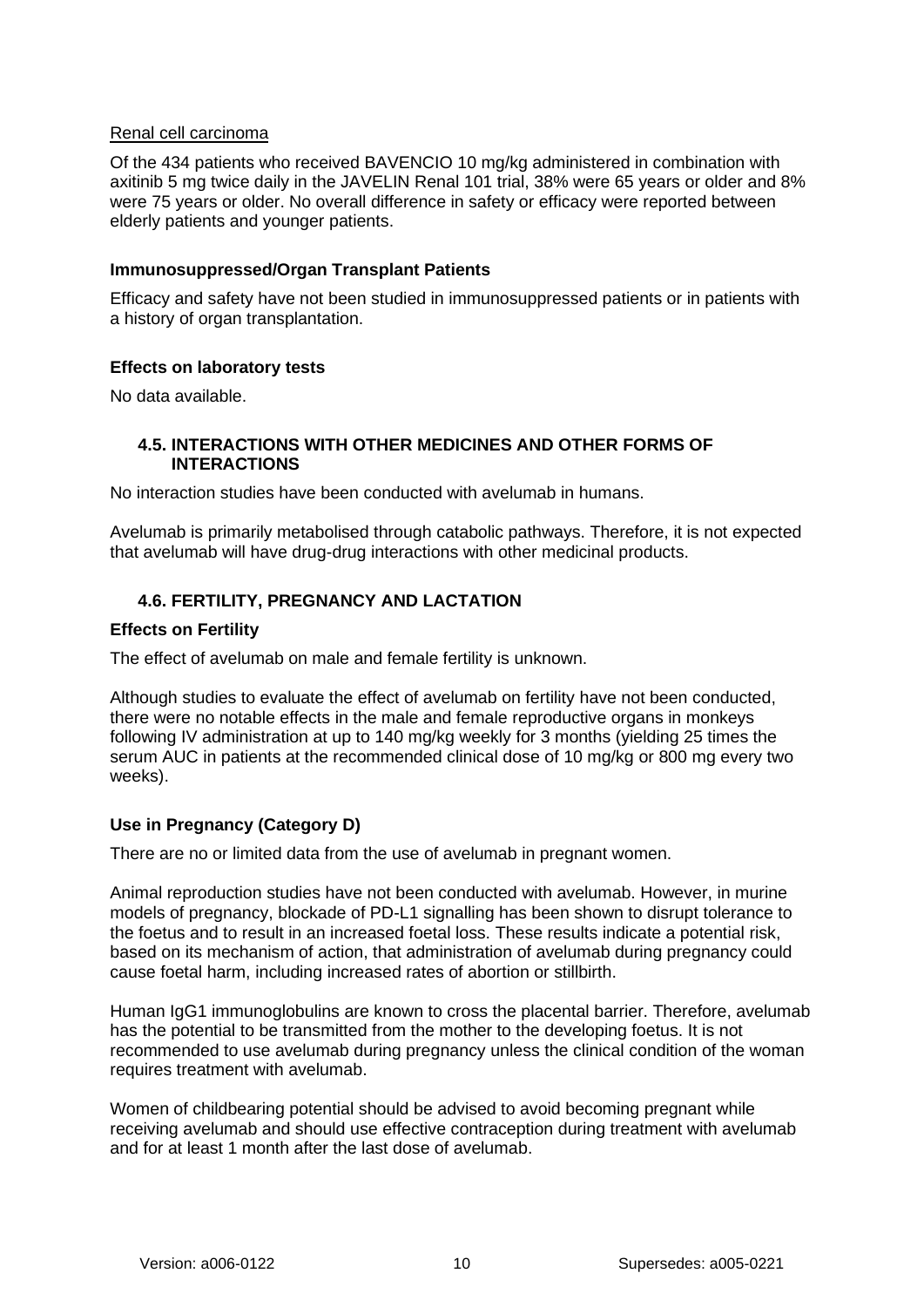### **Use in Lactation**

It is unknown whether avelumab is excreted in human milk. Since it is known that antibodies can be secreted in human milk, a risk to the newborns/infants cannot be excluded.

Breast-feeding women should be advised not to breastfeed during treatment and for 1 month after the last dose of avelumab due to the potential for serious adverse reactions in breastfed infants.

## **4.7. EFFECTS ON ABILITY TO DRIVE AND USE MACHINES**

Avelumab has no or negligible influence on the ability to drive and use machines. Fatigue has been reported following administration of avelumab, see Section [4.8](#page-10-0) [ADVERSE](#page-10-0)  [EFFECTS \(UNDESIRABLE EFFECTS\).](#page-10-0)

# <span id="page-10-0"></span>**4.8. ADVERSE EFFECTS (UNDESIRABLE EFFECTS)**

Avelumab is associated with immune-related adverse reactions. Most of these, including severe reactions, resolved following initiation of appropriate medical therapy or withdrawal of avelumab, see [Description of selected adverse reactions.](#page-18-0)

For immune-related adverse reactions and infusion-related reactions, see Section [4.4](#page-4-0) [SPECIAL WARNINGS AND PRECAUTIONS FOR USE.](#page-4-0)

All tables in Section [4.8](#page-10-0) are presented by system organ class, preferred term, frequency, and grade of severity. Frequencies are defined as: very common ( $\geq 1/10$ ); common ( $\geq 1/100$  to < 1/10); uncommon (≥ 1/1,000 to < 1/100); rare (≥ 1/10,000 to < 1/1,000); very rare (< 1/10,000).

## Merkel cell carcinoma

## *Summary of the safety profile*

The safety of avelumab as monotherapy has been evaluated in patients with solid tumours including metastatic MCC receiving 10 mg/kg every 2 weeks of avelumab in clinical studies.

In this patient population, the most common adverse reactions with avelumab were fatigue (32.4%), nausea (25.1%), diarrhoea (18.9%), decreased appetite (18.4%), constipation (18.4%), infusion-related reactions (17.1%), weight decrease (16.6%), and vomiting (16.2%). The most common Grade  $\geq$  3 adverse reactions were anaemia (6.0%), dyspnoea (3.9%), and abdominal pain (3.0%).

### *Tabulated list of adverse reactions*

Adverse reactions reported for 88 patients with mMCC treated with avelumab 10 mg/kg in study EMR100070-003 and adverse reactions reported for 1,650 patients in a phase I study (EMR100070-001) in other solid tumours are presented in [Table 2.](#page-11-0)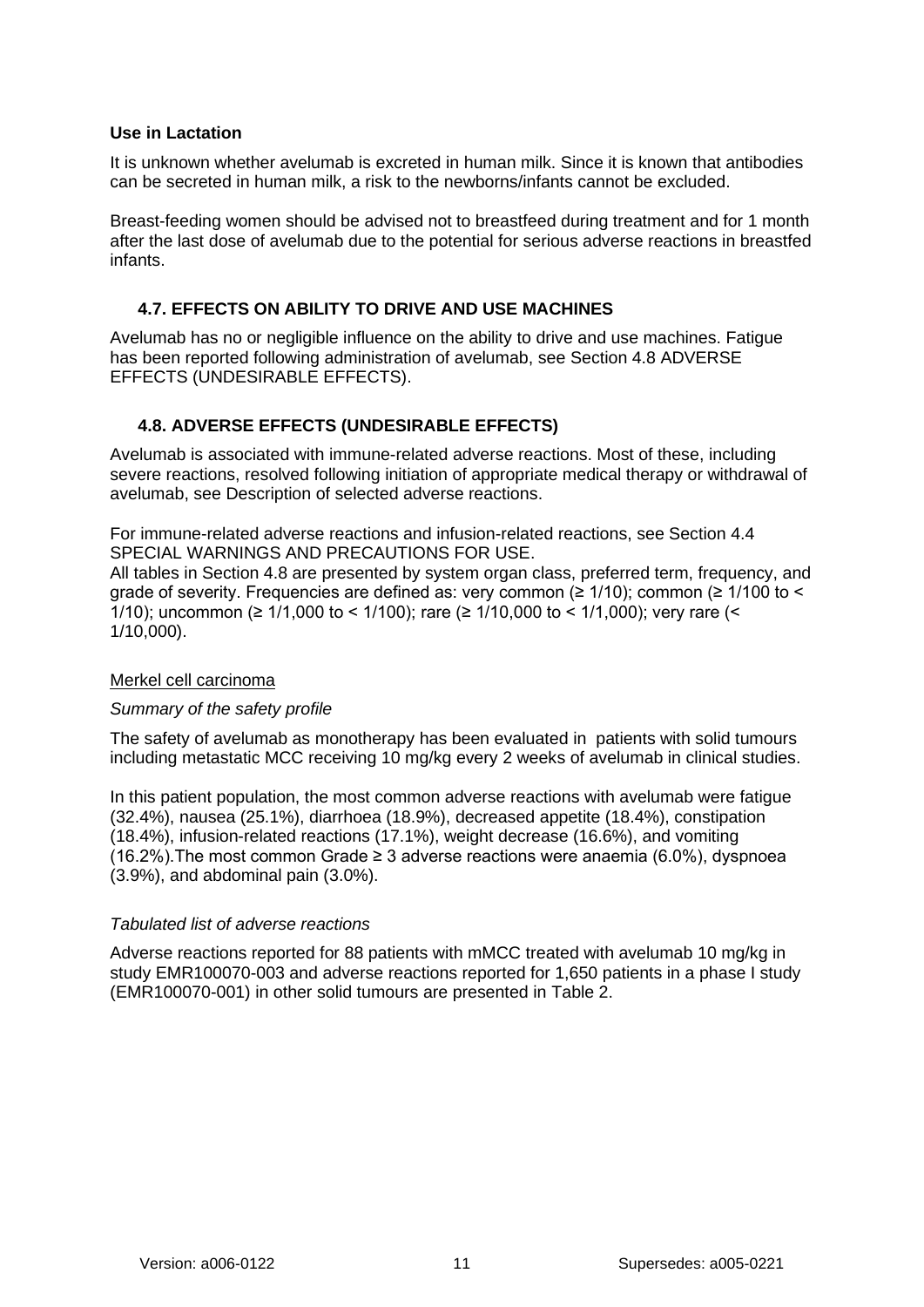|                  | <b>Adverse Reactions</b>                             |                   | <b>Avelumab</b><br>$(N = 1738)$ |  |  |
|------------------|------------------------------------------------------|-------------------|---------------------------------|--|--|
| <b>Frequency</b> |                                                      | <b>All Grades</b> | Grade $\geq$ 3                  |  |  |
| category         |                                                      | $n$ (%)           | n (%)                           |  |  |
|                  | Blood and lymphatic system disorder                  |                   |                                 |  |  |
| Very common      | Anaemia                                              | 259 (14.9)        | 104 (6.0)                       |  |  |
|                  | <b>Endocrine disorders</b>                           |                   |                                 |  |  |
| Common           | Hypothyroidism*                                      | 88 (5.1)          | 3(0.2)                          |  |  |
| Uncommon         | Adrenal insufficiency*                               | 8(0.5)            | 1(0.1)                          |  |  |
| Uncommon         | Hyperthyroidism*,#                                   | 7(0.4)            | 0                               |  |  |
| Uncommon         | Thyroiditis*,#                                       | 2(0.1)            | 0                               |  |  |
| Uncommon         | Autoimmune thyroiditis*,#                            | 2(0.1)            | 0                               |  |  |
| Uncommon         | Adrenocortical insufficiency acute*,#                | 1(0.1)            | 0                               |  |  |
| Uncommon         | Autoimmune hypothyroidism*,#                         | 2(0.1)            | 0                               |  |  |
| Uncommon         | Hypopituitarism*,#                                   | 1(0.1)            | $\Omega$                        |  |  |
|                  | Eye disorders                                        |                   |                                 |  |  |
| Uncommon         | Uveitis*,#                                           | 1(0.1)            | 0                               |  |  |
|                  | <b>Gastrointestinal disorders</b>                    |                   |                                 |  |  |
| Very common      | Nausea                                               | 437 (25.1)        | 27(1.6)                         |  |  |
| Very common      | Diarrhoea <sup>a</sup>                               | 329 (18.9)        | 22(1.3)                         |  |  |
| Very common      | Constipation                                         | 320 (18.4)        | 17(1.0)                         |  |  |
| Very common      | Vomiting                                             | 281 (16.2)        | 31(1.8)                         |  |  |
| Very common      | Abdominal pain                                       | 250 (14.4)        | 52(3.0)                         |  |  |
| Uncommon         | Colitis*                                             | 5(0.3)            | 4(0.2)                          |  |  |
| Uncommon         | Autoimmune colitis*,#                                | 1(0.1)            | 0                               |  |  |
| Uncommon         | Enterocolitis*,#                                     | 1(0.1)            | 0                               |  |  |
|                  | General disorders and administration site conditions |                   |                                 |  |  |
| Very common      | Fatigue                                              | 563 (32.4)        | 51(2.9)                         |  |  |
| Very common      | Pyrexiab                                             | 237 (13.6)        | 5(0.3)                          |  |  |
| Very common      | Oedema peripheral                                    | 206 (11.9)        | 8(0.5)                          |  |  |
| Common           | Chills <sup>#,b</sup>                                | 169 (9.7)         | 1(0.1)                          |  |  |
|                  | <b>Hepatobiliary disorders</b>                       |                   |                                 |  |  |
| Uncommon         | Autoimmune hepatitis*                                | 5(0.3)            | 4(0.2)                          |  |  |
| Uncommon         | Acute hepatic failure*,#                             | 1(0.1)            | 1(0.1)                          |  |  |
| Uncommon         | Hepatic failure*,#                                   | 1(0.1)            | 1(0.1)                          |  |  |
| Uncommon         | Hepatitis*,#                                         | 1(0.1)            | 1(0.1)                          |  |  |
|                  | Immune system disorders                              |                   |                                 |  |  |
| Uncommon         | Drug hypersensitivity#,b                             | 8(0.5)            | 0                               |  |  |

## <span id="page-11-0"></span>**Table 2: Adverse reactions in patients treated with avelumab as monotherapy in clinical studies**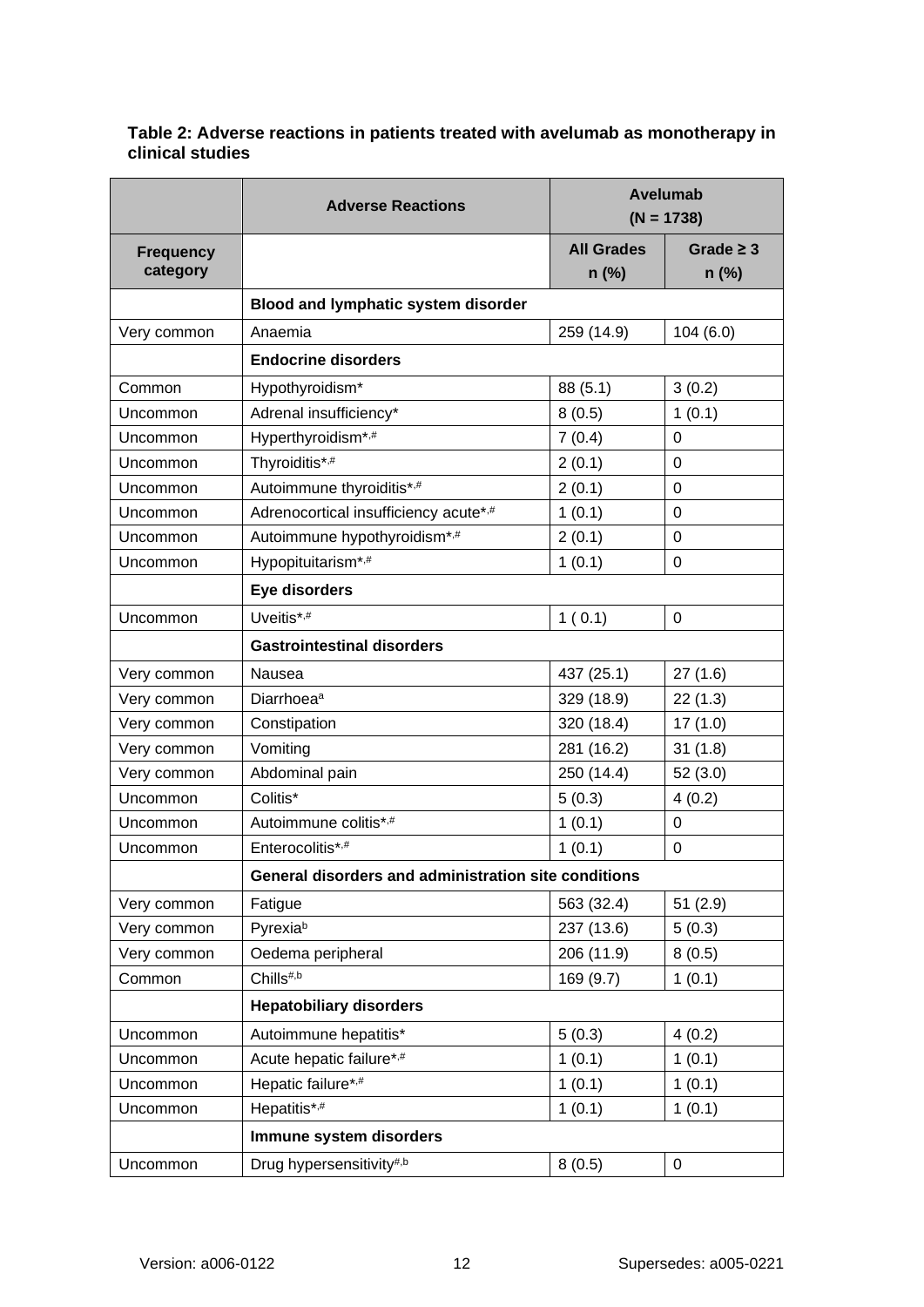|                              | <b>Adverse Reactions</b>                              |                            | <b>Avelumab</b><br>$(N = 1738)$ |  |
|------------------------------|-------------------------------------------------------|----------------------------|---------------------------------|--|
| <b>Frequency</b><br>category |                                                       | <b>All Grades</b><br>n (%) | Grade $\geq$ 3<br>$n$ (%)       |  |
| Uncommon                     | Hypersensitivity#,b                                   | 6(0.3)                     | $\Omega$                        |  |
| Uncommon                     | Anaphylactic reaction <sup>b</sup>                    | 2(0.1)                     | 2(0.1)                          |  |
| Uncommon                     | Type I hypersensitivity#,b                            | 1(0.1)                     | $\Omega$                        |  |
|                              | <b>Injury, Poisoning and Procedural Complications</b> |                            |                                 |  |
| Very common                  | Infusion related reaction <sup>b</sup>                | 297 (17.1)                 | 10(0.6)                         |  |
|                              | Investigations                                        |                            |                                 |  |
| Very common                  | Weight decreased                                      | 288 (16.6)                 | 12(0.7)                         |  |
| Common                       | Lipase increased                                      | 45(2.6)                    | 29 (1.7)                        |  |
| Uncommon                     | Aspartate aminotransferase (AST)<br>increased*,#      | 10(0.6)                    | 3(0.2)                          |  |
| Uncommon                     | Alanine aminotransferase (ALT)<br>increased*,#        | 9(0.5)                     | 4(0.2)                          |  |
| Uncommon                     | Blood creatine phosphokinase increased*               | 5(0.3)                     | 3(0.2)                          |  |
| Uncommon                     | Transaminases increased*                              | 2(0.1)                     | 2(0.1)                          |  |
|                              | <b>Metabolism and nutrition disorders</b>             |                            |                                 |  |
| Very common                  | Decreased appetite                                    | 320 (18.4)                 | 19(1.1)                         |  |
| Uncommon                     | Diabetes mellitus*,#                                  | 1(0.1)                     | 1(0.1)                          |  |
| Uncommon                     | Type 1 diabetes mellitus*,#                           | 1(0.1)                     | 1(0.1)                          |  |
|                              | Musculoskeletal and connective tissue disorders       |                            |                                 |  |
| Very common                  | Back pain                                             | 205 (11.8)                 | 24 (1.4)                        |  |
| Very common                  | Arthralgia                                            | 180 (10.4)                 | 18(1.0)                         |  |
| Uncommon                     | Myositis*<br>5(0.3)                                   |                            | 2(0.1)                          |  |
|                              | Nervous system disorders                              |                            |                                 |  |
| Common                       | Headache                                              | 160 (9.2)                  | 7(0.4)                          |  |
| Common                       | <b>Dizziness</b>                                      | 129(7.4)                   | 2(0.1)                          |  |
| Uncommon                     | Guillain-Barre Syndrome*,#                            | 1(0.1)                     | 1(0.1)                          |  |
| Uncommon                     | Myasthenia gravis*,§, myasthenic<br>syndrome*,§       | 4(0.1)                     | 2(0.05)                         |  |
|                              | <b>Renal and urinary disorders</b>                    |                            |                                 |  |
| Uncommon                     | Tubulointerstitial nephritis*,#                       | 1(0.1)                     | 0                               |  |
|                              | Respiratory, thoracic and mediastinal disorders       |                            |                                 |  |
| Very common                  | Cough#                                                | 240 (13.8)                 | 2(0.1)                          |  |
| Very common                  | Dyspnoea                                              | 229 (13.2)                 | 68 (3.9)                        |  |
| Common                       | Pneumonitis*                                          | 21(1.2)                    | 7(0.4)                          |  |
|                              | Skin and subcutaneous tissue disorders                |                            |                                 |  |
| Common                       | Rash*,#                                               | 40(2.3)                    | 1(0.1)                          |  |
| Common                       | Pruritus*,#                                           | 26(1.5)                    | 0                               |  |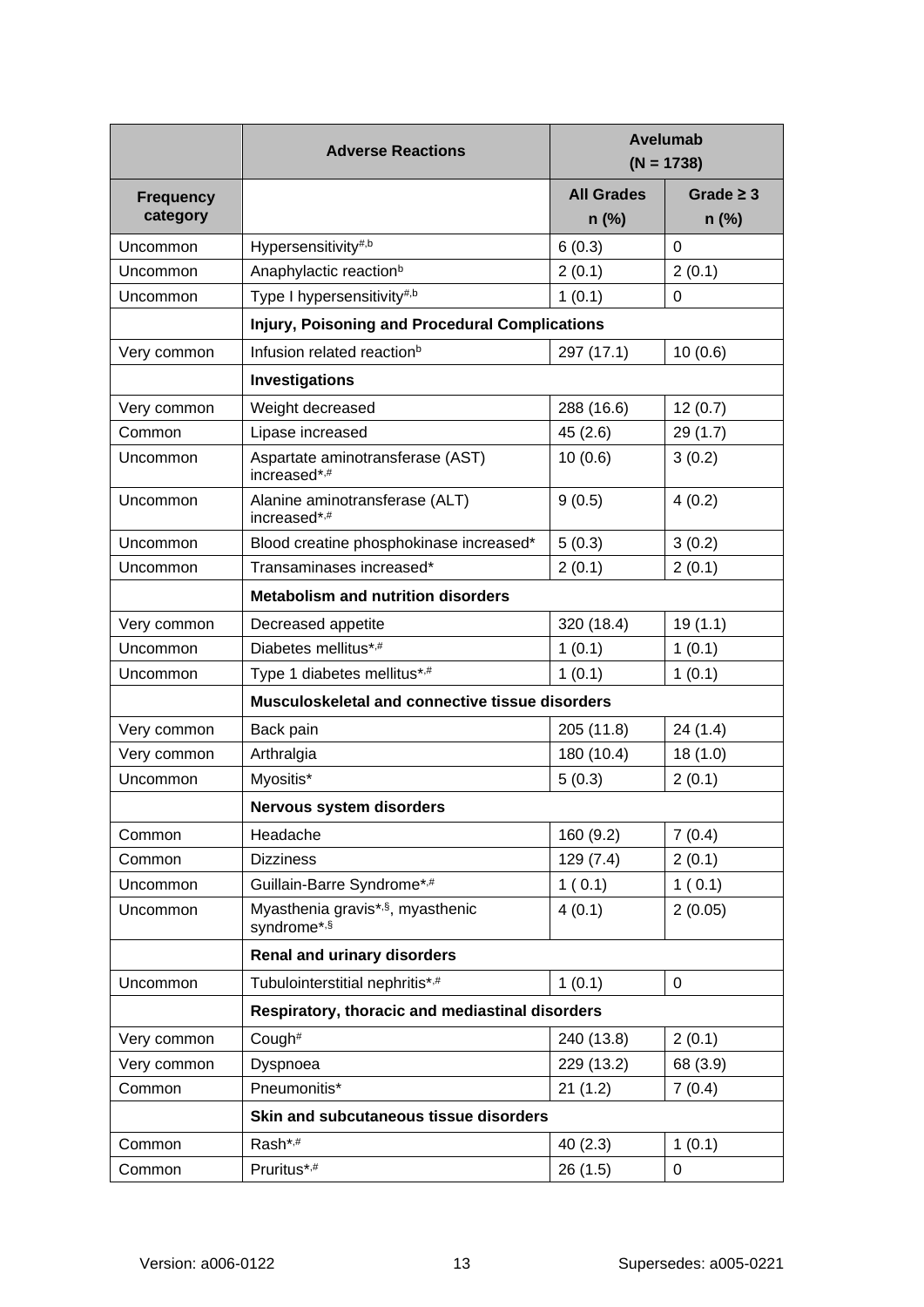|                              | <b>Adverse Reactions</b>  | Avelumab<br>$(N = 1738)$     |                           |
|------------------------------|---------------------------|------------------------------|---------------------------|
| <b>Frequency</b><br>category |                           | <b>All Grades</b><br>$n$ (%) | Grade $\geq$ 3<br>$n$ (%) |
| Common                       | Rash maculo-papular*,#    | 20(1.2)                      | 0                         |
| Uncommon                     | Rash pruritic*,#          | 7(0.4)                       | 0                         |
| Uncommon                     | Erythema*,#               | 5(0.3)                       | 0                         |
| Uncommon                     | Rash generalised*,#       | 5(0.3)                       | 0                         |
| Uncommon                     | Rash erythematous*,#      | 4(0.2)                       | 0                         |
| Uncommon                     | Rash macular*,#           | 3(0.2)                       | 0                         |
| Uncommon                     | Rash papular*,#           | 2(0.1)                       | 0                         |
| Uncommon                     | Dermatitis exfoliative*,# | 1(0.1)                       | 0                         |
| Uncommon                     | Erythema multiforme*,#    | 1(0.1)                       | 0                         |
| Uncommon                     | Pemphigoid*,#             | 1(0.1)                       | 0                         |
| Uncommon                     | Pruritus generalised*,#   | 1(0.1)                       | 0                         |
|                              | Vascular disorders        |                              |                           |
| Common                       | Hypertension              | 166 (9.6)                    | 75 (4.3)                  |

\* Immune-related adverse reaction based on medical review

# Single or no SAEs

§ Adverse reactions occurred in estimated 4000 patients exposed to avelumab monotherapy beyond the pooled analysis.

<sup>a</sup> Frequencies presented in the table represents all events of diarrhoea (all causalities) including immune-related diarrhoea: 21 (1.2%); Grade ≥ 3: 4 (0.2%); serious: 4 (0.2%)

<sup>b</sup> Frequencies presented in the table represents all events (all causalities) including infusion-related adverse reaction based on predefined definition

Pyrexia: 62 (3.6%); Grade ≥ 3: 0 (0%), serious: 3 (0.2%)

Chills: 94 (5.4%); Grade ≥ 3: 0 (0%), serious: 1 (0.1%)

Infusion related reaction: 296 (17.0%), Grade ≥ 3: 10 (0.6%), serious: 15 (0.9%)

Drug hypersensitivity: 5 (0.3%), Grade  $\geq$  3: 0 (0%), serious: 0 (0%)

Hypersensitivity: 3 (0.2%), Grade ≥ 3: 0 (0%), serious: 0 (0%)

Anaphylactic reaction: 1 (0.1%), Grade ≥ 3: 1 (0.1%), serious: 1 (0.1%)

Type I hypersensitivity:  $(0.1\%)$ , Grade  $\geq 3$ : 0  $(0\%)$ , serious: 1  $(0.1\%)$ 

## Urothelial carcinoma

## *Summary of the safety profile*

In study B9991001 (N=344), the most common adverse reactions (preferred term/composite term) with avelumab were fatigue (35.5%), musculoskeletal pain (23.5%), urinary tract infection (20.3%), rash (20.1%), pruritus (17.2%), diarrhoea (16.6%), constipation (16.3%), arthralgia (16.3%), nausea (15.7%), pyrexia (14.8%), cough (14.0%), decreased appetite (13.7%), vomiting (12.5%), hypothyroidism (11.6%), and infusion-related reactions (10.2%). The most common Grade  $\geq 3$  adverse reaction was urinary tract infection (5.8%).

## *Tabulated list of adverse reactions*

[Table 3](#page-14-0) and [Table 4](#page-15-0) describe the adverse reactions reported in 344 patients with locally advanced or metastatic UC receiving avelumab 10 mg/kg every 2 weeks plus best supportive care (BSC) in study B9991001.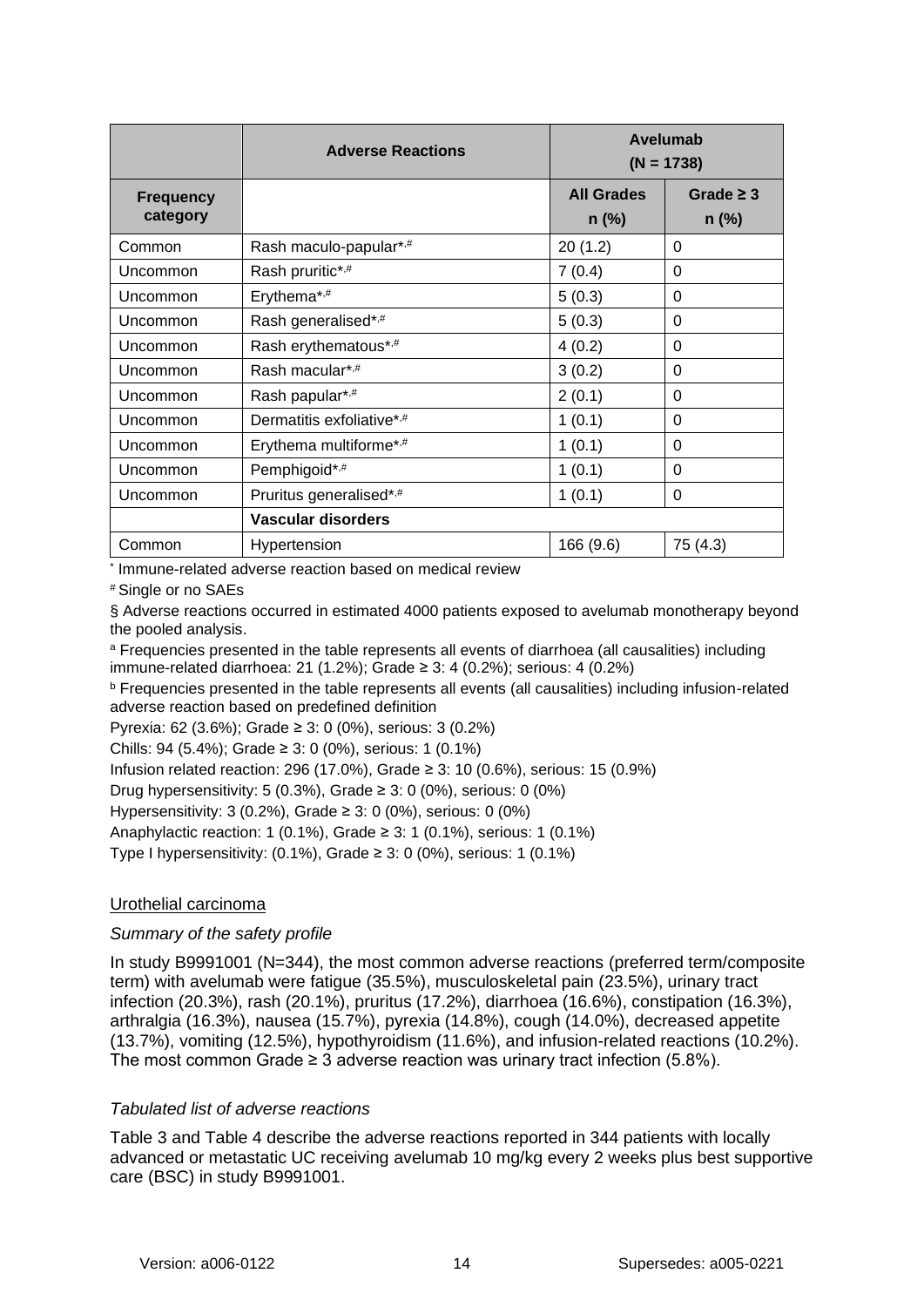| <b>System Organ Class and Preferred</b>              | <b>Avelumab + BSC</b> |                  | <b>BSC</b>        |                |  |
|------------------------------------------------------|-----------------------|------------------|-------------------|----------------|--|
| <b>Term/ Clustered Preferred Term</b>                |                       | $(N=344)$        |                   | $(N=345)$      |  |
|                                                      | <b>All Grades</b>     | Grade $\geq 3$   | <b>All Grades</b> | Grade $\geq 3$ |  |
|                                                      | $n$ (%)               | $n$ (%)          | $n$ (%)           | $n$ (%)        |  |
| General disorders and administration site conditions |                       |                  |                   |                |  |
| Fatigue <sup>a</sup>                                 | 122 (35.5)            | 6(1.7)           | 46 (13.3)         | 6(1.7)         |  |
| Pyrexia                                              | 51 (14.8)             | 1(0.3)           | 12(3.5)           | 0              |  |
| Chills                                               | 28(8.1)               | 0                | 3(0.9)            | $\mathbf 0$    |  |
| <b>Gastrointestinal disorders</b>                    |                       |                  |                   |                |  |
| Diarrhoea                                            | 57 (16.6)             | 2(0.6)           | 17(4.9)           | 1(0.3)         |  |
| Constipation                                         | 56 (16.3)             | 2(0.6)           | 31(9.0)           | 0              |  |
| Nausea                                               | 54 (15.7)             | 1(0.3)           | 22(6.4)           | 2(0.6)         |  |
| Vomiting                                             | 43 (12.5)             | 4(1.2)           | 12(3.5)           | 2(0.6)         |  |
| Colitis                                              | 6(1.7)                | 2(0.6)           | 0                 | 0              |  |
| Musculoskeletal and connective tissue disorders      |                       |                  |                   |                |  |
| Musculoskeletal pain <sup>b</sup>                    | 81 (23.5)             | 4(1.2)           | 51 (14.8)         | 9(2.6)         |  |
| Arthralgia                                           | 56 (16.3)             | 2(0.6)           | 19 (5.5)          | 0              |  |
| Arthritis                                            | 5(1.5)                | 1(0.3)           | 0                 | $\mathbf 0$    |  |
| Skin and subcutaneous tissue disorders               |                       |                  |                   |                |  |
| Rash <sup>c</sup>                                    | 69 (20.1)             | 4(1.2)           | 8(2.3)            | 0              |  |
| Pruritus                                             | 59 (17.2)             | 1(0.3)           | 6(1.7)            | $\mathbf 0$    |  |
| <b>Infections and infestations</b>                   |                       |                  |                   |                |  |
| Urinary tract infection <sup>d</sup>                 | 70 (20.3)             | 20(5.8)          | 38 (11.0)         | 13(3.8)        |  |
| Respiratory, thoracic and mediastinal disorders      |                       |                  |                   |                |  |
| Cough <sup>e</sup>                                   | 48 (14.0)             | 1(0.3)           | 16 (4.6)          | 0              |  |
| Dyspnoea                                             | 23(6.7)               | 5(1.5)           | 11(3.2)           | 2(0.6)         |  |
| Pneumonitis                                          | 9(2.6)                | 1(0.3)           | 0                 | 0              |  |
| <b>Metabolism and nutrition disorders</b>            |                       |                  |                   |                |  |
| Decreased appetite                                   | 47 (13.7)             | 1(0.3)           | 23(6.7)           | 2(0.6)         |  |
| Hyperglycaemia                                       | 13(3.8)               | 6(1.7)           | 8(2.3)            | 1(0.3)         |  |
| <b>Endocrine disorders</b>                           |                       |                  |                   |                |  |
| Hypothyroidism                                       | 40 (11.6)             | 1(0.3)           | 2(0.6)            | 0              |  |
| Hyperthyroidism                                      | 21(6.1)               | 0                | 1(0.3)            | $\mathbf 0$    |  |
| Adrenal insufficiency                                | 5(1.5)                | 0                | 0                 | $\overline{0}$ |  |
| Injury, poisoning and procedural complications       |                       |                  |                   |                |  |
| Infusion-related reaction                            | 35(10.2)              | 3(0.9)           | 0                 | 0              |  |
| Investigations                                       |                       |                  |                   |                |  |
| Alanine aminotransferase increased                   | 18(5.2)               | 5(1.5)           | 2(0.6)            |                |  |
|                                                      |                       |                  |                   | 0<br>$\Omega$  |  |
| Aspartate aminotransferase                           | 13(3.8)               | 3(0.9)           | 2(0.6)            |                |  |
| increased                                            |                       |                  |                   |                |  |
| Blood thyroid stimulating hormone                    | 4(1.2)                | 0                | $\mathbf 0$       | $\mathbf 0$    |  |
| increased                                            |                       |                  |                   |                |  |
| Renal and urinary disorders                          |                       |                  |                   |                |  |
| Renal failure                                        | 6(1.7)                | 0                | 4(1.2)            | 3(0.9)         |  |
| <b>Vascular disorders</b>                            |                       |                  |                   |                |  |
| Hypotension                                          | 6(1.7)                | 0                | 0                 | 0              |  |
| Immune system disorders                              |                       |                  |                   |                |  |
| Hypersensitivity                                     | 5(1.5)                | $\boldsymbol{0}$ | 0                 | 0              |  |

### <span id="page-14-0"></span>**Table 3: Adverse reactions\* in ≥ 1% of patients receiving avelumab + BSC in study B9991001**

\* Adverse reactions include immune-related adverse reactions, infusion-related reactions, and adverse events in the avelumab + BSC arm for which the frequency is ≥10% and higher than in the BSC alone arm (between arm difference ≥5% for all grades or ≥2% for Grade 3 and above).

a Fatigue is a composite term that includes fatigue, asthenia and malaise.

b Musculoskeletal pain is a composite term that includes musculoskeletal pain, back pain, myalgia and neck pain.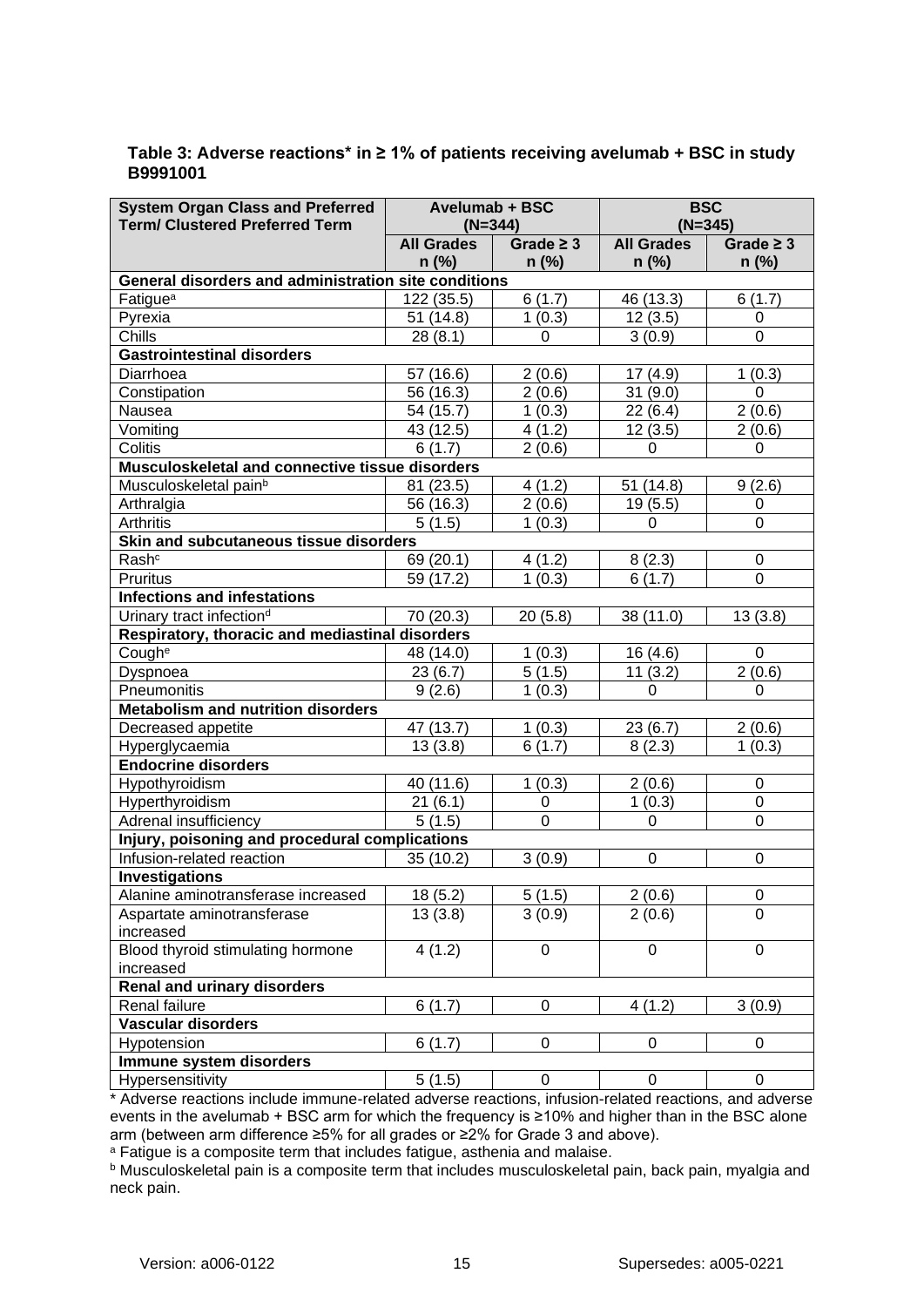<sup>c</sup> Rash is a composite term that includes rash, rash maculo-papular, erythema, dermatitis acneiform, eczema, erythema multiforme, rash erythematous, rash macular, rash papular, rash pruritic, drug eruption and lichen planus.

<sup>d</sup> Urinary tract infection is a composite term that includes urinary tract infection, urosepsis, cystitis, kidney infection, pyuria, pyelonephritis, bacteriuria, pyelonephritis acute, urinary tract infection bacterial and escherichia urinary tract infection.

<sup>e</sup> Cough is a composite term that includes cough and productive cough.

The denominator to calculate percentages is N, the number of subjects in the safety analysis set within each treatment group.

Subjects reporting more than one adverse event within a preferred term or clustered preferred term are counted only once in that term.

### <span id="page-15-0"></span>**Table 4: Adverse reactions in < 1% of patients receiving avelumab + BSC in study B9991001**

| <b>System Organ Class and Preferred</b>         | Avelumab + BSC    |                  | <b>BSC</b>        |                  |  |
|-------------------------------------------------|-------------------|------------------|-------------------|------------------|--|
| <b>Term/ Clustered Preferred Term</b>           | $(N=344)$         |                  | $(N=345)$         |                  |  |
|                                                 | <b>All Grades</b> | Grade $\geq 3$   | <b>All Grades</b> | Grade $\geq 3$   |  |
|                                                 | n (%)             | $n$ (%)          | $n$ (%)           | $n$ (%)          |  |
| Skin and subcutaneous tissue disorders          |                   |                  |                   |                  |  |
| Psoriasis                                       | 3(0.9)            | 0                | 0                 | $\boldsymbol{0}$ |  |
| Purpura                                         | 2(0.6)            | $\mathbf 0$      | $\mathbf 0$       | $\overline{0}$   |  |
| Vitiligo                                        | 2(0.6)            | $\overline{0}$   | $\mathbf 0$       | $\mathbf 0$      |  |
| Dermatitis psoriasiform                         | 1(0.3)            | $\mathbf 0$      | $\mathbf 0$       | $\overline{0}$   |  |
| <b>Gastrointestinal disorders</b>               |                   |                  |                   |                  |  |
| Pancreatitis                                    | 2(0.6)            | $\boldsymbol{0}$ | 1(0.3)            | 1(0.3)           |  |
| Proctitis                                       | 2(0.6)            | $\mathsf 0$      | 0                 | $\mathbf 0$      |  |
| Autoimmune pancreatitis                         | 1(0.3)            | 1(0.3)           | 0                 | $\overline{0}$   |  |
| <b>Enteritis</b>                                | 1(0.3)            | 1(0.3)           | $\overline{0}$    | $\overline{0}$   |  |
| Musculoskeletal and connective tissue disorders |                   |                  |                   |                  |  |
| <b>Myositis</b>                                 | 2(0.6)            | 2(0.6)           | 0                 | $\mathbf 0$      |  |
| Polyarthritis                                   | 2(0.6)            | $\mathbf 0$      | $\mathbf 0$       | $\mathbf 0$      |  |
| Oligoarthritis                                  | 1(0.3)            | 1(0.3)           | $\mathbf 0$       | $\mathbf 0$      |  |
| Rheumatoid arthritis                            | 1(0.3)            | 1(0.3)           | $\overline{0}$    | $\overline{0}$   |  |
| <b>Endocrine disorders</b>                      |                   |                  |                   |                  |  |
| Autoimmune thyroiditis                          | 3(0.9)            | $\pmb{0}$        | $\mathbf 0$       | $\mathbf 0$      |  |
| Autoimmune hypothyroidism                       | 1(0.3)            | $\boldsymbol{0}$ | $\overline{0}$    | $\mathbf 0$      |  |
| Thyroiditis                                     | 1(0.3)            | $\overline{0}$   | 1(0.3)            | $\overline{0}$   |  |
| <b>Renal and urinary disorders</b>              |                   |                  |                   |                  |  |
| <b>Nephritis</b>                                | 3(0.9)            | $\pmb{0}$        | 0                 | 0                |  |
| <b>Tubulointerstitial nephritis</b>             | 1(0.3)            | $\overline{0}$   | $\overline{0}$    | $\Omega$         |  |
| Respiratory, thoracic and mediastinal disorders |                   |                  |                   |                  |  |
| Interstitial lung disease                       | 3(0.9)            | $\mathsf 0$      | 0                 | $\mathbf 0$      |  |
| <b>Hepatobiliary disorders</b>                  |                   |                  |                   |                  |  |
| Autoimmune hepatitis                            | 1(0.3)            | 1(0.3)           | 0                 | $\pmb{0}$        |  |
| Hepatotoxicity                                  | 1(0.3)            | 1(0.3)           | 0                 | $\mathbf 0$      |  |
| <b>Metabolism and nutrition disorders</b>       |                   |                  |                   |                  |  |
| Diabetes mellitus                               | 2(0.6)            | 2(0.6)           | 0                 | $\mathbf 0$      |  |
| Eye disorders                                   |                   |                  |                   |                  |  |
| <b>Uveitis</b>                                  | 1(0.3)            | $\pmb{0}$        | 0                 | $\mathbf 0$      |  |
| <b>Investigations</b>                           |                   |                  |                   |                  |  |
| Thyroxine free decreased                        | 1(0.3)            | 0                | 0                 | $\mathbf 0$      |  |

After the end of on-treatment period, the following adverse drug reactions were reported in the avelumab + BSC arm: Miller Fisher syndrome - 1 (0.3%).

After the end of on-treatment period, the following adverse drug reactions were reported in the BSC arm: uveitis - 1 (0.3%), diabetes mellitus - 1 (0.3%).

The denominator to calculate percentages is N, the number of subjects in the safety analysis set within each treatment group.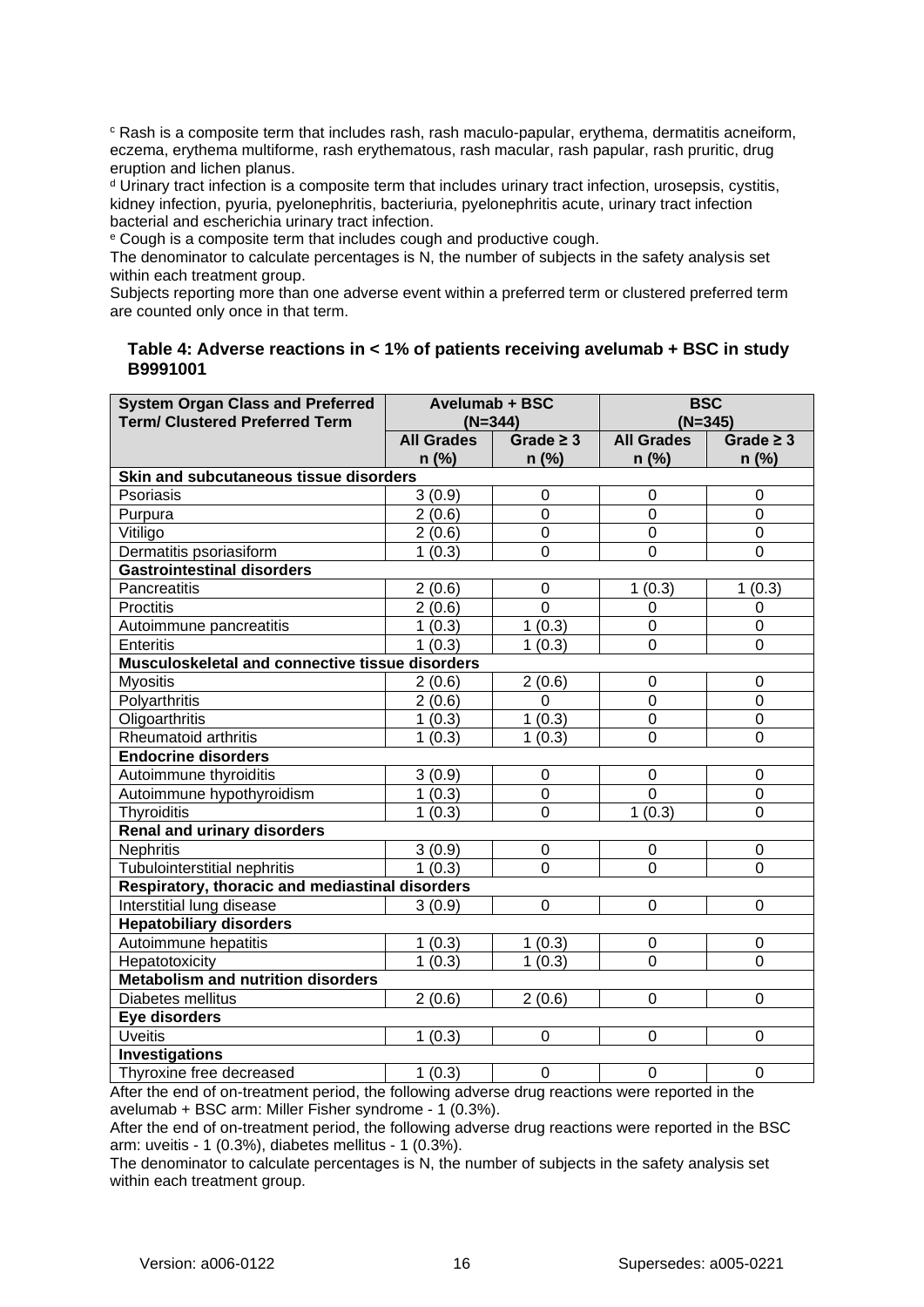Subjects reporting more than one adverse event within a preferred term or clustered preferred term are counted only once in that term.

## Renal cell carcinoma

#### *Summary of the safety profile*

The safety of avelumab in combination with axitinib has been evaluated in a total of 434 patients in study B9991003, a randomised, open-label study in which 873 patients with treatment-naïve advanced RCC received avelumab 10 mg/kg intravenously every 2 weeks in combination with axitinib 5 mg orally twice daily (n=434) or sunitinib 50 mg orally once daily for 4 weeks followed by 2 weeks off (n=439).

#### *Tabulated list of adverse reactions*

The adverse reactions presented in [Table 5](#page-16-0) and [Table 6](#page-17-0) describe the safety profile for avelumab in combination with axitinib in 434 patients with RCC.

### <span id="page-16-0"></span>**Table 5: Adverse reactions\* ≥ 1% of patients receiving avelumab in combination with axitinib in study B9991003**

| <b>System Organ Class and Preferred</b><br><b>Term/ Clustered Preferred Term</b> | <b>Avelumab + Axitinib</b><br>$(N = 434)$ |                     | <b>Sunitinib</b><br>$(N = 439)$ |                |
|----------------------------------------------------------------------------------|-------------------------------------------|---------------------|---------------------------------|----------------|
|                                                                                  | <b>All Grades</b>                         | Grade $\geq$ 3      | <b>All Grades</b>               | Grade $\geq$ 3 |
|                                                                                  | $n$ (%)                                   | $n$ (%)             | $n$ (%)                         | $n$ (%)        |
| <b>Gastrointestinal disorders</b>                                                |                                           |                     |                                 |                |
| Diarrhoea                                                                        | 270 (62.2)                                | 29(6.7)             | 209 (47.6)                      | 12(2.7)        |
| Colitis <sup>a</sup>                                                             | 9(2.1)                                    | 6(1.4)              | 1(0.2)                          | 1(0.2)         |
| <b>Vascular disorders</b>                                                        |                                           |                     |                                 |                |
| Hypertension <sup>b</sup>                                                        | 217 (50.0)                                | 113 (26.0)          | 161 (36.7)                      | 78 (17.8)      |
| Flushing                                                                         | 7(1.6)                                    | 0                   | 3(0.7)                          | $\Omega$       |
| Respiratory, thoracic and mediastinal disorders                                  |                                           |                     |                                 |                |
| Dysphonia                                                                        | 135(31.1)                                 | 2(0.5)              | 15(3.4)                         | $\Omega$       |
| Dyspnoeac                                                                        | 101 (23.3)                                | 13(3.0)             | 77 (17.5)                       | 13(3.0)        |
| Pneumonitis                                                                      | 5(1.2)                                    | 0                   | 1(0.2)                          | $\Omega$       |
| Musculoskeletal and connective tissue disorders                                  |                                           |                     |                                 |                |
| Musculoskeletal paind                                                            | 161 (37.1)                                | 11(2.5)             | 126 (28.7)                      | 13(3.0)        |
| Arthralgia                                                                       | 85 (19.6)                                 | 4(0.9)              | 51(11.6)                        | 3(0.7)         |
| <b>Investigations</b>                                                            |                                           |                     |                                 |                |
| Weight decreased                                                                 | 86 (19.8)                                 | 13(3.0)             | 32(7.3)                         | 4(0.9)         |
| Alanine aminotransferase increased                                               | 75 (17.3)                                 | 26(6.0)             | 50 (11.4)                       | 11(2.5)        |
| Aspartate aminotransferase increased                                             | 63 (14.5)                                 | 17(3.9)             | 52 (11.8)                       | 9(2.1)         |
| Blood thyroid stimulating hormone                                                | 30(6.9)                                   | 0                   | 16(3.6)                         | 1(0.2)         |
| increased                                                                        |                                           |                     |                                 |                |
| Transaminases increased                                                          | 5(1.2)                                    | 2(0.5)              | 3(0.7)                          | 1(0.2)         |
| Skin and subcutaneous tissue disorders                                           |                                           |                     |                                 |                |
| Rash <sup>e</sup>                                                                | 102 (23.5)                                | 3(0.7)              | 71 (16.2)                       | 2(0.5)         |
| Pruritusf                                                                        | 61(14.1)                                  | $\mathbf 0$         | 22(5.0)                         | $\mathbf 0$    |
| Erythema                                                                         | 14(3.2)                                   | $\overline{0}$      | 14(3.2)                         | 0              |
| Urticaria                                                                        | 7(1.6)                                    | 1(0.2)              | 2(0.5)                          | 1(0.2)         |
| <b>Endocrine disorders</b>                                                       |                                           |                     |                                 |                |
| Hypothyroidism                                                                   | 108 (24.9)                                | 1(0.2)              | 65 (14.8)                       | 1(0.2)         |
| Hyperthyroidism                                                                  | 24 (5.5)                                  | 3(0.7)              | 6(1.4)                          | $\Omega$       |
| Adrenal insufficiency                                                            | 13(3.0)                                   | $\overline{5(1.2)}$ | 1(0.2)                          | $\mathbf 0$    |
| Thyroiditis <sup>9</sup>                                                         | 10(2.3)                                   | 0                   | 0                               | $\mathbf 0$    |
| General disorders and administration site conditions                             |                                           |                     |                                 |                |
| Chills                                                                           | 69 (15.9)                                 | 1(0.2)              | 33(7.5)                         | 0              |
| Pyrexia                                                                          | 56 (12.9)                                 | $\mathbf 0$         | 64 (14.6)                       | 2(0.5)         |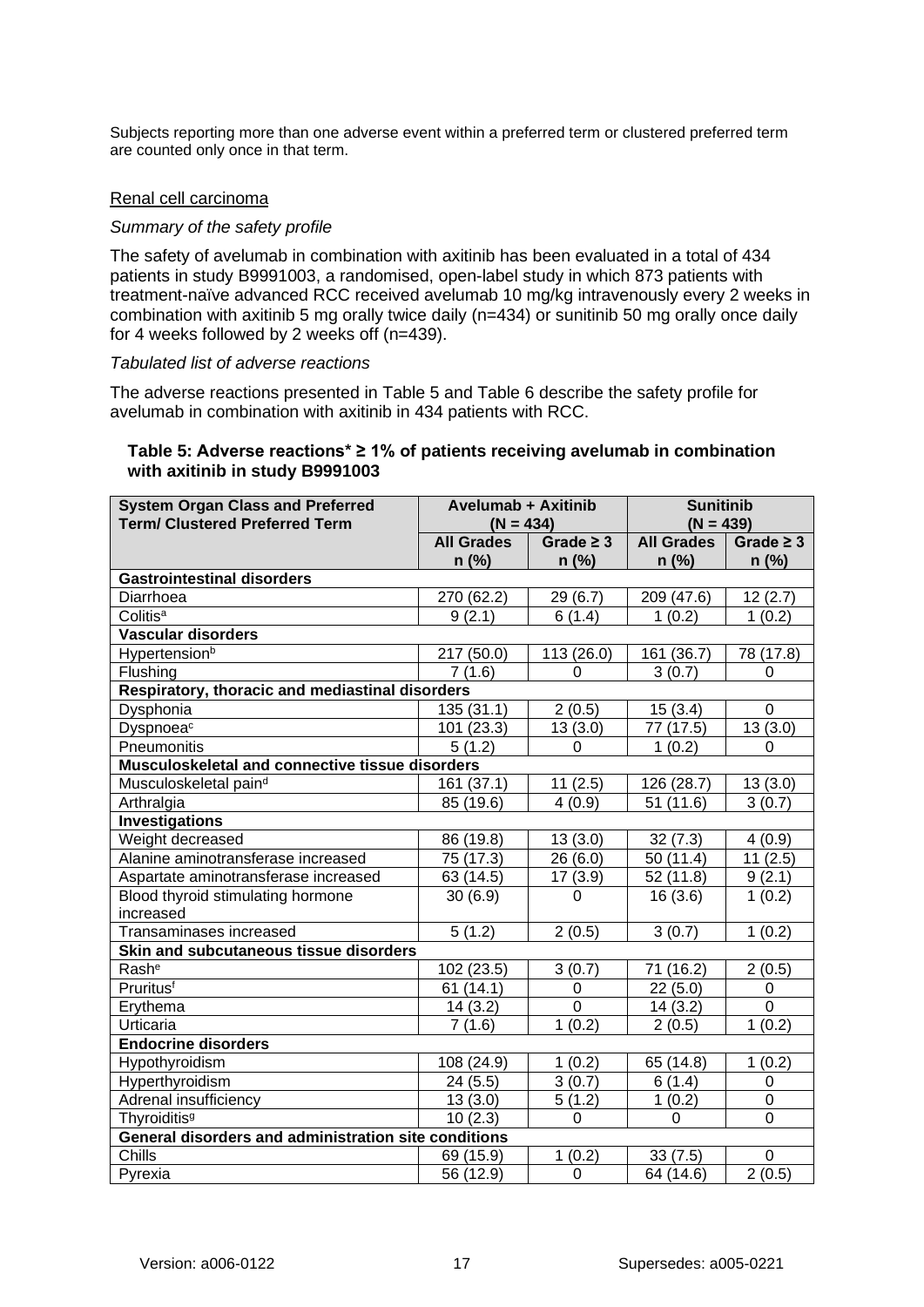| <b>System Organ Class and Preferred</b><br><b>Term/ Clustered Preferred Term</b> | <b>Avelumab + Axitinib</b><br>$(N = 434)$ |                           | <b>Sunitinib</b><br>$(N = 439)$ |                           |
|----------------------------------------------------------------------------------|-------------------------------------------|---------------------------|---------------------------------|---------------------------|
|                                                                                  | <b>All Grades</b><br>$n$ (%)              | Grade $\geq$ 3<br>$n$ (%) | <b>All Grades</b><br>$n$ (%)    | Grade $\geq$ 3<br>$n$ (%) |
| Injury, poisoning and procedural complications                                   |                                           |                           |                                 |                           |
| Infusion-related reaction                                                        | 53 (12.2)                                 | 7 (1.6)                   | $\Omega$                        | $\Omega$                  |
| <b>Metabolism and nutrition disorders</b>                                        |                                           |                           |                                 |                           |
| Hyperglycaemia                                                                   | 20(4.6)                                   | 4(0.9)                    | 13(3.0)                         | 3(0.7)                    |
| <b>Renal and urinary disorders</b>                                               |                                           |                           |                                 |                           |
| Acute kidney injury                                                              | 14(3.2)                                   | 6(1.4)                    | 12(2.7)                         | 8(1.8)                    |
| <b>Hepatobiliary disorders</b>                                                   |                                           |                           |                                 |                           |
| Hepatic function abnormal                                                        | 7(1.6)                                    | 5(1.2)                    | 3(0.7)                          | 2(0.5)                    |
| Immune system disorders                                                          |                                           |                           |                                 |                           |
| Hypersensitivity                                                                 | 7 (1.6)                                   | 0                         | 1(0.2)                          | $\Omega$                  |

Toxicity was graded per National Cancer Institute Common Terminology Criteria for Adverse Events. Version 4.03 (NCI CTCAE v4.03)

\*Adverse reactions include immune-related Adverse Reactions, infusion-related reactions, and adverse events in ≥ 10% of patients receiving avelumab in combination with axitinib and at a higher incidence than in the sunitinib arm (between arm difference of ≥ 5% [All Grades] or ≥ 2% [Grades 3-4]) (study B9991003)

aColitis is a composite term that includes Colitis and Autoimmune colitis

**bHypertension is a composite term that includes Hypertension and Hypertensive crisis** 

<sup>c</sup>Dyspnoea is a composite term that includes Dyspnoea, Dyspnoea exertional and Dyspnoea at rest <sup>d</sup>Musculoskeletal pain is a composite term that includes Musculoskeletal pain, Back pain, Pain in extremity, Myalgia and Neck pain

eRash is a composite term that includes Rash, Rash generalised, Rash macular, Rash maculopapular, Rash pruritic, Rash erythematous, Rash Papular and Rash Pustular

<sup>f</sup>Pruritus is a composite term that includes Pruritus and Pruritus generalised

<sup>g</sup>Thyroiditis is a composite term that includes Thyroiditis and Autoimmune thyroiditis

### <span id="page-17-0"></span>**Table 6: Adverse reactions\* in < 1% of patients receiving avelumab in combination with axitinib in study B9991003**

| <b>System Organ Class and Preferred</b>            | <b>Avelumab + Axitinib</b> |                | <b>Sunitinib</b>  |                |
|----------------------------------------------------|----------------------------|----------------|-------------------|----------------|
| <b>Term/ Clustered Preferred Term</b>              | $(N = 434)$                |                | $(N = 439)$       |                |
|                                                    | <b>All Grades</b>          | Grade $\geq$ 3 | <b>All Grades</b> | Grade $\geq$ 3 |
|                                                    | $n$ (%)                    | $n$ (%)        | $n$ (%)           | $n$ (%)        |
| <b>Hepatobiliary disorders</b>                     |                            |                |                   |                |
| <b>Hepatitis</b>                                   | 2(0.5)                     | $\Omega$       | 0                 | 0              |
| Hepatotoxicity                                     | 2(0.5)                     | 2(0.5)         | (0.2)<br>1        | 0              |
| Immune-mediated hepatitis                          | 1(0.2)                     | 0              | ი                 | 0              |
| Liver disorder                                     | 1(0.2)                     | 1(0.2)         | 1(0.2)            | $\mathbf 0$    |
| Investigations                                     |                            |                |                   |                |
| Blood thyroid stimulating hormone                  | 3(0.7)                     | 0              | 4(0.9)            | $\mathbf 0$    |
| decreased                                          |                            |                |                   |                |
| Liver function test increased                      | 1(0.2)                     | 1(0.2)         | 0                 | 0              |
| <b>Metabolism and nutrition disorders</b>          |                            |                |                   |                |
| Diabetes mellitus                                  | 2(0.5)                     | 0              | 1(0.2)            | 1(0.2)         |
| Type 1 diabetes mellitus                           | 2(0.5)                     | $\Omega$       | $\Omega$          | 0              |
| Nervous system disorders                           |                            |                |                   |                |
| Myasthenia gravis/myasthenic syndrome <sup>a</sup> | 2(0.4)                     | 1(0.2)         | $\overline{0}$    | $\mathbf 0$    |
| <b>Cardiac disorders</b>                           |                            |                |                   |                |
| <b>Myocarditis</b>                                 | 2(0.5)                     | 2(0.5)         | $\Omega$          | $\mathbf 0$    |
| <b>Gastrointestinal disorders</b>                  |                            |                |                   |                |
| Autoimmune pancreatitis                            | 1(0.2)                     | 1(0.2)         | 0                 | 0              |
| Pancreatitis necrotising                           | 1(0.2)                     | 1(0.2)         | $\overline{0}$    | $\mathbf 0$    |
| <b>Endocrine disorders</b>                         |                            |                |                   |                |
| Hypophysitis                                       | 1(0.2)                     | 0              | $\mathbf 0$       | $\mathbf 0$    |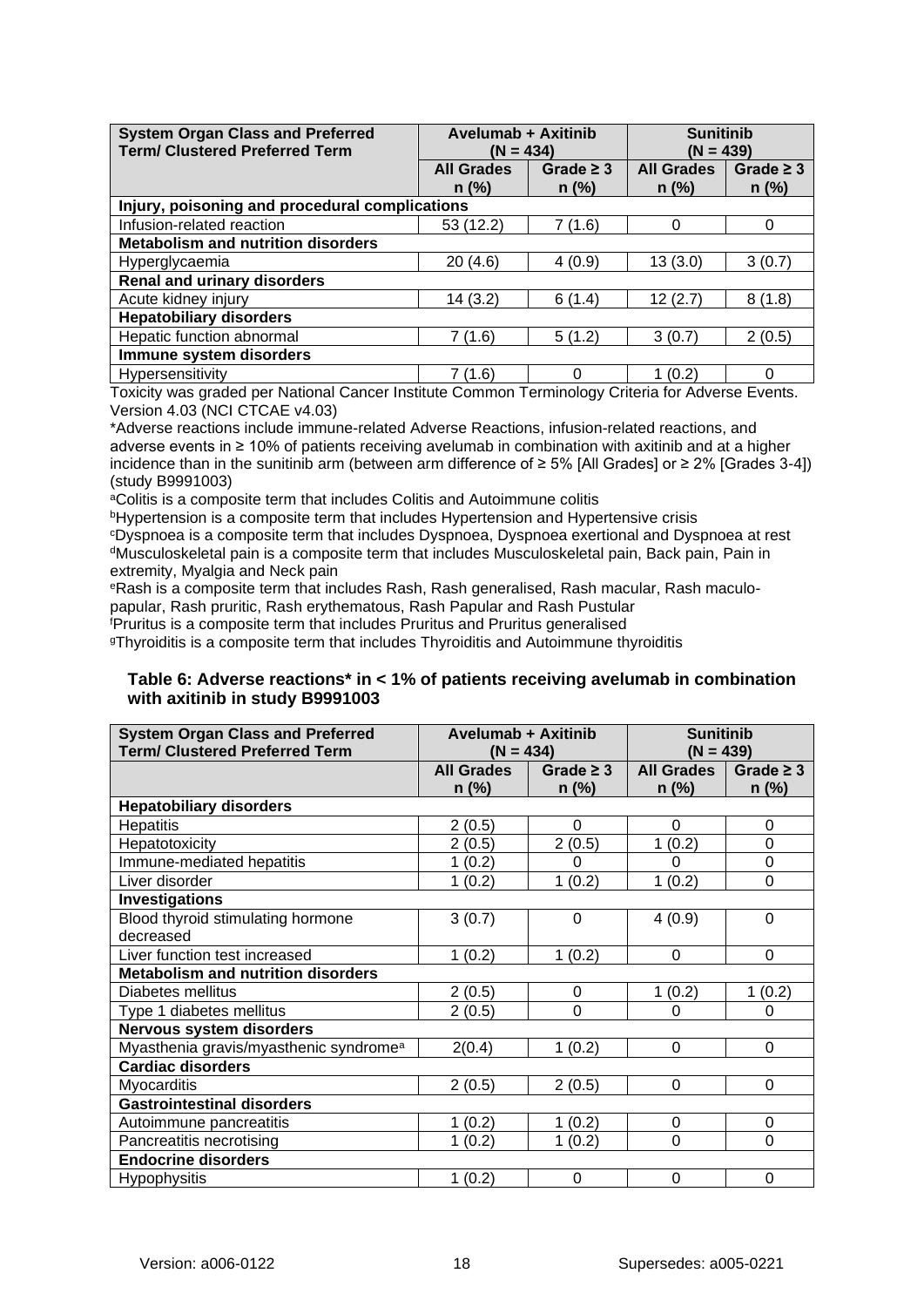Toxicity was graded per National Cancer Institute Common Terminology Criteria for Adverse Events. Version 4.03 (NCI CTCAE v4.03)

\*Adverse reactions include immune-related Adverse Reactions and infusion-related reactions (JAVELIN Renal 101 Trial)

 $a$  Adverse reaction identified in the pooled advanced RCC population ( $N = 489$ ) after the cut-off date..

Drug eruption was reported in one patient receiving avelumab in combination with axitinib in study B9991002.

#### <span id="page-18-0"></span>**Description of selected adverse reactions**

Data for the following adverse reactions for avelumab as monotherapy are based on 1650 patients in study EMR100070-001 in other solid tumours and 88 patients in study EMR100070-003, and for avelumab in combination with axitinib are based on 489 patients in studies B9991002 and B9991003 (see Section [5.1](#page-23-0) [PHARMACODYNAMIC](#page-23-0)  [PROPERTIES\)](#page-23-0).

The management guidelines for these adverse reactions are described in Section [4.4](#page-4-0) [SPECIAL WARNINGS AND PRECAUTIONS FOR USE.](#page-4-0)

#### Infusion-related reactions

In patients treated with avelumab as monotherapy, 25.3% (439/1738) of patients experienced infusion-related reactions. Of these, 98.6% (433/439) of patients with infusionrelated reactions had a first infusion-related reaction during the first 4 infusions of which 2.7% (12/439) were Grade  $\geq$  3. In the remaining 1.4% (6/439) of patients, infusion-related reactions occurred after the first 4 infusions and all were of Grade 1 or Grade 2.

#### Immune-related pneumonitis

In patients treated with avelumab as monotherapy, 1.2% (21/1738) of patients developed immune-related pneumonitis. Of these patients there was 1 (0.1%) patient with a fatal outcome, 1 (0.1%) patient with Grade 4, 5 (0.3%) patients with Grade 3, immune-related pneumonitis.

The median time to onset of immune-related pneumonitis was 2.5 months (range: 3 days to 11 months). The median duration was 7 weeks (range: 4 days to more than 4 months).

Avelumab was discontinued in 0.3% (6/1,738) of patients due to immune-related pneumonitis. All 21 patients with immune-related pneumonitis were treated with corticosteroids and 17 (81%) of the 21 patients were treated with high-dose corticosteroids for a median of 8 days (range: 1 day to 2.3 months). Immune-related pneumonitis resolved in 12 (57%) of the 21 patients at the time of data cut-off.

In patients treated with avelumab in combination with axitinib, 0.6% (3/489) of patients developed immune-related pneumonitis. Of these patients, none experienced immunerelated pneumonitis Grade ≥ 3.

The median time to onset of immune-related pneumonitis was 3.7 months (range: 2.7 months to 8.6 months). The median duration was 2.6 months (range: 3.3 weeks to more than 7.9 months).

Immune-related pneumonitis did not lead to discontinuation of avelumab in any patient. All 3 patients with immune-related pneumonitis were treated with high-dose corticosteroids for a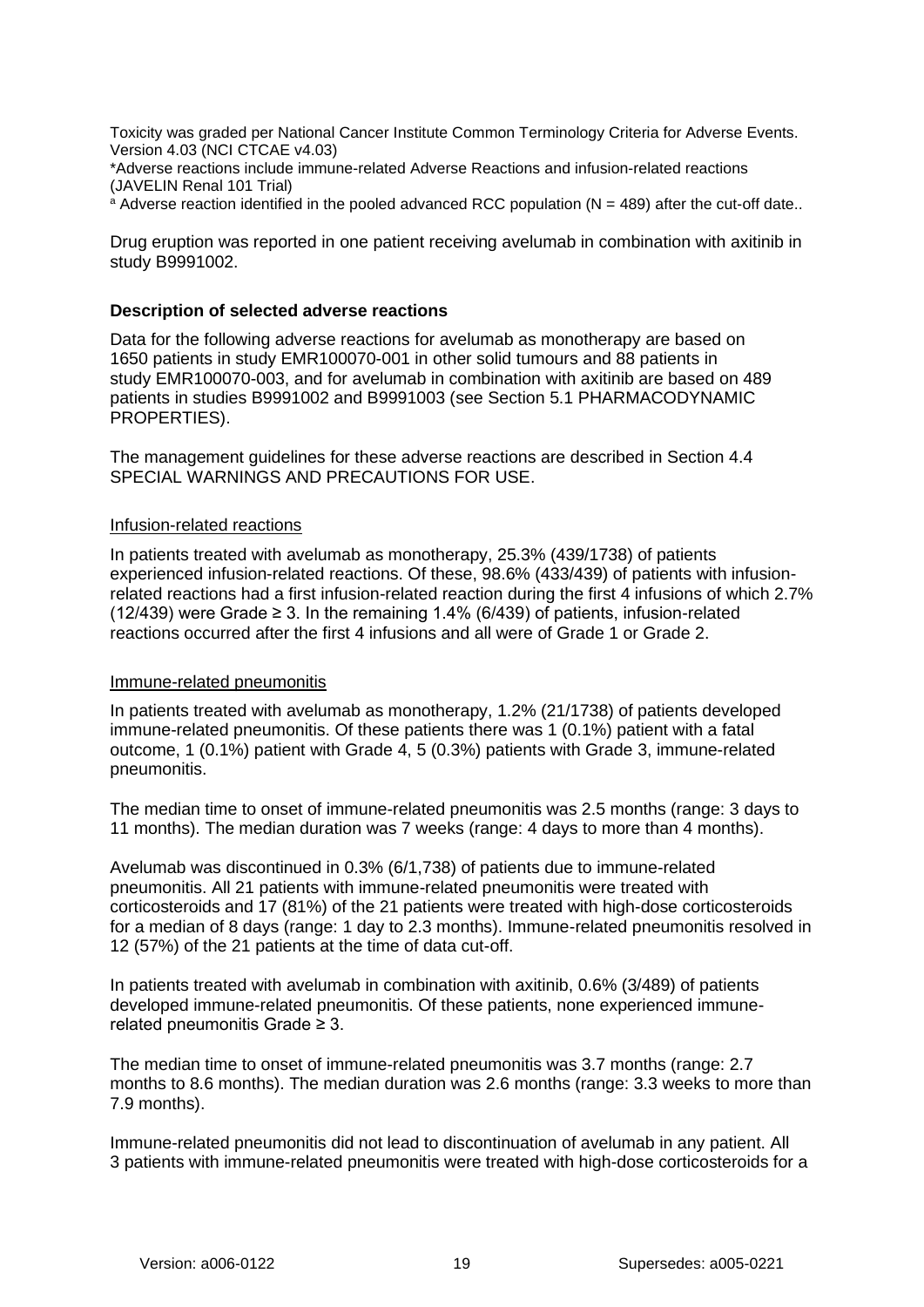median of 3.3 months (range: 3 weeks to 22.3 months). Immune-related pneumonitis resolved in 2 (66.7%) of the 3 patients at the time of data cut-off.

#### Immune-related hepatitis

In patients treated with avelumab as monotherapy, 0.9% (16/1738) of patients developed immune-related hepatitis. Of these patients there were 2 (0.1%) patients with a fatal outcome, 11 (0.6%) patients with Grade 3 immune-related hepatitis.

The median time to onset of immune-related hepatitis was 3.2 months (range: 1 week to 15 months). The median duration was 2.5 months (range: 1 day to more than 7.4 months).

Avelumab was discontinued in 0.5% (9/1,738) of patients due to immune-related hepatitis. All 16 patients with immune-related hepatitis treated with corticosteroids and 15 (94%) of the 16 patients received high dose corticosteroids for a median of 14 days (range: 1 day to 2.5 months). Immune-related hepatitis resolved in 9 (56%) of 16 patients at the time of data cutoff.

In patients treated with avelumab in combination with axitinib, 6.3% (31/489) of patients developed immune-related hepatitis. Of these patients, there were 18 (3.7%) patients with Grade 3 and 3 (0.6%) patients with Grade 4 immune-related hepatitis.

The median time to onset of immune-related hepatitis was 2.3 months (range: 2.1 weeks to 14.5 months). The median duration was 2.1 weeks (range: 2 days to 8.9 months). Avelumab was discontinued in 4.7% (23/489) of patients due to immune-related hepatitis. All 31 patients with immune-related hepatitis were treated for hepatitis including 30 (96.8%) patients treated with corticosteroids and 1 patient with a non-steroidal immunosuppressant. Twenty-eight (90.3%) of the 31 patients received high dose corticosteroids for a median of 2.4 weeks (range: 1 day to 10.2 months). Immune-related hepatitis resolved in 27 (87.1%) of the 31 patients at the time of data cut-off.

#### Immune-related pancreatitis

In patients treated with avelumab as monotherapy, immune-related pancreatitis occurred in less than 1% (1/4,000) of patients across clinical trials in multiple tumour types and in 0.6% (3/489) of patients receiving avelumab in combination with axitinib including 2 (0.4%) patients with fatal outcome.

#### Immune-related myocarditis

In patients treated with avelumab as monotherapy, immune-related myocarditis occurred in less than 1% (5/4,000) of patients across clinical trials in multiple tumour types and in 0.6% (3/489) of patients receiving avelumab in combination with axitinib including 2 (0.4%) patients with fatal outcome.

#### Immune-related colitis

In patients treated with avelumab as monotherapy, 1.5% (26/1738) of patients developed immune-related colitis. Of these patients there were 7 (0.4%) patients with Grade 3 immunerelated colitis.

The median time to onset of immune-related colitis was 2.1 months (range: 2 days to 11 months). The median duration was 6 weeks (range: 1 day to more than 14 months).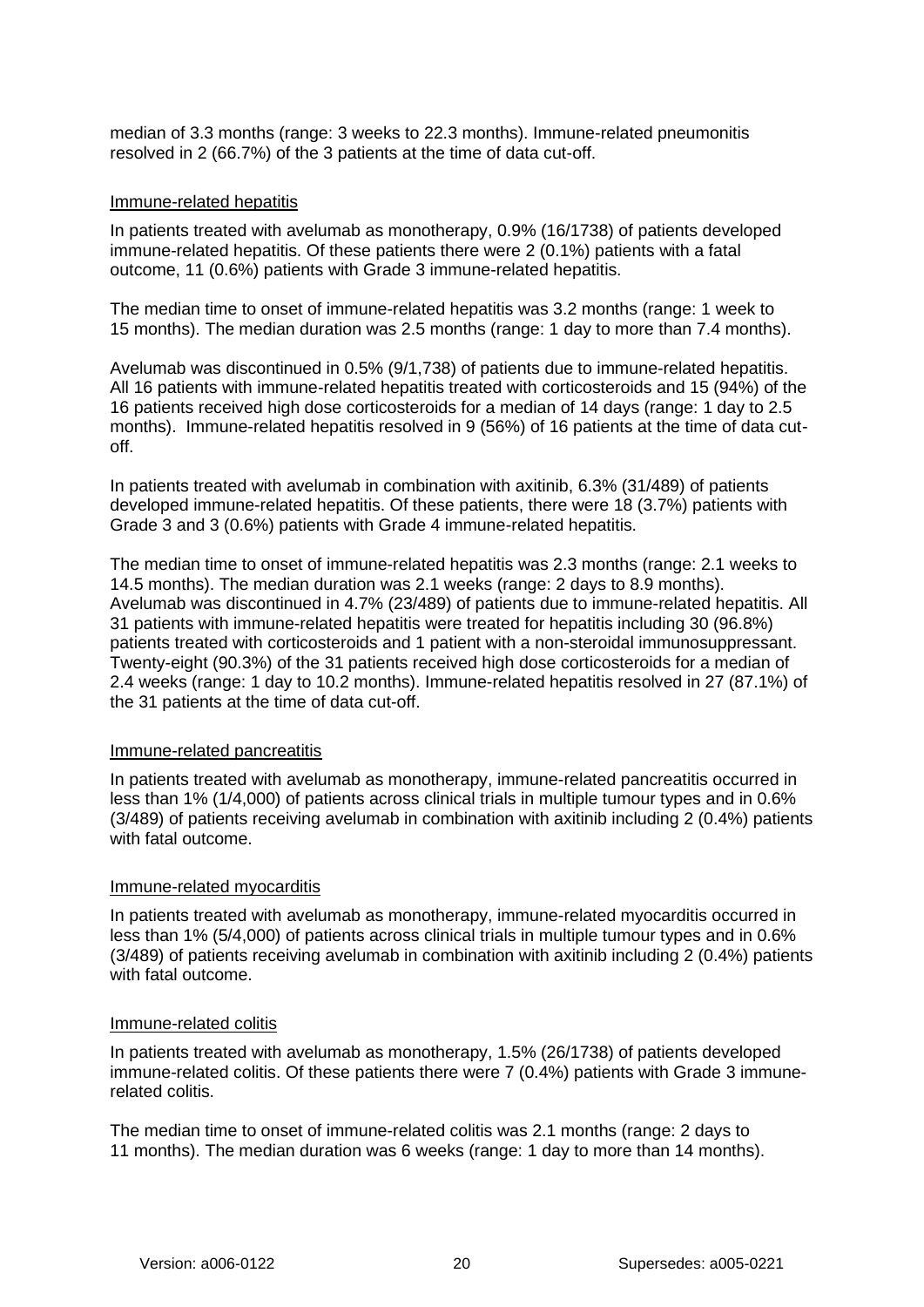Avelumab was discontinued in 0.5% (9/1,738) patients due to immune-related colitis. All 26 patients with immune-related colitis were treated with corticosteroids and 15 (58%) of the 26 patients received high-dose corticosteroids for a median of 19 days (range: 1 day to 2.3 months). Immune-related colitis resolved in 18 (70%) of 26 patients at the time of data cutoff.

In patients treated with avelumab in combination with axitinib, 2.7% (13/489) of patients developed immune-related colitis. Of these patients, there were 9 (1.8%) patients with Grade 3 immune-related colitis.

The median time to onset of immune-related colitis was 5.1 months (range: 2.3 weeks to 14 months). The median duration was 1.6 weeks (range: 1 day to more than 9 months).

Avelumab was discontinued in 0.4% (2/489) of patients due to immune-related colitis. All 13 patients with immune-related colitis were treated with corticosteroids and 12 (92.3%) of the 13 patients received high-dose corticosteroids for a median of 2.3 weeks (range: 5 days to 4.6 months). Immune-related colitis resolved in 10 (76.9%) of 13 patients at the time of data cut-off.

#### Immune-related endocrinopathies

#### *Thyroid disorders*

In patients treated with avelumab as monotherapy, 5.6% (98/1738) of patients developed immune-related thyroid disorders. Of these patients, there were 90 (5%) patients with hypothyroidism, 7 (0.4%) with hyperthyroidism, and 4 (0.2%) with thyroiditis. Of these patients there were 3 (0.2%) patients with Grade 3 immune-related thyroid disorders.

The median time to onset of thyroid disorders was 2.8 months (range: 2 weeks to 13 months). The median duration was not estimable (range: 1 day to more than 26 months).

Avelumab was discontinued in 0.1% (2/1,738) of patients due to immune-related thyroid disorders. Thyroid disorders resolved in 7 (7%) of the 98 patients at the time of data cut-off.

In patients treated with avelumab in combination with axitinib, 24.7% (121/489) of patients developed immune-related thyroid disorders, including 111 (22.7%) patients with hypothyroidism, 17 (3.5%) with hyperthyroidism, and  $\overline{7}$  (1.4%) with thyroiditis. Of these patients, there were 2 (0.4%) patients with Grade 3 immune-related thyroid disorders. The median time to onset of thyroid disorders was 2.8 months (range: 3.6 weeks to 19.3 months).

The median duration was not estimable (range: 8 days to more than 23.9 months). Avelumab was discontinued in 0.2% (1/489) of patients due to immune-related thyroid disorders.

Thyroid disorders resolved in 15 (12.4%) of the 121 patients at the time of data cut-off.

### *Adrenal insufficiency*

In patients treated with avelumab as monotherapy, 0.5% (8/1738) of patients developed immune-related adrenal insufficiency. Of these patients, there was 1 (0.1%) patient with Grade 3 immune-related adrenal insufficiency.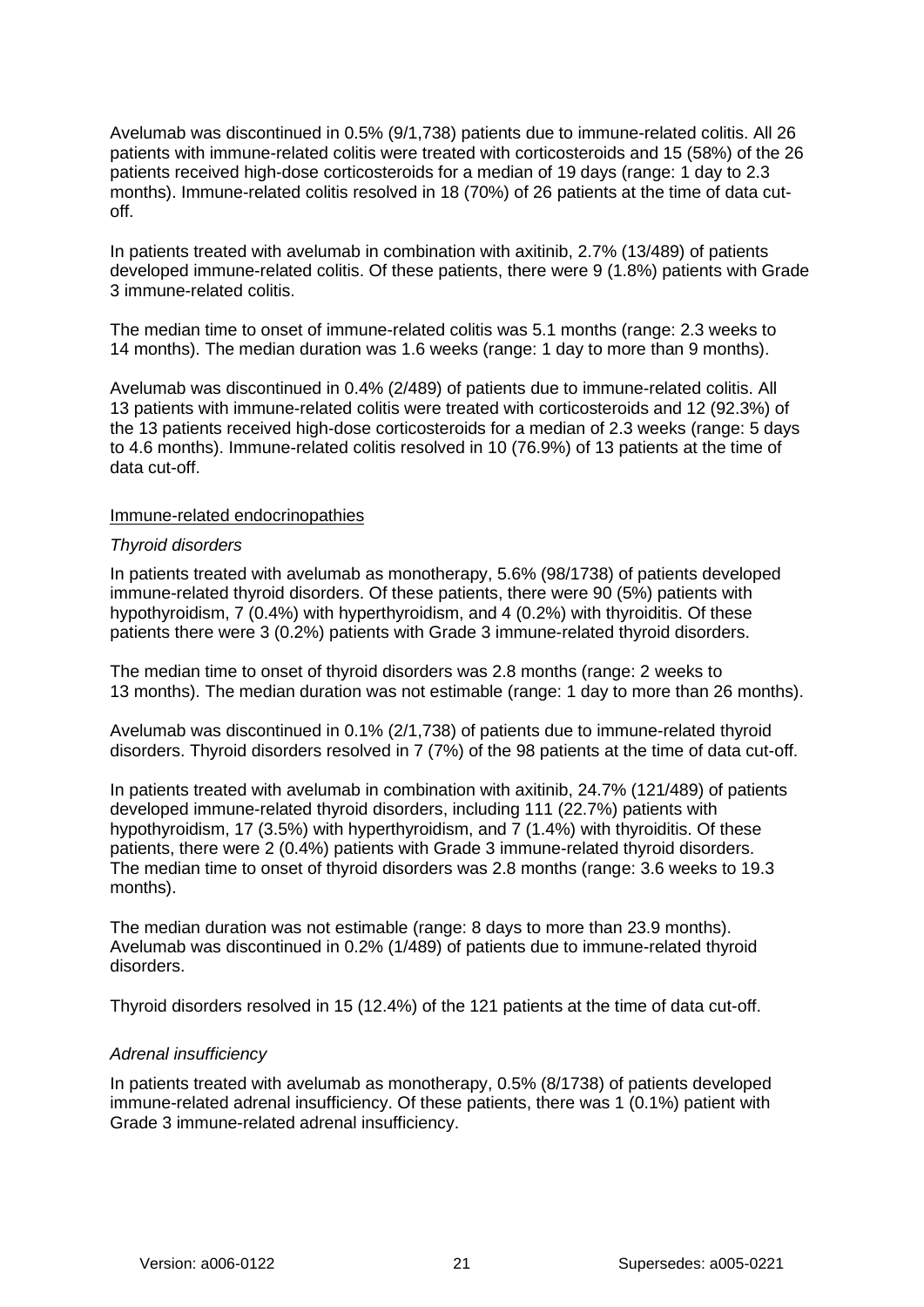The median time to onset of immune-related adrenal insufficiency was 2.5 months (range: 1 day to 8 months). The median duration was not estimable (range: 2 days to more than 6 months).

Avelumab was discontinued in 0.1% (2/1738) patients due to immune-related adrenal insufficiency. All 8 patients with immune-related adrenal insufficiency were treated with corticosteroids, 4 (50%) of the 8 patients received high-dose systemic corticosteroids (≥ 40 mg prednisone or equivalent) followed by a taper for a median of 1 day (range: 1 day to 24 days). Adrenal insufficiency resolved in 1 patient with corticoid treatment at the time of data cut-off.

In patients treated with avelumab in combination with axitinib, 1.8% (9/489) of patients developed immune-related adrenal insufficiency. Of these patients, there were 2 (0.4%) patients with Grade 3 immune-related adrenal insufficiency.

The median time to onset of immune-related adrenal insufficiency was 5.5 months (range: 3.6 weeks to 8.7 months). The median duration was 2.8 months (range: 3 days to more than 15.5 months).

Immune-related adrenal insufficiency did not lead to discontinuation of avelumab in any patient. Eight (88.9%) patients with immune-related adrenal insufficiency were treated with corticosteroids and 2 (25%) of the 8 patients received high-dose corticosteroids ( $\geq 40$  mg prednisone or equivalent) for a median of 8 days (range: 5 days to 11 days). Adrenal insufficiency resolved in 4 (44.4%) of the 9 patients at the time of data cut-off.

### *Type 1 diabetes mellitus*

Type 1 diabetes mellitus without an alternative aetiology occurred in 0.1% (2/1,738) of patients including two Grade 3 reactions that led to permanent discontinuation of avelumab.

In patients treated with avelumab in combination with axitinib, Type 1 diabetes mellitus without an alternative aetiology occurred in 1.0% (5/489) of patients. Of these patients, there was 1 (0.2%) patient with Grade 3 Type 1 diabetes mellitus.

The median time to onset of Type 1 diabetes mellitus was 1.9 months (range: 1.1 months to 7.3 months).

Avelumab was discontinued in 0.2% (1/489) of patients due to Type 1 diabetes mellitus. All 5 patients with Type 1 diabetes mellitus were treated with insulin. Type 1 diabetes mellitus did not resolve in any of the patients at the time of data cut-off.

#### *Immune-related nephritis and renal dysfunction*

Immune-related nephritis occurred in 0.1% (1/1,738) of patients receiving avelumab leading to permanent discontinuation of avelumab.

In patients treated with avelumab in combination with axitinib, immune-related nephritis occurred in 0.4% (2/489) of patients. Of these patients, there were 2 (0.4%) patients with Grade 3 immune-related nephritis.

The median time to onset of immune-related nephritis was 1.2 months (range: 2.9 weeks to 1.8 months). The median duration was 1.3 weeks (range: more than 4 days to 1.3 weeks).

Immune-related nephritis did not lead to discontinuation of avelumab in any patient. The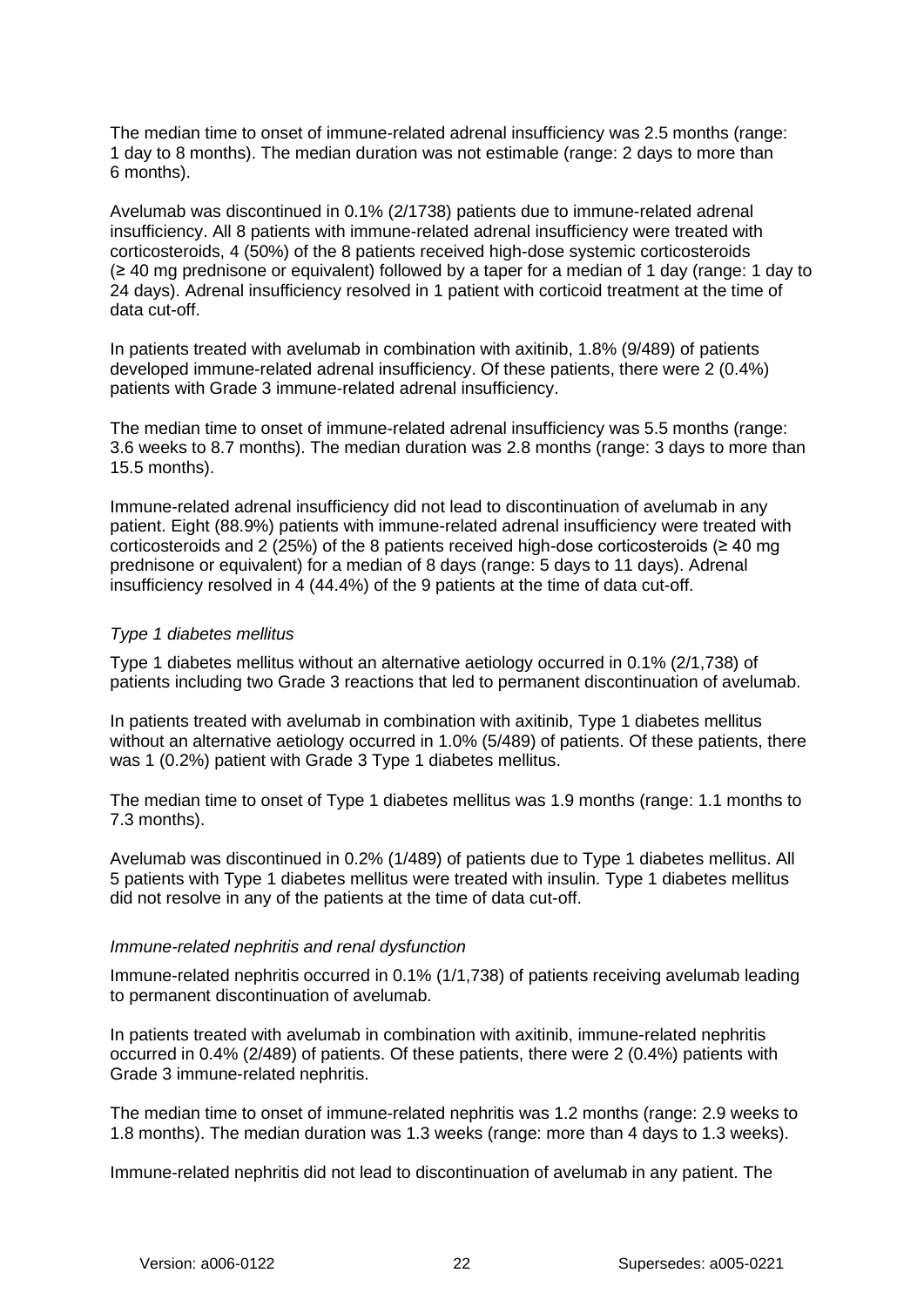2 patients with immune-related nephritis were treated with high-dose corticosteroids for a median of 1.1 weeks (range: 3 days to 1.9 weeks). Immune-related nephritis resolved in 1 (50%) of the 2 patients at the time of data cut-off.

### Hepatotoxicity (in combination with axitinib)

In patients treated with avelumab in combination with axitinib, Grade 3 and Grade 4 increased ALT and increased AST were reported in 9% and 7% of patients respectively. In patients with ALT ≥3 times ULN (Grades 2-4, n=82), ALT resolved to Grades 0-1 in 92%.

Among the 73 patients who were rechallenged with either avelumab (59%) or axitinib (85%) monotherapy or with both (55%), 66% had no recurrence of ALT ≥3 times ULN.

### Immunogenicity

Of 1,738 patients treated with avelumab 10 mg/kg as an intravenous infusion every 2 weeks, 1,627 were evaluable for treatment-emergent anti-drug antibodies (ADA) and 96 (5.9%) tested positive. In ADA positive patients, there may be an increased risk for infusion-related reactions (about 40% and 25% in ADA ever-positive and ADA never-positive patients, respectively).

An ADA method with improved sensitivity for evaluating treatment-emergent ADA in patients treated with avelumab as a single agent was used for study B9991001. Of the 344 patients treated with avelumab 10 mg/kg as an intravenous infusion every 2 weeks plus BSC, 325 were evaluable for treatment-emergent ADA and 62 (19.1%) tested positive in study B9991001.

Based on data available, including the low incidence of immunogenicity, the impact of ADA on pharmacokinetics, safety, and efficacy is uncertain, while the impact of neutralising antibodies (nAb) is unknown. The development of treatment-emergent ADA against avelumab did not appear to alter the risk of infusion-related reactions.

The ADA method with improved sensitivity and drug tolerance was used in the RCC population. Of the 480 patients with at least one valid ADA result at any time point treated with avelumab 10 mg/kg as an intravenous infusion every 2 weeks in combination with axitinib 5 mg twice daily (studies B9991002 and B9991003), 453 were evaluable for treatment-emergent ADA and 66 (14.6%) tested positive. Overall, there was no evidence of altered pharmacokinetic profile, increased incidence of infusion reactions or effects on efficacy with anti-avelumab antibody development.

## **Reporting suspected adverse effects**

Reporting suspected adverse reactions after registration of the medicinal product is important. It allows continued monitoring of the benefit-risk balance of the medicinal product. Healthcare professionals are asked to report any suspected adverse reactions at www.tga.gov.au/reporting-problems.

## **4.9. OVERDOSE**

There are limited experiences with overdose with avelumab in clinical studies.

In case of overdose, patients should be closely monitored for signs or symptoms of adverse reactions. The treatment is directed to the management of symptoms.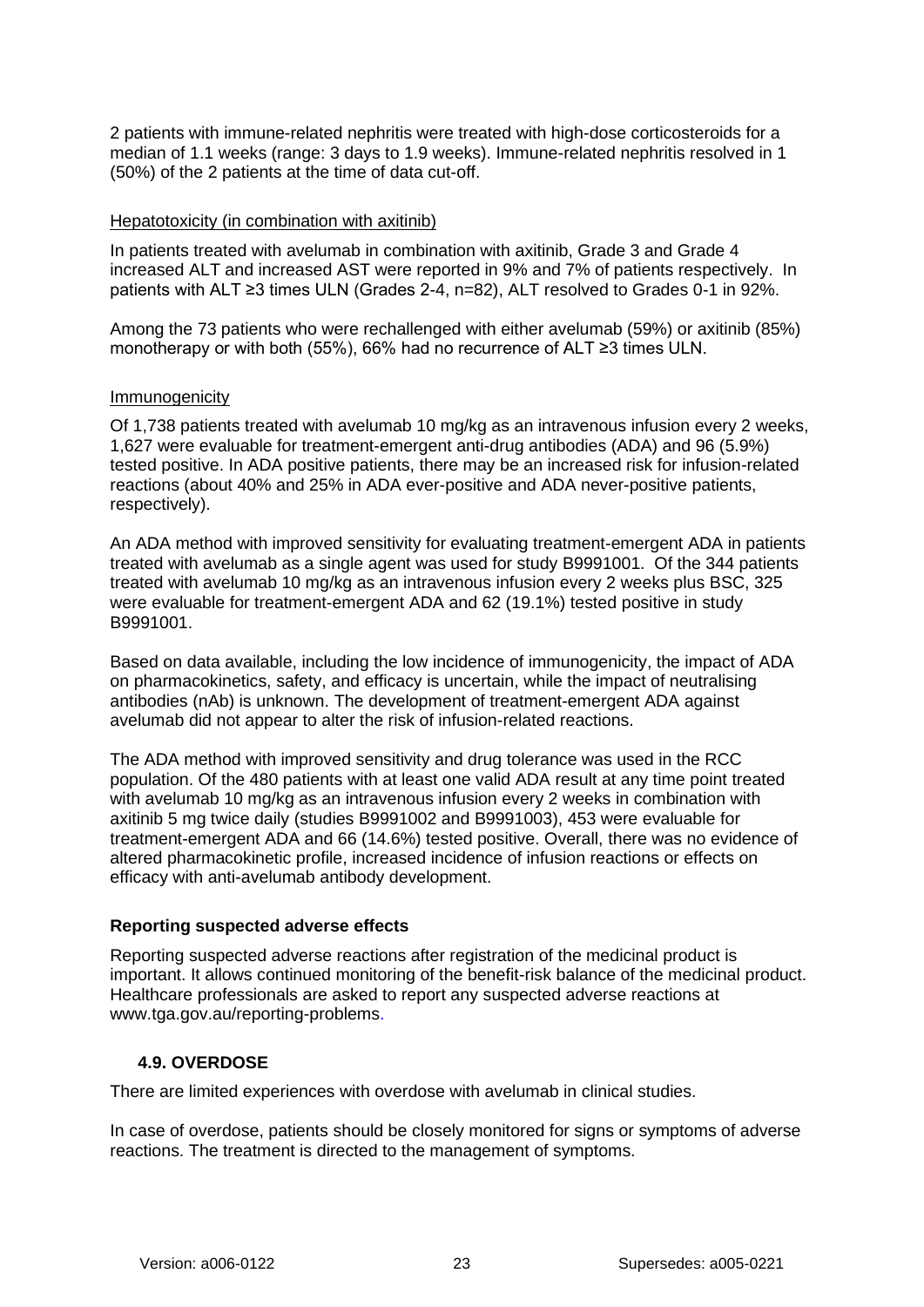For information on the management of overdose, contact the Poisons Information Centre on 13 11 26 (Australia).

### <span id="page-23-0"></span>**5. PHARMACOLOGICAL PROPERTIES**

### **5.1. PHARMACODYNAMIC PROPERTIES**

Pharmacotherapeutic group: Other antineoplastic agents, monoclonal antibodies. ATC code: L01XC31

### **Mechanism of action**

PD-L1 may be expressed on tumour cells and/or tumour-infiltrating immune cells and can contribute to the inhibition of the anti-tumour immune response in the tumour microenvironment. Binding of PD-L1 to the PD-1 and B7.1 receptors found on T-cells and antigen presenting cells suppresses cytotoxic T-cell activity, T-cell proliferation and cytokine production.

Avelumab is a fully human immunoglobulin G1 (IgG1) monoclonal antibody directed against programmed death ligand 1 (PD-L1). Avelumab binds PD-L1 and blocks the interaction between PD-L1 and the programmed death 1 (PD-1) and B7.1 receptors. This removes the suppressive effects of PD-L1 on cytotoxic CD8<sup>+</sup> T-cells, resulting in the restoration of antitumour T-cell responses. In syngeneic mouse tumour models, blocking PD-L1 activity resulted in decreased tumour growth.

Avelumab has also been shown to induce NK cell-mediated direct tumour cell lysis via antibody-dependent cell-mediated cytotoxicity (ADCC) *in vitro*.

Avelumab (anti-PD-L1) and axitinib (a receptor tyrosine kinase inhibitor of the vascular endothelial growth factor receptors (VEGFR-1, VEGFR-2, and VEGFR-3) target different immunomodulatory pathways. Axitinib reduced the proliferation of immune suppressive cells and enhanced tumour infiltration of immune effector cells in mouse models. Axitinib also inhibited VEGF-mediated endothelial cell proliferation and survival, and tumour growth, *in vitro* and in mouse tumour xenograft models. Compared to either drug alone, coadministration of a PD-1 pathway inhibitor and a VEGF pathway blocker resulted in enhanced biological activity and improved anti-tumour responses in mouse models and patients with advanced RCC.

## **Clinical trials**

### Merkel cell carcinoma (study EMR100070-003)

The efficacy and safety of avelumab was investigated in the study EMR100070-003 with two parts. Part A was a single-arm, multi-centre study conducted in patients with histologically confirmed metastatic MCC, whose disease had progressed on or after chemotherapy administered for distant metastatic disease, with a life expectancy of more than 3 months. Part B included patients with histologically confirmed metastatic MCC who were treatmentnaïve to systemic therapy in the metastatic setting.

Patients with active central nervous system (CNS) metastasis or treated less than 2 months prior to enrolment, active or a history of any autoimmune disease, a history of other malignancies within the last 5 years, organ transplant, conditions requiring therapeutic immune suppression or active infection with HIV or hepatitis B or C, were excluded.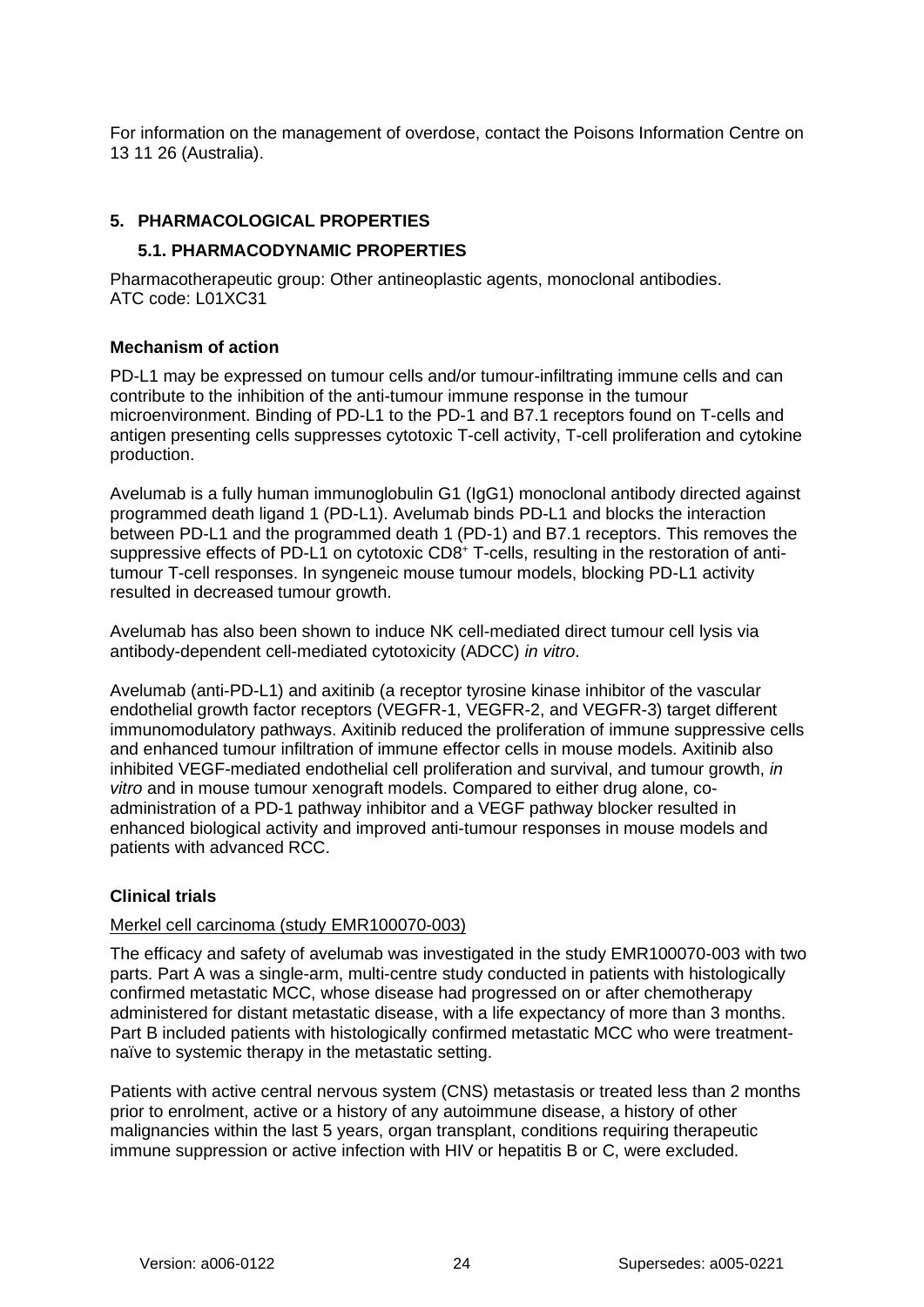Patients received avelumab at a dose of 10 mg/kg every 2 weeks until disease progression or unacceptable toxicity. Patients with radiological disease progression not associated with significant clinical deterioration, defined as no new or worsening symptoms, no change in performance status for greater than two weeks, and no need for salvage therapy could continue treatment.

Tumour response assessments were performed every 6 weeks, as assessed by an Independent Endpoint Review Committee (IERC) using Response Evaluation Criteria in Solid Tumours (RECIST) v1.1.

For Part A, the major efficacy outcome measure was confirmed best overall response (BOR); secondary efficacy outcome measures included duration of response (DOR), and progression-free survival (PFS).

For Part A, efficacy was evaluated after a minimum of 18 months follow-up after the last patient-initiated treatment. Patients received a median of 7 doses of avelumab (range: 1 dose to 61 doses), and the median duration of treatment was 17 weeks (range: 2 weeks to 132 weeks).

Of the 88 patients, 65 (73.9%) were male, the median age was 72.5 years (range 33 years to 88 years), 81 (92.0%) patients were Caucasian, and 49 (55.7%) patients and 39 (44.3%) patients with an ECOG performance status 0 and 1, respectively.

Overall, 52 (59.1%) of the patients were reported to have had 1 prior anti-cancer therapy for MCC, 26 (29.5%) with 2 prior therapies, 10 (11%) with 3 or more prior therapies. Forty-seven (53.4%) of the patients had visceral metastases.

Reported with minimum of 18 months follow-up, the ORR was 33.0% (95% CI: 23.3, 43.8), consisting of 10 complete responses and 19 partial responses in avelumab-treated patients. Of 29 patients with objective responses, duration ranged from 2.8 to 24.9+ months. Twenty patients (69%) had ongoing responses at the cut-off date of the analysis.

The median time to response was 6 weeks (range: 6 weeks to 36 weeks) after the first dose of avelumab. Twenty-two out of 29 (75.9%) patients with a response responded within 7 weeks after the first dose of avelumab.

Responses were observed in patients regardless of PD-L1 expression and/or Merkel cell polyomavirus status.

[Table 7](#page-24-0) summarises efficacy endpoints in patients receiving avelumab at the recommended dose for study EMR100070-003 Part A.

### <span id="page-24-0"></span>**Table 7: Response to avelumab 10 mg/kg every 2 weeks in patients with mMCC in study EMR100070-003 (Part A)**

| <b>Efficacy Endpoints</b>               | <b>Results</b> |
|-----------------------------------------|----------------|
| (per RECIST v1.1, IERC)                 | $(N = 88)$     |
| Objective Response Rate (ORR)           |                |
| Response Rate, CR+PR* n (%)             | 29 (33.0%)     |
| (95% CI)                                | (23.3, 43.8)   |
| Confirmed Best Overall Response (BOR)   |                |
| Complete Response (CR)* n (%)           | 10 (11.4%)     |
| Partial Response (PR)* n (%)            | 19 (21.6%)     |
| Duration of Response (DOR) <sup>a</sup> |                |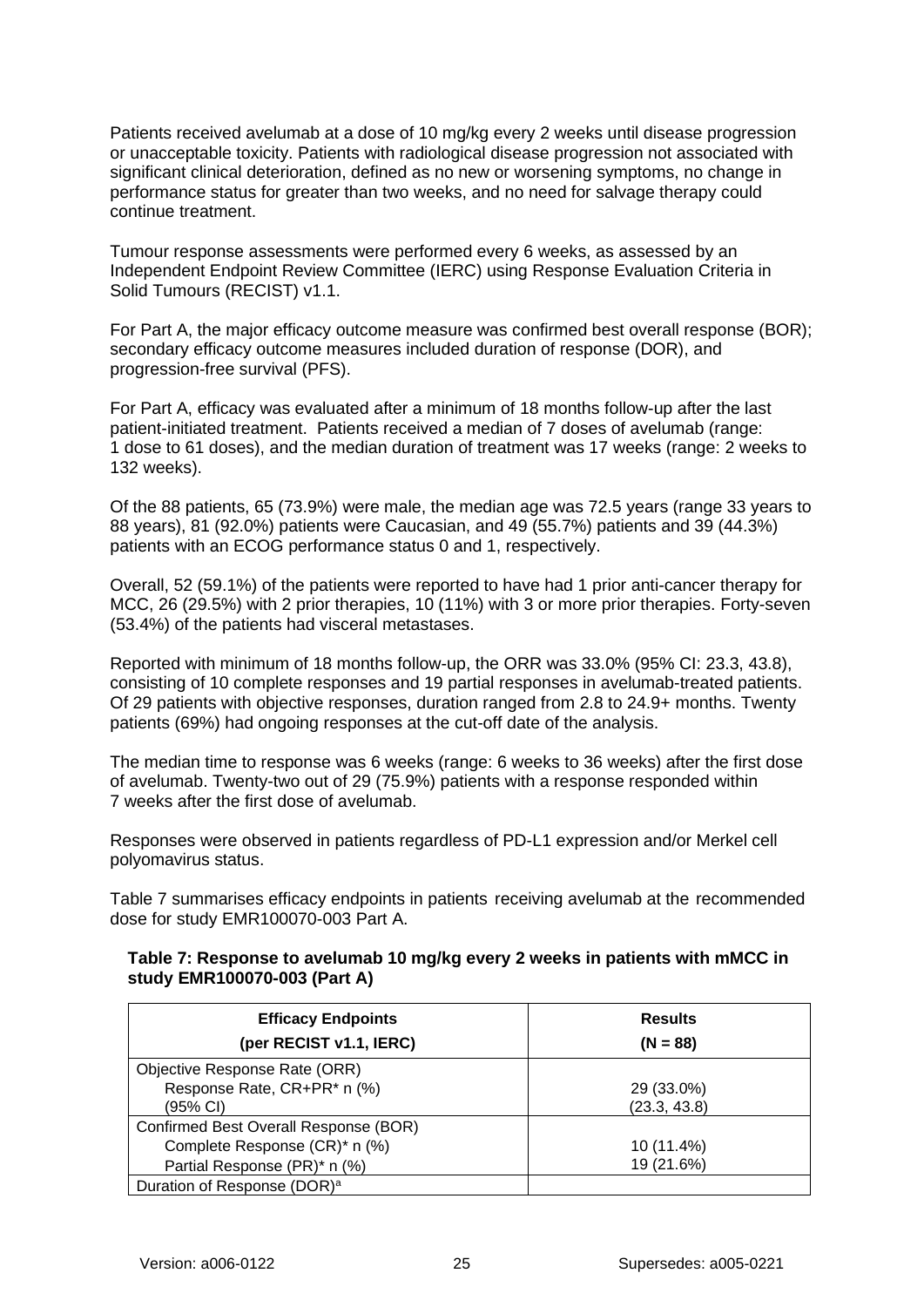| <b>Efficacy Endpoints</b><br>(per RECIST v1.1, IERC) | <b>Results</b><br>$(N = 88)$ |  |
|------------------------------------------------------|------------------------------|--|
| Median, months (95% CI)                              | NR (18.0, not estimated)     |  |
| Minimum, Maximum                                     | $2.8, 24.9+$                 |  |
| $\geq 6$ months by K-M, (95% CI)                     | 93% (75, 98)                 |  |
| $\geq$ 12 months by K-M, (95% CI)                    | 71% (51, 85)                 |  |
| Progression-free Survival (PFS)                      |                              |  |
| Median PFS, months                                   | 2.7                          |  |
| (95% CI)                                             | (1.4, 6.9)                   |  |
| 6-month PFS rate by K-M, (95% CI)                    | 40% (29, 50)                 |  |
| 12-month PFS rate by K-M (95% CI)                    | 29% (19, 39)                 |  |

CI: Confidence interval; RECIST: Response Evaluation Criteria in Solid Tumours; IERC: Independent Endpoint Review Committee; K-M: Kaplan-Meier; NR: Not reached; +denotes a censored value

\* CR or PR was confirmed at a subsequent tumour assessment

<sup>a</sup> Based on number of patients with confirmed response (CR or PR)

The Kaplan-Meier estimates of PFS of the 88 patients with mMCC (Part A) is presented in Figure 1.

### **Figure 1: Kaplan-Meier estimates of progression-free survival (PFS) per RECIST v1.1, IERC (Part A)**



IERC: Independent Endpoint Review Committee

For Part B, the major efficacy outcome measure was durable response, defined as objective response (complete response [CR] or partial response [PR]) with a duration of at least 6 months; secondary outcome measures included BOR, DOR, PFS, and OS.

For Part B, prespecified interim analysis of efficacy was conducted after 29 patients had at least 13 weeks of follow-up as of the data cut-off date. There were 39 patients who received at least one dose. Of those, 30 (77%) were males, the median age was 75 years (range: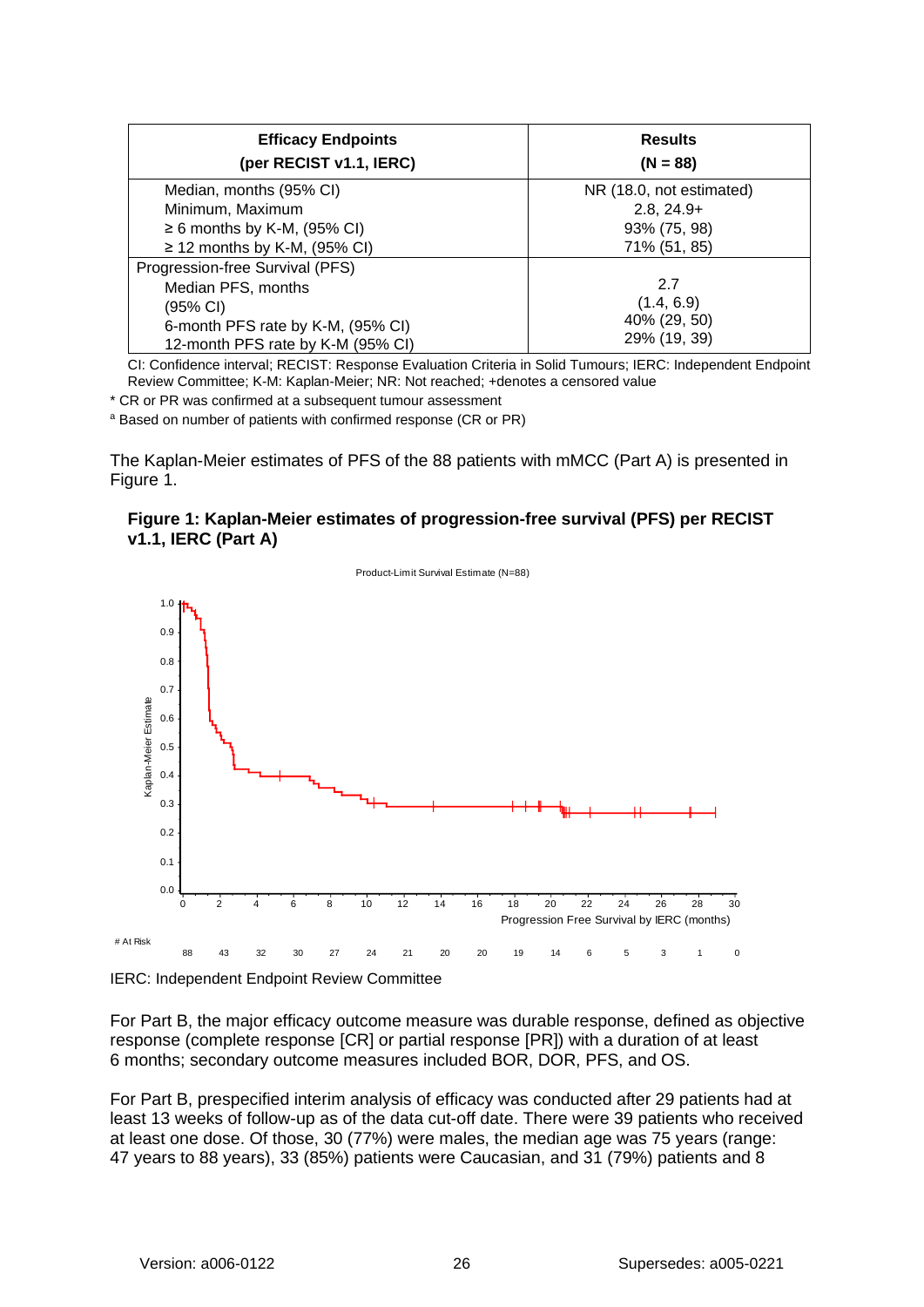(21%) patients had an ECOG performance status 0 and 1, respectively. Twenty-nine patients had at least 13 weeks of follow-up at the time of the data cut-off.

[Table 8](#page-26-0) summarises efficacy endpoints in patients receiving avelumab at the recommended dose for study EMR100070-003, Part B.

<span id="page-26-0"></span>

|                                     | Table 8: Response to avelumab 10 mg/kg every 2 weeks in patients with metastatic |  |
|-------------------------------------|----------------------------------------------------------------------------------|--|
| MCC in study EMR100070-003 (Part B) |                                                                                  |  |

| <b>Efficacy endpoints (Part B)</b><br>(per RECIST v1.1, IERC) | <b>Results</b>       |  |
|---------------------------------------------------------------|----------------------|--|
| Objective response rate (ORR)                                 | $(N=29)$             |  |
| Response rate, CR+PR* n (%)                                   | 18 (62.1%)           |  |
| (95% CI)                                                      | (42.3, 79.3)         |  |
| Confirmed best overall response (BOR)                         | $(N=29)$             |  |
| Complete response (CR)* n (%)                                 | 4 (13.8%)            |  |
| Partial response (PR)* n (%)                                  | 14 (48.3%)           |  |
| Duration of response (DOR) <sup>a</sup>                       | $(N=18)$             |  |
| Median, months                                                | NR.                  |  |
| (95% CI)                                                      | (4.0, not estimable) |  |
| Minimum, maximum                                              | $1.2 + 8.3 +$        |  |
| $\geq$ 3 months by K-M, (95% CI)                              | 93% (61, 99)         |  |
| Progression-free survival (PFS)                               | $(N=39)$             |  |
| Median PFS, months                                            | 9.1                  |  |
| (95% CI)                                                      | (1.9, not estimable) |  |
| 3-month PFS rate by K-M, (95% CI)                             | 67% (48, 80)         |  |

CI: Confidence interval; RECIST: Response Evaluation Criteria in Solid Tumours; IERC: Independent Endpoint Review Committee; K-M: Kaplan-Meier; NR: Not reached; +denotes a censored value

\* CR or PR was confirmed at a subsequent tumour assessment

<sup>a</sup> Based on number of patients with confirmed response (CR or PR)

[Figure 2](#page-27-0) presents the Kaplan-Meier estimates for PFS for the 39 patients enrolled into Part B who received at least one dose of study drug prior to the data cut-off for the interim analysis.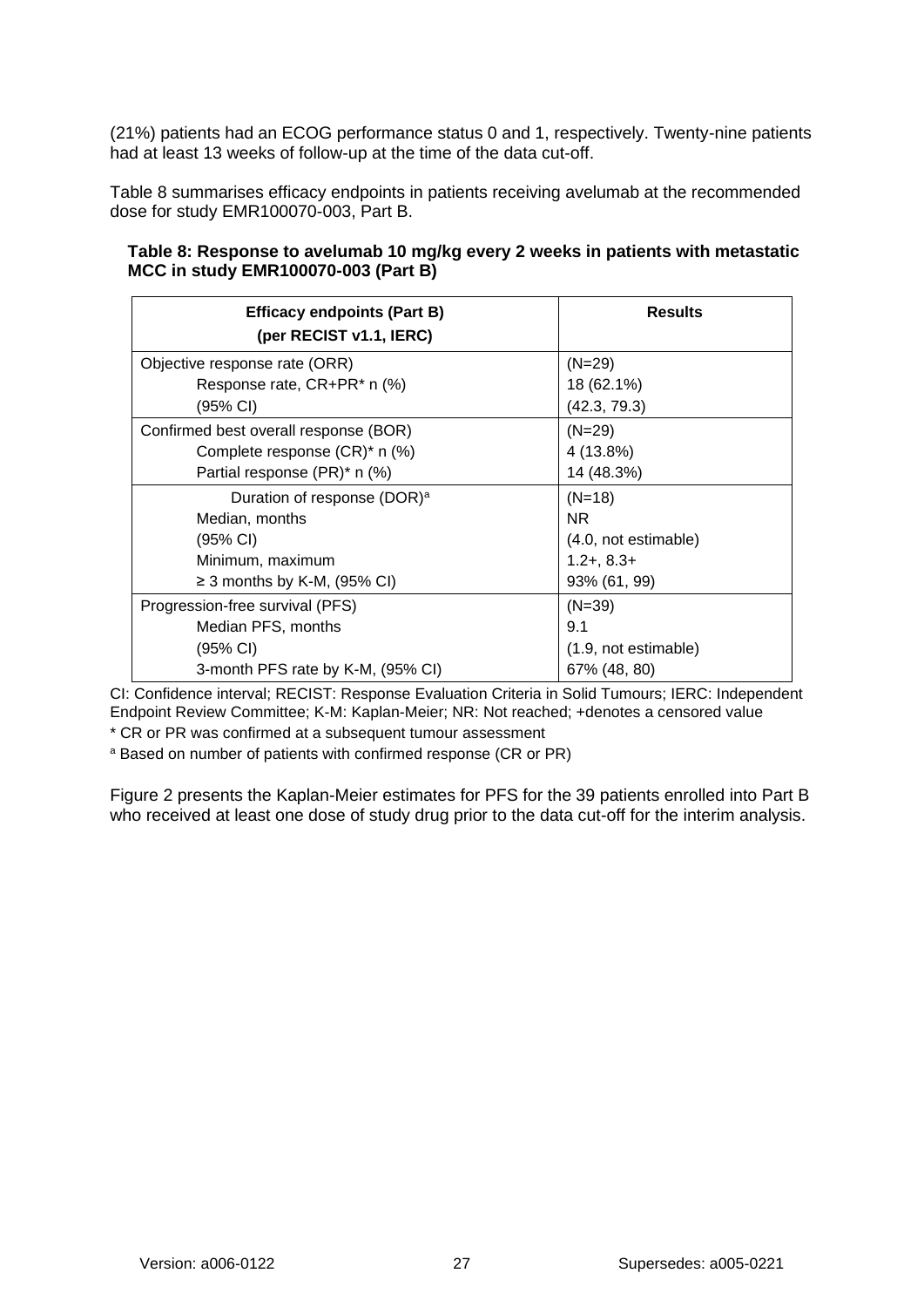

<span id="page-27-0"></span>

## Urothelial carcinoma (study B9991001)

The efficacy and safety of BAVENCIO was demonstrated in study B9991001, a randomised, multi-centre, open label study conducted in 700 patients with unresectable, locally advanced or metastatic urothelial carcinoma whose disease had not progressed with first-line platinumbased induction chemotherapy. Patients with autoimmune disease or a medical condition that required immunosuppression were excluded.

Randomisation was stratified by best response to chemotherapy (CR/PR vs. stable disease [SD]) and site of metastasis (visceral vs. non-visceral) at the time of initiating first-line induction chemotherapy. Patients were randomised (1:1) to receive either BAVENCIO 10 mg/kg intravenous infusion every 2 weeks plus best supportive care (BSC) or BSC alone.

Treatment with BAVENCIO continued until RECIST v1.1 defined progression of disease by Blinded Independent Central Review (BICR) assessment or unacceptable toxicity. Administration of BAVENCIO was permitted beyond RECIST defined disease progression if the patient was clinically stable and considered to be deriving clinical benefit by the investigator. Assessment of tumour status was performed at baseline, 8 weeks after randomisation, then every 8 weeks up to 12 months after randomisation, and every 12 weeks thereafter until documented confirmed disease progression based on BICR assessment per RECIST v1.1.

Demographic and baseline characteristics were generally well balanced between the avelumab plus BSC and the BSC alone arm. Baseline characteristics were a median age of 69 years (range: 32 to 90), 66% of patients were 65 years or older, 77% were male, 67% were White, and the ECOG PS was 0 (61%) or 1 (39%) for both arms.

For first-line induction chemotherapy, 56% of patients received cisplatin plus gemcitabine, 38% of patients received carboplatin plus gemcitabine and 6% of patients received cisplatin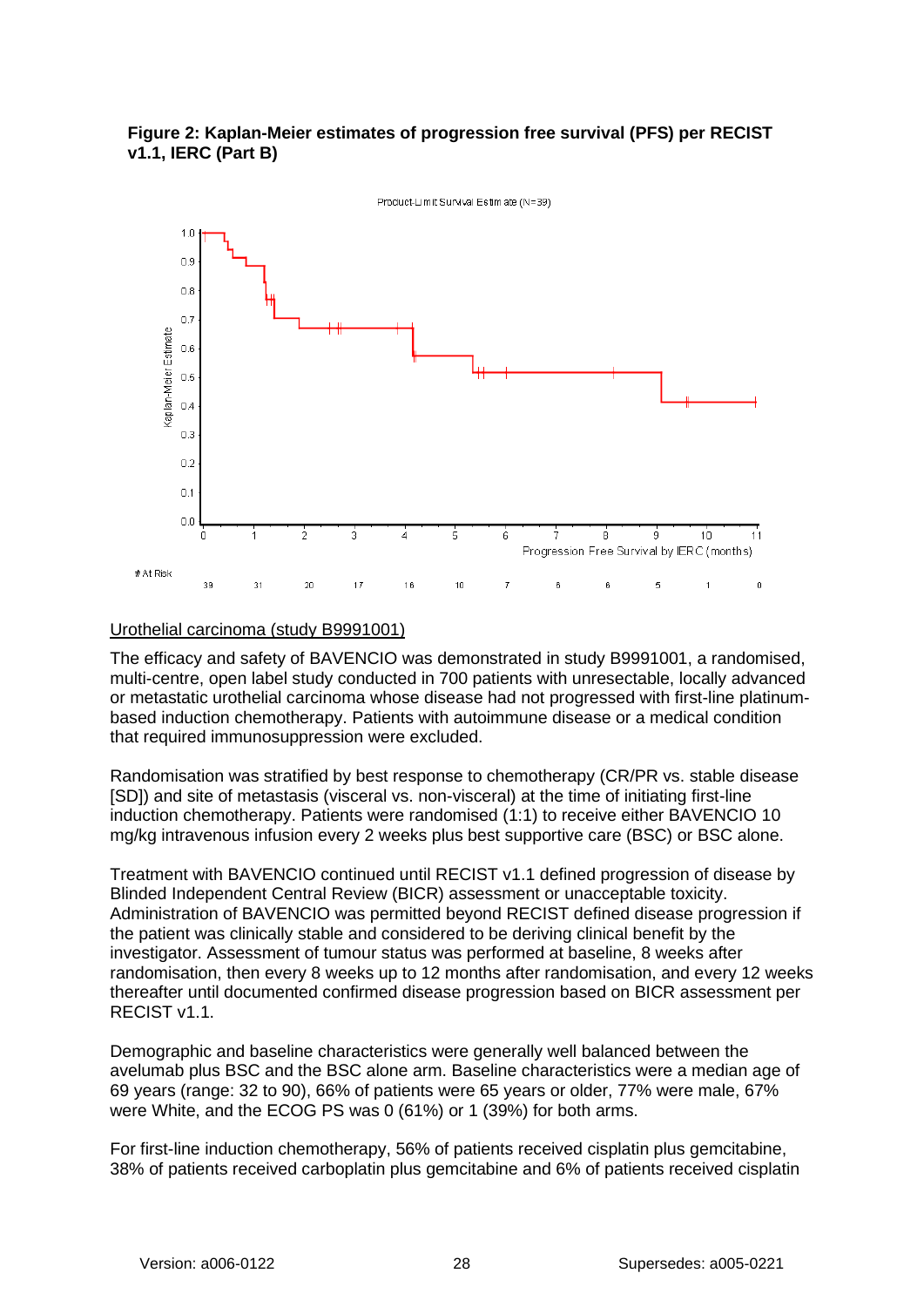plus gemcitabine and carboplatin plus gemcitabine (i.e., these patients received one or more cycles of each combination). Best response to first-line induction chemotherapy was CR or PR (72%) or SD (28%). Sites of metastasis prior to chemotherapy were visceral (55%) or non-visceral (45%). Fifty one percent of patients had PD-L1-positive tumours. Six percent of patients in the BAVENCIO plus BSC arm and 44% of patients in the BSC alone received another PD-1/PD-L1 checkpoint inhibitor after discontinuation of treatment.

The primary efficacy outcome measure was overall survival (OS) in all randomised patients and in patients with PD-L1-positive tumours.

Progression-free survival (PFS) based on BICR assessment per RECIST v1.1 was an additional efficacy outcome measure.

Efficacy outcomes were measured from time of randomisation after 4 to 6 cycles of platinumbased induction chemotherapy.

Efficacy results from study B9991001 are presented below.

#### **Table 9: Efficacy results from study B9991001**

| <b>Efficacy endpoints</b>          | <b>BAVENCIO + BSC</b><br>$(N=350)$ | <b>BSC</b><br>(N=350) |  |
|------------------------------------|------------------------------------|-----------------------|--|
| Overall survival (OS)              |                                    |                       |  |
| Events (%)                         | 145 (41.4)                         | 179 (51.1)            |  |
| Median in months (95% CI)          | 21.4 (18.9, 26.1)                  | 14.3 (12.9, 17.9)     |  |
| Hazard ratio (95% CI)              | 0.69(0.556, 0.863)                 |                       |  |
| 2-sided p-value*                   | 0.0010                             |                       |  |
| 12-month OS rate by K-M (95% CI)** | 71.3% (66.0, 76.0)                 | 58.4% (52.7, 63.7)    |  |
| 18-month OS rate by K-M (95% CI)** | 61.3% (55.4, 66.7)                 | 43.8% (37.8, 49.7)    |  |
| Progression-free survival (PFS)*** |                                    |                       |  |
| Events (%)                         | 225 (64.3)                         | 260 (74.3)            |  |
| Median in months (95% CI)          | 3.7(3.5, 5.5)                      | 2.0(1.9, 2.7)         |  |
| Hazard ratio (95% CI)              | $0.62$ (0.519, 0.751)              |                       |  |
| 2-sided p-value*                   | < 0.0001                           |                       |  |

CI: Confidence interval; K-M: Kaplan-Meier

\* p-value based on stratified log-rank

\*\* CIs are derived using the log-log transformation with back transformation to untransformed scale

\*\*\* based on BICR assessment per RECIST v1.1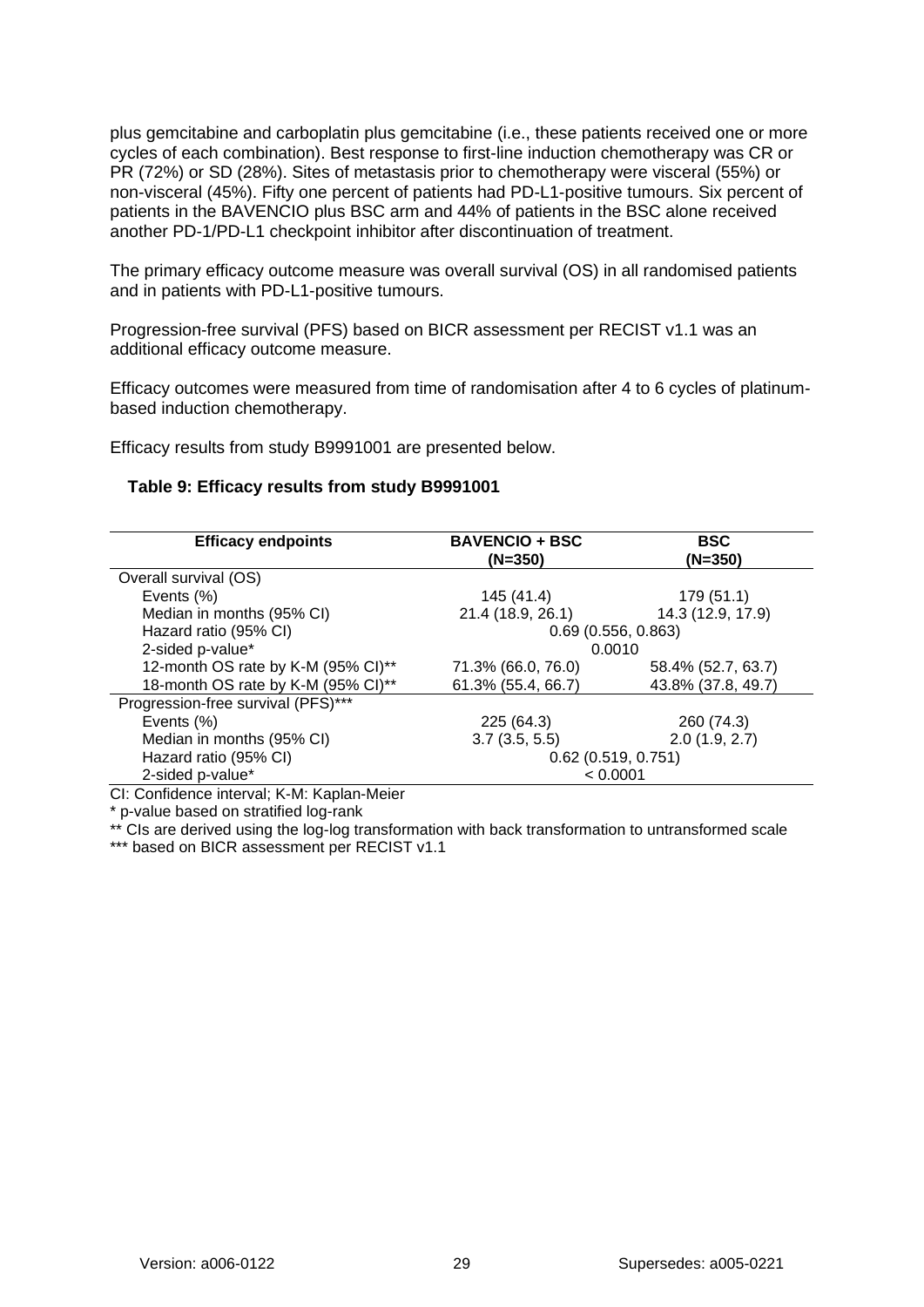

**Figure 3: Kaplan-Meier estimates for overall survival (OS) - Full analysis set**

**Figure 4: Kaplan-Meier estimates for progression free survival (PFS) based on BICR assessment (RECIST v1.1) - Full analysis set**



In addition, a statistically significant improvement in OS was demonstrated in patients with PD-L1-positive tumours for BAVENCIO plus BSC compared to BSC alone (HR 0.56; 95%: 0.40, 0.79; 2-sided p-value 0.0007). The median OS was not reached (95% CI: 20.3 months, not reached) in the BAVENCIO plus BSC arm, and 17.1 months (95% CI: 13.5, 23.7) in the BSC alone arm. Consistent results were observed across pre-specified subgroups, including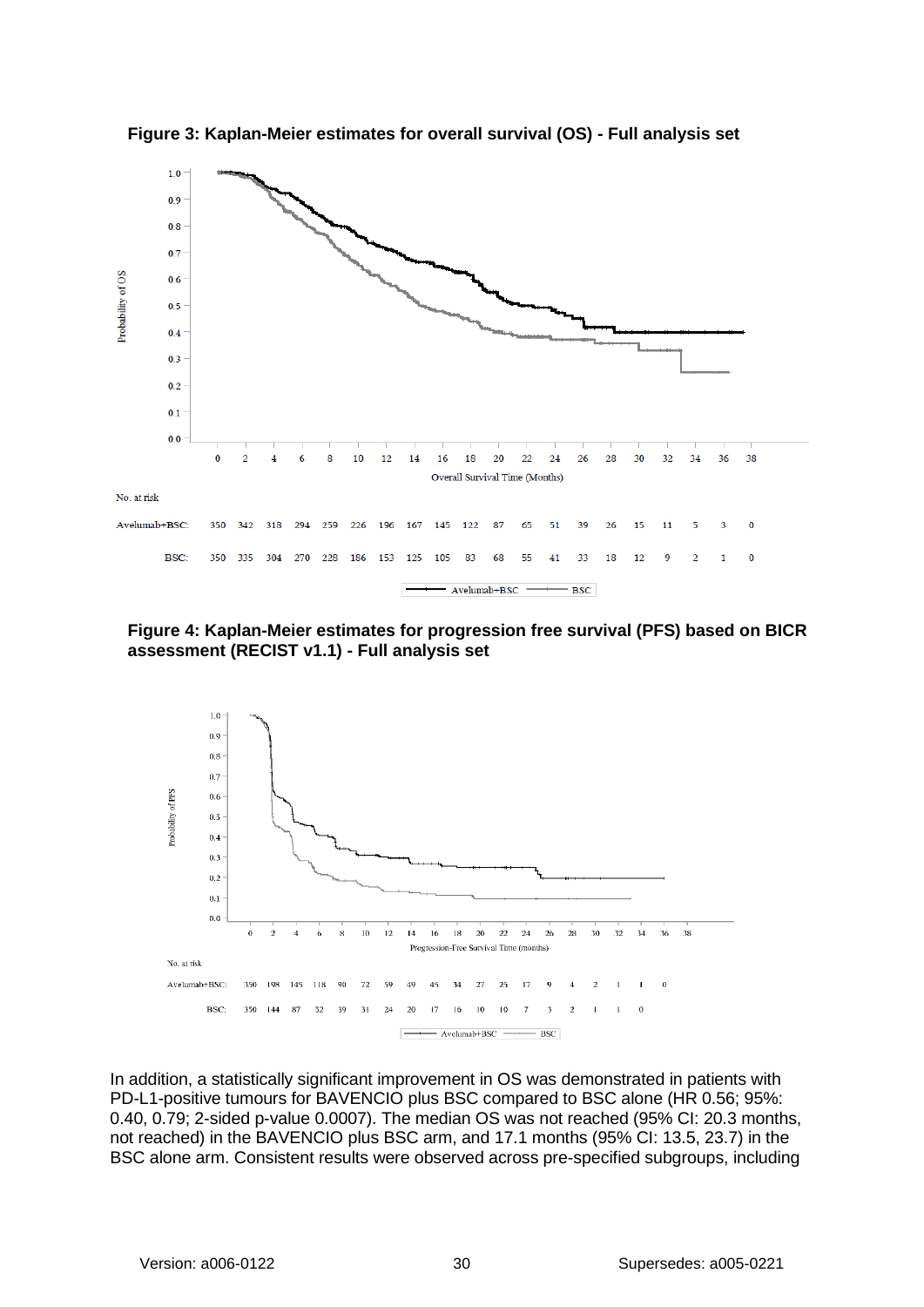best response to first-line induction chemotherapy, sites of metastasis, and PD-L1 tumour expression status as shown in [Figure 6.](#page-30-0)

<span id="page-30-0"></span>

| Figure 5: Forest plot of overall survival by subgroups - Full analysis set |  |  |  |  |
|----------------------------------------------------------------------------|--|--|--|--|
|                                                                            |  |  |  |  |

|                                                | Number of Events/<br>Number of Subjects (N) |            |                                          |                          |
|------------------------------------------------|---------------------------------------------|------------|------------------------------------------|--------------------------|
| Subgroup                                       | Avelumab+BSC                                | <b>BSC</b> |                                          | Hazard Ratio (95% CI)    |
|                                                |                                             |            |                                          |                          |
| All subjects                                   | 145/350                                     | 179/350    | -                                        | 0.69(0.556, 0.863)       |
|                                                |                                             |            |                                          |                          |
| Best response to first-line chemotherapy:      |                                             |            |                                          |                          |
| CR or PR (per IRT)                             | 104/253                                     | 127/252    |                                          | 0.69 (0.531, 0.892)      |
| SD (per IRT)                                   | 41/97                                       | 52/98      |                                          | 0.70 (0.463, 1.053)      |
| Metastatic disease site:                       |                                             |            |                                          |                          |
| Visceral (per IRT)                             | 93/191                                      | 101/191    |                                          | 0.82 (0.620, 1.091)      |
| Non-Visceral (per IRT)                         | 52/159                                      | 78/159     |                                          | 0.54(0.377, 0.763)       |
|                                                |                                             |            |                                          |                          |
| First-line chemotherapy regimen:               |                                             |            |                                          |                          |
| Gemcitabine+cisplatin                          | 71/183                                      | 98/206     |                                          | 0.69 (0.509, 0.939)      |
| Gemcitabine+carboplatin                        | 68/147                                      | 73/122     |                                          | 0.66 (0.471, 0.913)      |
| Gemcitabine+carboplatin /Gemcitabine+cisplatin | 6/20                                        | 7/20       |                                          | 0.75(0.251, 2.255)       |
| Age:                                           |                                             |            |                                          |                          |
| <65 years                                      | 61/129                                      | 53/107     |                                          | 0.79 (0.546, 1.146)      |
| $\geq 65$ years                                | 84/221                                      | 126/243    | --                                       | 0.63(0.475, 0.825)       |
|                                                |                                             |            |                                          |                          |
| Gender:                                        |                                             |            |                                          |                          |
| Male                                           | 105/266                                     | 145/275    | $\overline{\phantom{a}}$                 | 0.64(0.499, 0.826)       |
| Female                                         | 40/84                                       | 34/75      |                                          | 0.89(0.561, 1.406)       |
| Race:                                          |                                             |            |                                          |                          |
| White                                          | 106/232                                     | 133/238    |                                          | 0.67 (0.519, 0.866)      |
| Asian                                          | 26/75                                       | 36/81      |                                          | 0.70 (0.420, 1.156)      |
| Other                                          | 13/43                                       | 10/31      |                                          | 0.91 (0.397, 2.073)      |
| Creatinine clearance at baseline:              |                                             |            |                                          |                          |
| $\geq 60$ mL/min                               | 74/181                                      | 97/196     |                                          | 0.68(0.501, 0.919)       |
| $< 60$ mL/min                                  | 71/168                                      | 81/148     | <b>.</b>                                 | 0.68(0.496, 0.940)       |
|                                                |                                             |            |                                          |                          |
|                                                |                                             |            | 0.0<br>1.5<br>2.0<br>0.5<br>1.0<br>2.5   | 3.0                      |
|                                                |                                             |            | Hazard Ratio for OS with 95% CI          |                          |
|                                                |                                             |            | Favors Avelumab+BSC<br><b>Favors BSC</b> |                          |
|                                                |                                             |            | $\overline{\phantom{0}}$                 | $\overline{\phantom{0}}$ |

### *Patient reported outcomes (PRO)*

Patient reported outcomes of physical and emotional disease-related symptoms, treatment side effects, and function and well-being were collected using the FACT/NCCN Bladder Symptom Index (FBlSI-18). No detrimental effects were observed when adding avelumab maintenance therapy to BSC compared to BSC alone as measured by FBlSI-18 during the treatment period.

#### Renal cell carcinoma (study B9991003)

The efficacy and safety of avelumab in combination with axitinib was demonstrated in study B9991003 (NCT02684006), a randomised (1:1), multi-centre, open-label study of avelumab in combination with axitinib in patients with untreated advanced RCC. Patients were included irrespective of tumour PD-L1 expression.

Patients with prior systemic therapy directed at advanced or metastatic RCC; prior systemic immunotherapy treatment with IL-2, IFN-α, anti-PD-1, anti-PD-L1, or anti-CTLA-4 antibodies; or active brain metastasis were ineligible.

Randomisation was stratified according to Eastern Cooperative Oncology Group (ECOG) Performance Status (PS) (0 vs. 1) and region (United States vs. Canada/Western Europe vs. the rest of the world). Patients were randomised to receive avelumab 10 mg/kg intravenous infusion every 2 weeks in combination with axitinib 5 mg twice daily until disease progression or unacceptable toxicity.

A total of 886 patients were randomised: 442 to the avelumab in combination with axitinib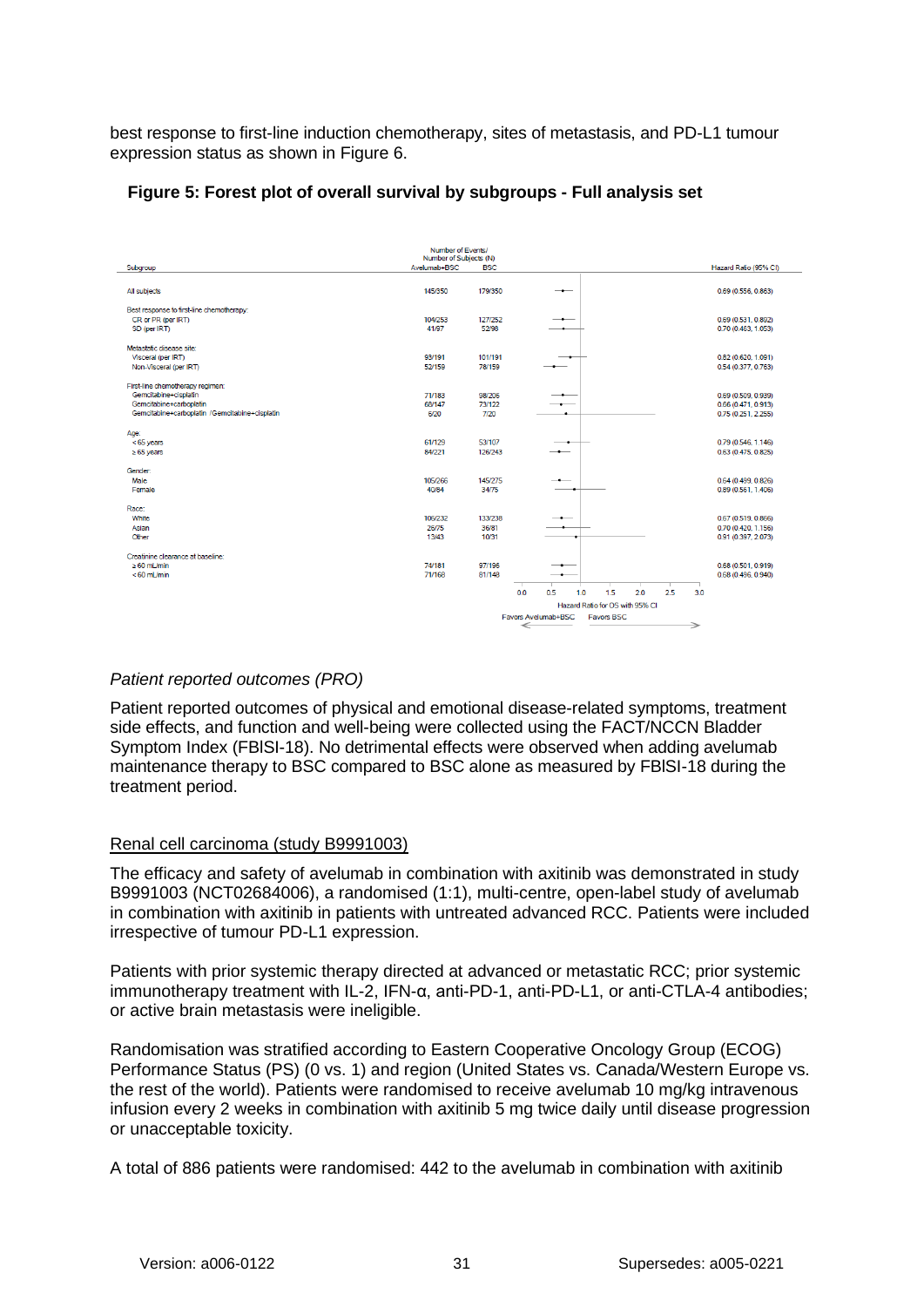arm and 444 to the sunitinib arm.

The primary efficacy endpoints were progression-free survival (PFS), as assessed by a Blinded Independent Central Review (BICR) using Response Evaluation Criteria in Solid Tumours (RECIST) v1.1 and overall survival (OS) in the first-line treatment of patients with advanced RCC who have PD-L1-positive tumours (PD-L1 expression level ≥ 1%). The key secondary endpoints were PFS based on a BICR assessment per RECIST v.1.1 and OS irrespective of PD-L1 expression. PD-L1 status was determined by immunohistochemistry. Additional secondary endpoints included objective response (OR), time to response (TTR) and duration of response (DOR).

The study population characteristics were: median age of 61 years (range: 27.0 to 88.0), 38% of patients were 65 years or older, 75% were male, 75% were White, and the ECOG performance score was 0 (63%) or 1 (37%), respectively.

Patient distribution by International Metastatic Renal Cell Carcinoma Database Consortium (IMDC) risk groups was 21% favourable, 62% intermediate, and 16% poor. Patient distribution by Memorial Sloan–Kettering Cancer Center (MSKCC) risk groups was 22% favourable, 65% intermediate, and 11% poor.

The first tumour assessments were conducted 6 weeks after randomisation and continued every 6 weeks up to 18 months after randomisation, and every 12 weeks thereafter until confirmed disease progression.

Efficacy results in patients irrespective of PD-L1 expression are presented in [Table 7](#page-31-0) and Figure 3.

| <b>Efficacy endpoints</b><br>(based on BICR assessment)                                                                                                           | Avelumab + axitinib<br>$(N = 442)$                                        | <b>Sunitinib</b><br>(N=444) |
|-------------------------------------------------------------------------------------------------------------------------------------------------------------------|---------------------------------------------------------------------------|-----------------------------|
| Progression-free survival (PFS)                                                                                                                                   |                                                                           |                             |
| Events (%)                                                                                                                                                        | 180 (41)                                                                  | 216 (49)                    |
| Median in months (95% CI)                                                                                                                                         | 13.8 (11.1, NE)                                                           | 8.4(6.9, 11.1)              |
| Hazard ratio (95% CI)                                                                                                                                             | 0.69(0.56, 0.84)                                                          |                             |
| p-value*                                                                                                                                                          | 0.0001                                                                    |                             |
| 12-month PFS rate by K-M (95% CI)**                                                                                                                               | 53.5% (47.8, 58.8)                                                        | 41.2% (35.4, 46.8)          |
| 18-month PFS rate by K-M (95% CI)**                                                                                                                               | 45.2% (0.38, 0.52)                                                        | 30.4% (0.22, 0.39)          |
| Confirmed objective response rate (ORR)                                                                                                                           |                                                                           |                             |
| Objective response rate n (%)                                                                                                                                     | 227 (51.4)                                                                | 114(25.7)                   |
| (95% CI)                                                                                                                                                          | (46.6, 56.1)                                                              | (21.7, 30.0)                |
| Complete response (CR) n (%)                                                                                                                                      | 15(3)                                                                     | 8(2)                        |
| Partial response (PR) n (%)                                                                                                                                       | 212 (48)                                                                  | 106 (24)                    |
| Stable disease (SD) n (%)                                                                                                                                         | 131 (29.6)                                                                | 202 (45.5)                  |
| Disease control rate (DCR) n (%)                                                                                                                                  | 366 (82.8)                                                                | 326 (73.4)                  |
| Progressive disease (PD) n (%)                                                                                                                                    | 51(11.5)                                                                  | 83 (18.7)                   |
| Time to response (TTR)                                                                                                                                            |                                                                           |                             |
| Median, months (range)                                                                                                                                            | 2.6(1.2, 13.8)                                                            | 3.2(1.2, 11.6)              |
| Duration of response (DOR)                                                                                                                                        |                                                                           |                             |
| Median, months (95% CI)<br><b>PIOP PULLIPLIC IL IO IL IO IL IO IL IO IL IO IL IO IL IO IL IO IL IO IL IO IL IO IL IO IL IO IL IO IL IO IL IO</b><br>$\sim$ $\sim$ | NE (NE, NE)<br>$\cdots$<br>$\mathbf{r}$ and $\mathbf{r}$ and $\mathbf{r}$ | NE (11.2, NE)               |

## <span id="page-31-0"></span>**Table 10: Efficacy results of study B9991003 – full analysis set**

BICR: Blinded Independent Central Review; CI: Confidence interval; NE: Not estimable. \*p-value based on stratified log-rank

\*\*CIs are derived using the log-log transformation with back transformation to untransformed scale.

At the time of the first interim analysis, the OS data were still immature. The observed HR was 0.78 (95% CI: 0.554, 1.084) in favour of avelumab in combination with axitinib. Median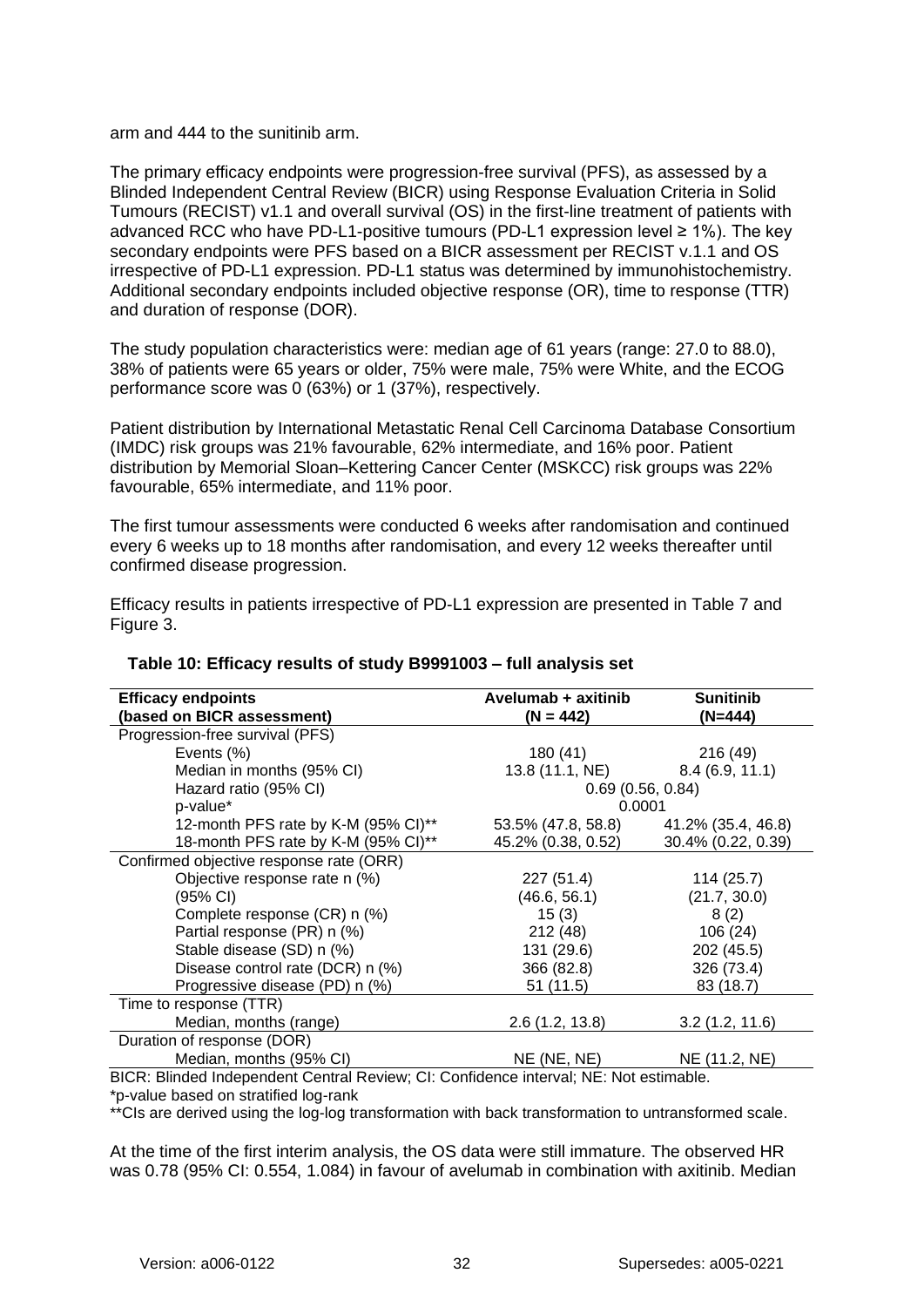OS was not yet reached in either treatment arms. The probability of being alive at 12 months was 86.3% (95%CI: 82.2%, 89.5%) for the avelumab plus axitinib arm and 83.0% (95% CI: 78.8%, 86.5%) for the sunitinib arm.



**Figure 6: Kaplan-Meier estimates for PFS based on BICR assessment – full analysis set**

A statistically significant improvement in PFS was observed in both patients with PD-L1 positive tumours and all patients irrespective of PD-L1 expression who received the combination of avelumab with axitinib, with a 39% and 31% reduction of the risk of progression or death as compared to patients treated with sunitinib, respectively. Improvement of PFS was observed across all risk groups based on IMDC and MSKCC.

## **5.2. PHARMACOKINETIC PROPERTIES**

The pharmacokinetics of avelumab as monotherapy have been determined by noncompartmental analyses and a population PK analysis in which patients received avelumab up to 20 mg/kg were studied while the majority of them received dose of 10 mg/kg every 2 weeks, which equates to the recommended avelumab dose. The pharmacokinetics of avelumab in combination with axitinib were also assessed using a population PK approach.

Based on a population PK analysis for avelumab as a single agent and in combination with axitinib, there are no expected clinically meaningful differences in avelumab exposure of avelumab administered every 2 weeks at 800 mg or 10 mg/kg as a single agent and in combination with axitinib.

### **Distribution**

Avelumab is expected to be distributed in the systemic circulation and to a lesser extent in the extracellular space. The volume of distribution at steady state was 4.12 L.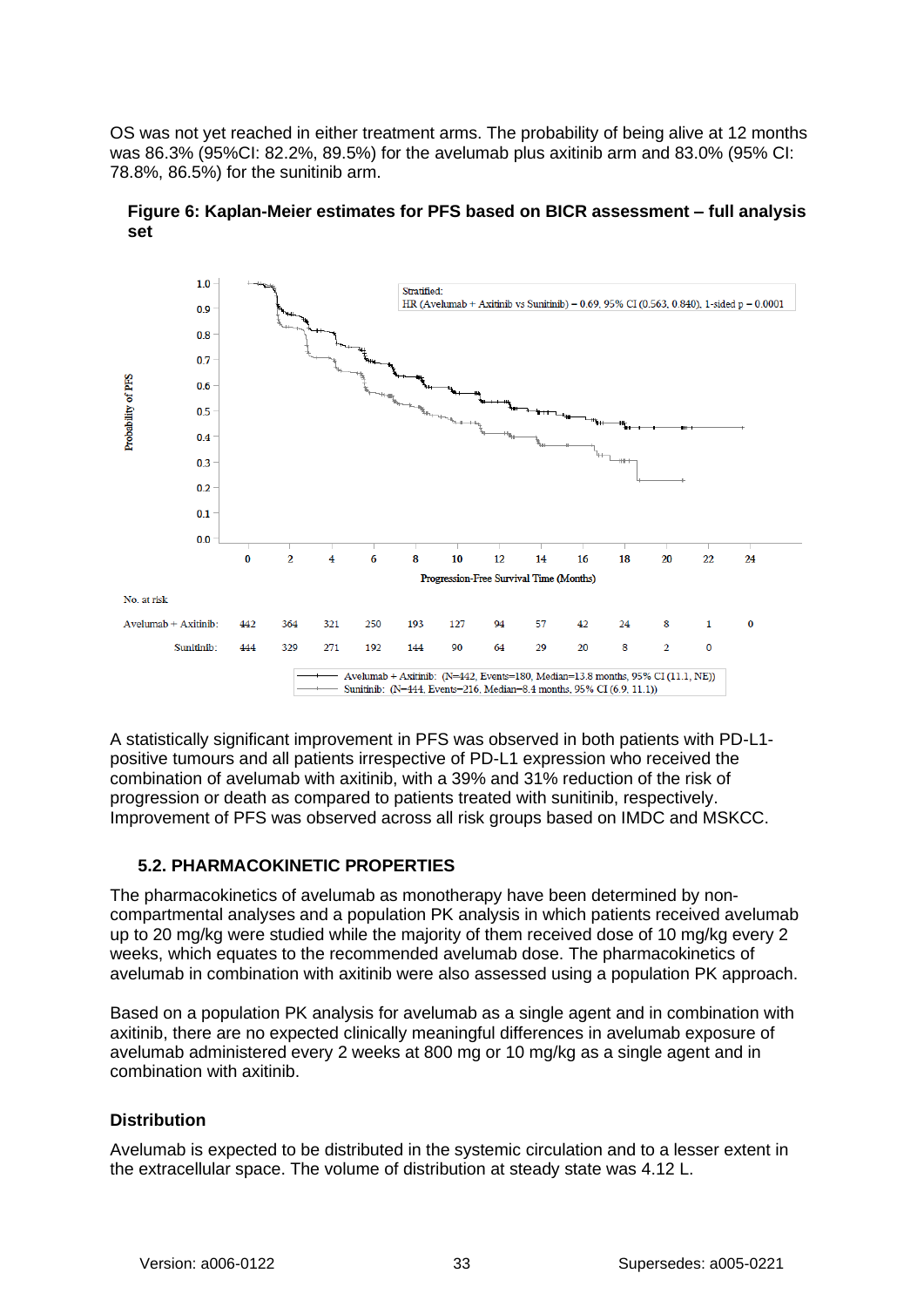Consistent with a limited extravascular distribution, the volume of distribution of avelumab at steady state is small. As an antibody, avelumab is not expected to bind to plasma proteins in a specific manner.

### **Elimination**

Based on a population pharmacokinetic analysis from 2171 patients treated with avelumab monotherapy, the value of total systemic clearance (CL) is 0.66 L/day.

Steady state concentrations of avelumab were reached after approximately 4 to 6 weeks (2 to 3 cycles) of repeated dosing at 10 mg/kg every 2 weeks, and systemic accumulation was approximately 1.25-fold.

The elimination half-life  $(t_{1/2})$  at the recommended dose is 6.1 days based on the population PK analysis.

#### **Linearity/non-linearity**

The exposure of avelumab increased dose-proportionally in the dose range of 10 mg/kg to 20 mg/kg every 2 weeks.

Based on a population PK analysis, there are no expected clinically meaningful differences in exposure of avelumab administered every 2 weeks at 800 mg or 10 mg/kg.

When avelumab 10 mg/kg was administered in combination with axitinib 5 mg, the respective exposures of avelumab and axitinib were unchanged compared to the single agents. There was no evidence to suggest a clinically relevant change of avelumab clearance over time in patients with advanced RCC.

#### **Special populations**

A population pharmacokinetic analysis suggested no difference in the total systemic clearance of avelumab based on age, gender, race, PD-L1 status, tumour burden, renal impairment and mild or moderate hepatic impairment.

Total systemic clearance increases with body weight.

## Renal impairment

No clinically important differences in the clearance of avelumab were found between patients with mild (glomerular filtration rate [GFR] 60 to 89 mL/min, n = 623), moderate (GFR 30 to 59 mL/min,  $n = 320$ ) and patients with normal (GFR greater than or equal to 90 mL/min,  $n =$ 671) renal function.

Avelumab has not been studied in patients with severe renal impairment (GFR 15 to 29 mL/min).

#### Hepatic impairment

No clinically important differences in the clearance of avelumab were found between patients with mild hepatic impairment (bilirubin less than or equal to the ULN and AST greater than ULN or bilirubin between 1 and 1.5 times ULN,  $n = 217$ ), or moderate hepatic impairment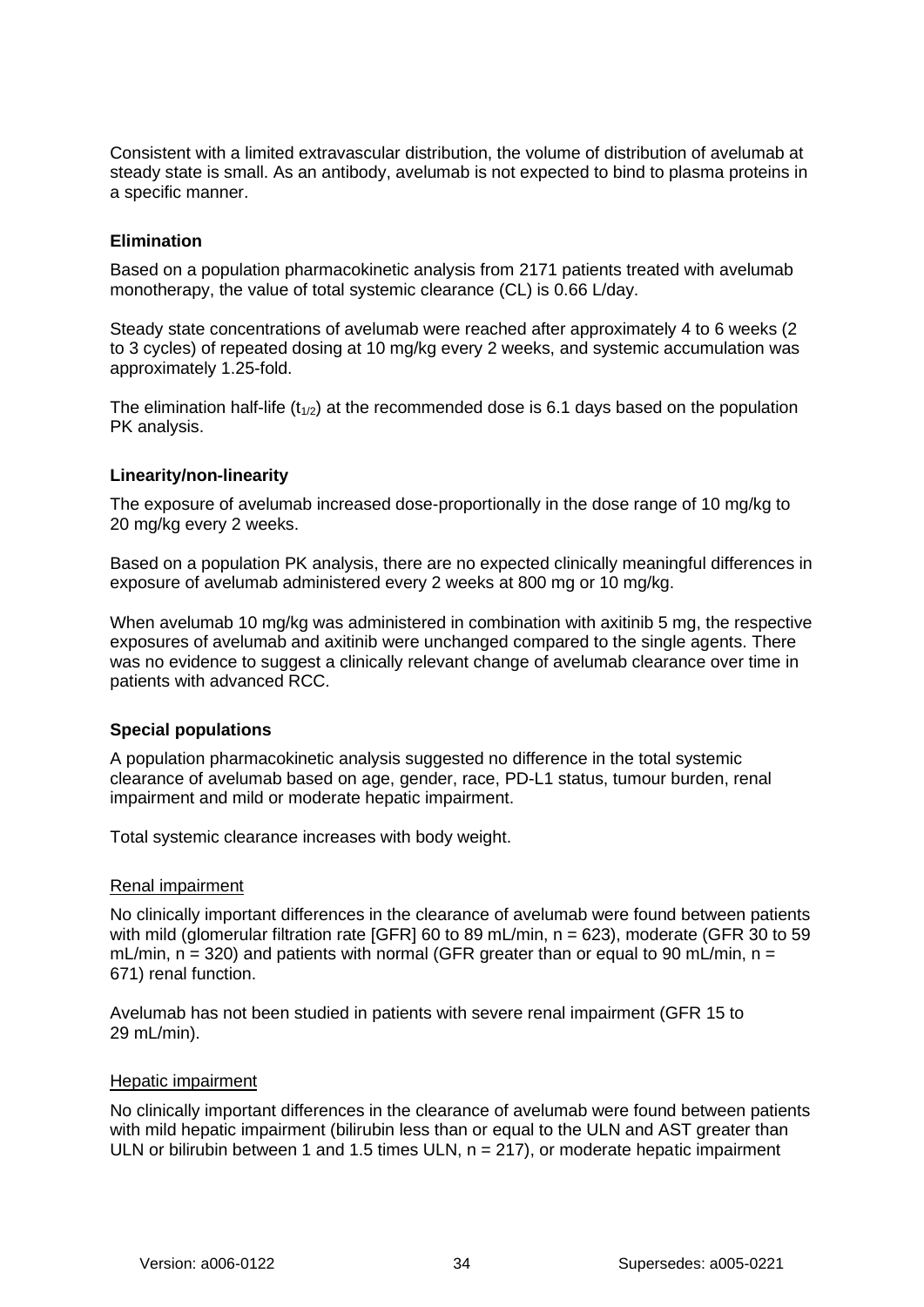(bilirubin between 1.5 and 3 times ULN,  $n = 4$ ), and normal hepatic function (bilirubin and AST less than or equal to ULN,  $n = 1,388$ ) in a population PK analysis.

Avelumab has not been studied in patients with severe hepatic impairment (bilirubin greater than 3 times ULN).

#### **5.3. PRECLINICAL SAFETY DATA**

#### **Genotoxicity**

No studies have been conducted to assess the genotoxic potential of avelumab. As a large protein molecule, avelumab is not expected to interact directly with DNA or other chromosomal material.

#### **Carcinogenicity**

No studies have been conducted to assess the carcinogenic potential of avelumab.

#### <span id="page-34-0"></span>**6. PHARMACEUTICAL PARTICULARS**

#### **6.1. LIST OF EXCIPIENTS**

Mannitol, glacial acetic acid, polysorbate 20, sodium hydroxide, and water for injections.

#### **6.2. INCOMPATIBILITIES**

This medicine must not be mixed with other medicines except those mentioned in Section [4.2](#page-0-0) [DOSE AND METHOD OF ADMINISTRATION.](#page-0-0)

#### <span id="page-34-1"></span>**6.3. SHELF LIFE**

#### **Unopened vial**

In Australia, information on the shelf life can be found on the public summary of the Australian Register of Therapeutic Goods (ARTG). The expiry date can be found on the packaging.

#### **After opening**

BAVENCIO should be diluted and infused immediately.

#### **After preparation of infusion**

BAVENCIO does not contain a preservative. The diluted solution should be infused immediately, unless dilution has taken place in controlled and validated aseptic conditions.

If BAVENCIO is not used immediately, store the diluted solution of BAVENCIO, either:

- At room temperature and room light for up to 8 hours. This includes room temperature storage of the infusion in the infusion bag and the duration of infusion.
- At 2°C to 8°C (Refrigerate. Do not freeze) for up to 24 hours at the time of dilution. If refrigerated, allow the diluted solution to come to room temperature prior to administration.

Do not freeze or shake the diluted solution.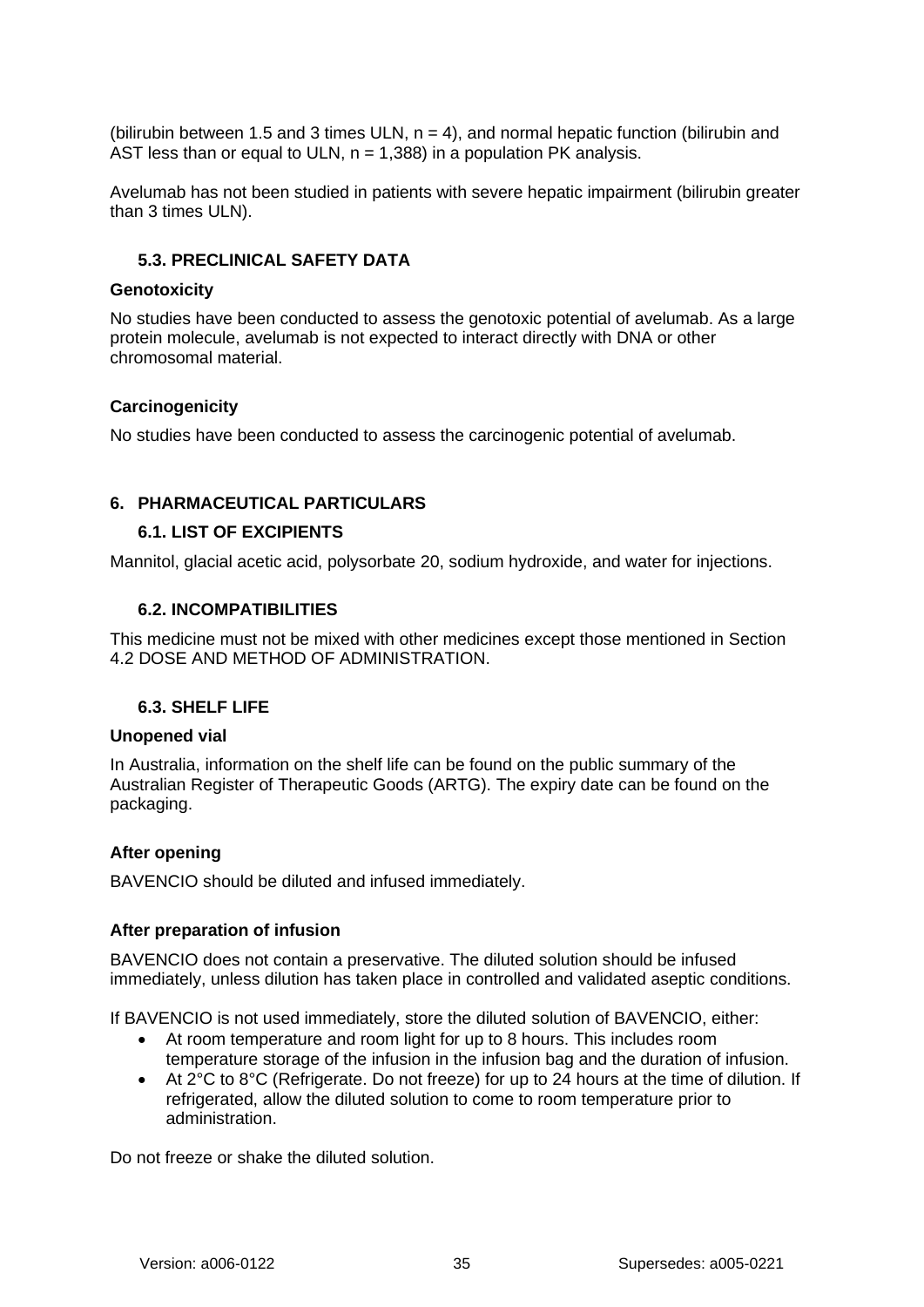# **6.4. SPECIAL PRECAUTIONS FOR STORAGE**

Store in a refrigerator (2°C - 8°C). Do not freeze.

Store in the original package in order to protect from light.

Product is for single use in one patient only. Discard any residue.

For storage conditions after dilution of the medicine, see Section [6.3](#page-34-1) [SHELF LIFE.](#page-34-1)

## **6.5. NATURE AND CONTENTS OF CONTAINER**

10 mL of concentrated solution for intravenous infusion in a 16 mL vial (Type I glass) with a halobutyl rubber stopper and an aluminium seal fitted with a removable plastic cap.

Pack size of 1 vial.

## **6.6. SPECIAL PRECAUTIONS FOR DISPOSAL**

In Australia, any unused medicine or waste material should be disposed of in accordance with local requirements.

## **6.7. PHYSICOCHEMICAL PROPERTIES**

The solution pH is in the range of 5.0 - 5.6 and the osmolality is between 285 and 350 mOsm/kg.

### **Chemical structure**



Avelumab is a human monoclonal IgG1 antibody directed against the immunomodulatory cell surface ligand protein PD-L1 and produced in Chinese hamster ovary cells by recombinant DNA technology.

## **CAS number**

1537032-82-8

# **7. MEDICINE SCHEDULE (POISONS STANDARD)**

S4 (Prescription Only Medicine)